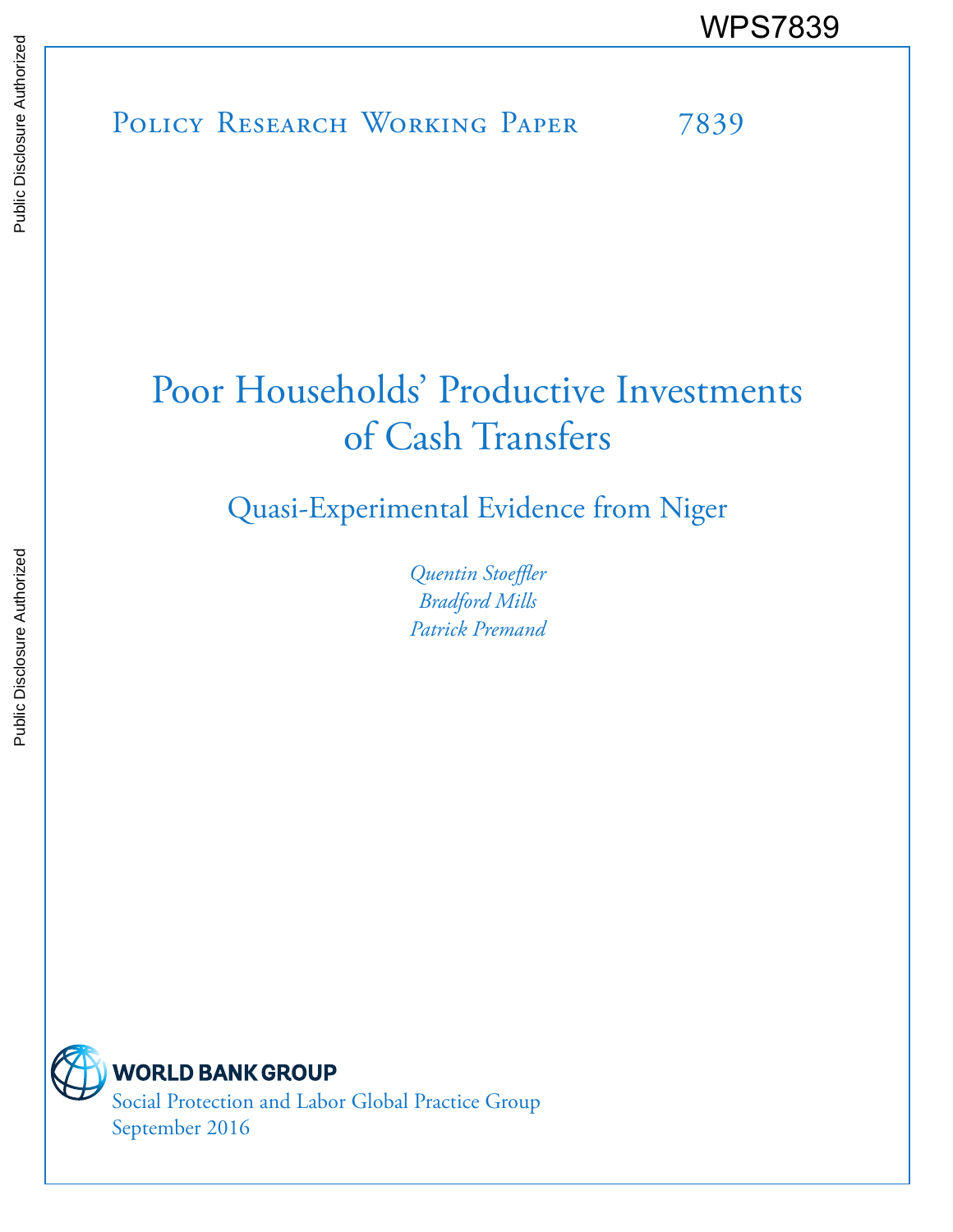## **Abstract**

Cash transfer programs have spread rapidly as an instrument to raise household consumption and reduce poverty. Questions remain about the sustainability of cash transfer impacts in low-income settings such as Sub-Saharan Africa and, in particular, on whether cash transfers can foster productive investments in addition to raising immediate consumption among the very poor. This paper presents evidence that a cash transfer project in rural Niger induced investments in assets and productive activities that were sustained among

the very poor 18 months after project completion. Results show lasting increases in livestock assets and participation in saving groups (*tontines*). Cash transfers also contributed to improved agricultural productivity, but no effects in terms of diversification of other household enterprises are found. Productive asset gains are, notably, largest among the poorest of the poor, suggesting that small regular cash transfers combined with enhanced saving mechanisms can relax constraints to asset accumulation among the extreme poor.

*The Policy Research Working Paper Series disseminates the findings of work in progress to encourage the exchange of ideas about development*  issues. An objective of the series is to get the findings out quickly, even if the presentations are less than fully polished. The papers carry the *names of the authors and should be cited accordingly. The findings, interpretations, and conclusions expressed in this paper are entirely those of the authors. They do not necessarily represent the views of the International Bank for Reconstruction and Development/World Bank and its affiliated organizations, or those of the Executive Directors of the World Bank or the governments they represent.*

This paper is a product of the Social Protection and Labor Global Practice Group. It is part of a larger effort by the World Bank to provide open access to its research and make a contribution to development policy discussions around the world. Policy Research Working Papers are also posted on the Web at http://econ.worldbank.org. The authors may be contacted at stoeffler@itu.edu.tr.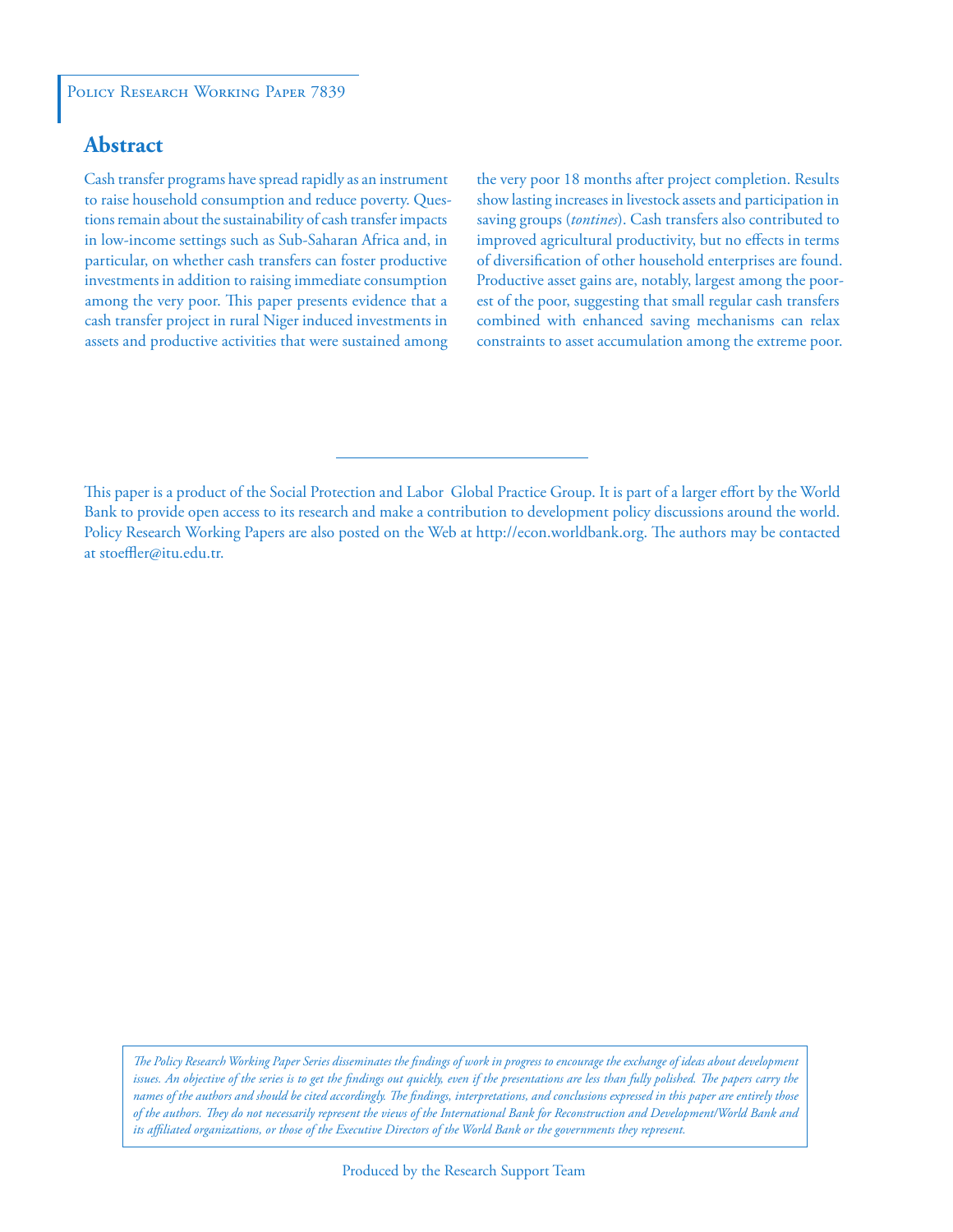# **Poor Households' Productive Investments of Cash Transfers: Quasi-Experimental Evidence from Niger1**

Quentin Stoeffler Department of Economics, Istanbul Technical University

Bradford Mills Department of Agricultural and Applied Economics, Virginia Tech

Patrick Premand Social Protection and Labor Global Practice, World Bank

**Keywords**: cash transfers, productive assets, investments, long run impacts, Niger. **JEL codes**: O1, Q1, I3, D91

<sup>&</sup>lt;sup>1</sup> Acknowledgments: We are very grateful to Ali Mory Maidoka, Bassirou Karimou, Habibou Ibrahima Karbo, Ali Moussa and all staff at the Cellule Filets Sociaux (Government of Niger) for their involvement during the study implementation, as well as Marc‐François Smitz for assistance with data collection. We also thank Carlo del Ninno, Jeff Alwang, Johannes Hoogeveen, George Norton, Aly Sanoh, Wen You and Thomas Barré for useful comments on the manuscript. Participants to the 2014 AAEA conference, the CRED workshop in Namur and the development workshop at UC Davis provided valuable comments. Linden McBride provided tremendous help regarding the baseline dataset. This study was funded by the Cellule Filets Sociaux (Government of Niger) and the Sahel Adaptive Social Protection Program at the World Bank.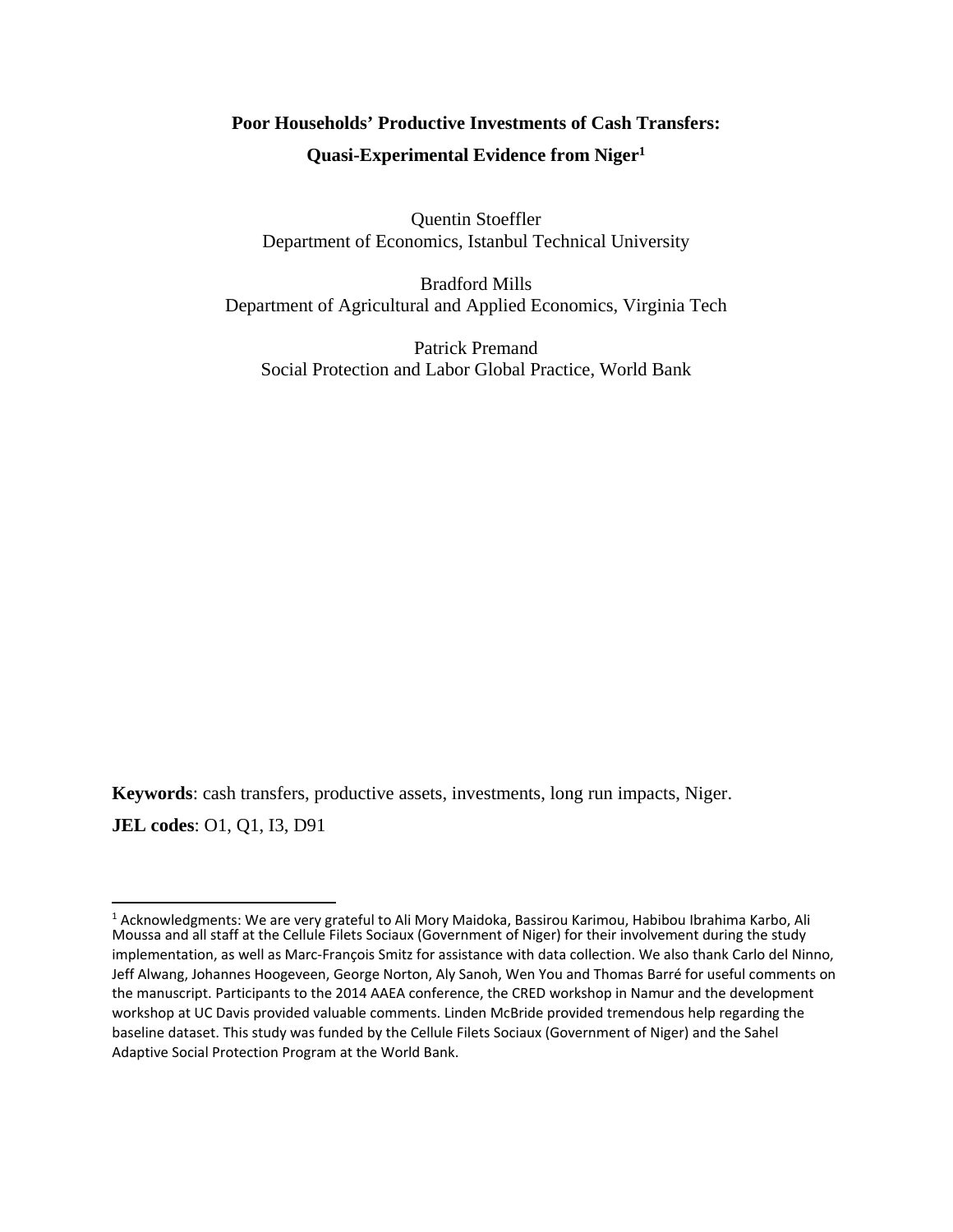#### **1. Introduction**

Social safety nets, and in particular cash transfer programs, are increasingly popular as an instrument to protect vulnerable households and reduce poverty (Fiszbein & Schady, 2009; Grosh, Del Ninno, Tesliuc, & Ouerghi, 2008). The roll-out of cash transfer programs has been particularly rapid in Sub-Saharan Africa over the last decade (Garcia & Moore, 2012; Monchuk, 2013).

Cash transfer programs often have dual objectives of reducing present and future poverty. Cash transfers directly raise current consumption, but most programs also have a longer-term goal of reducing future poverty. A number of pathways by which cash transfers can impact beneficiaries and contribute to sustained household investments and income growth have been considered at the micro-economic level (Alderman & Yemtsov, 2013; Barrientos, 2012). Cash transfers can relax liquidity constraints directly or indirectly by facilitating access to credit and savings. Similarly, transfers can help mitigate risks associated with variable income flows and promote investments in riskier, but higher-return, activities. Conditional Cash Transfers (CCT) programs have been shown to generate productive investments in Latin America (Gertler, Martinez, & Rubio-Codina, 2012). Cash transfers with productive components have also been shown to help households to diversify livelihoods, better manage risk and provide protection against shocks (Macours, Premand, & Vakis, 2012). However, evidence of long-term productive impacts is still limited, particularly in Sub-Saharan Africa and for unconditional transfers.

The impacts of cash transfers in very low-income settings where the marginal propensity to consume additional income may be quite high have also not been fully explored. In theory, the impact of regular transfers on investments is ambiguous in general, because poor households may consume the entire amount received (Deaton, 1990). Further, if poverty traps exist, small regular cash transfers would not be expected to foster productive investments among the very poor (Barrett, Carter, & Ikegami, 2008). This paper empirically explores whether cash transfers lead to sustained productive impacts among very poor households in Niger, one of the poorest countries in the world. The impacts on productive and non-productive assets, as well as on productive activities, are analyzed. Specifically, a quasi-experimental design is employed to identify differences in participant and non-participant investments in assets and productive activities 18 months after termination of an unconditional cash transfer (UCT) program that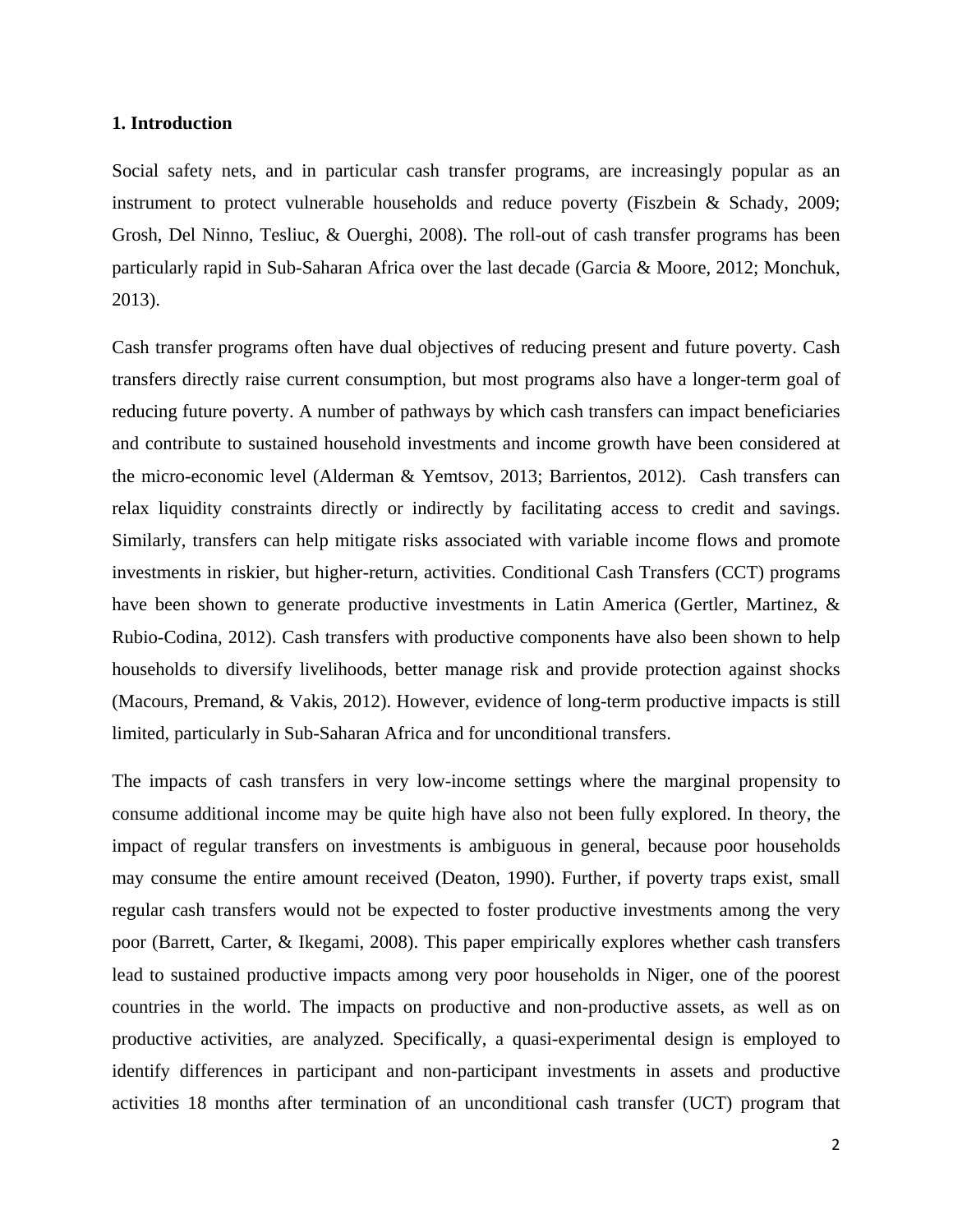provided small regular transfers. The results provide, to our knowledge, the first empirical evidence of sustained productive impacts of cash transfers after project termination among very low income households in Sub-Saharan Africa.

The paper is structured as follows. The next section briefly reviews the literature on cash transfers and possible pathways for sustained productive impacts, and also presents the theoretical framework of the analysis. Section three describes the intervention, the data, and the empirical estimation strategy. Section four reports and discusses the results. The last section concludes and outlines policy implications.

#### **2. Productive impacts of cash transfers: Evidence and theoretical mechanisms**

#### *A. Review of evidence*

Originally implemented and rigorously studied in Latin America, cash transfer programs rapidly spread to Sub-Saharan Africa in the 2000s and are currently the focus of a number of impact evaluations (Davis, Gaarder, Handa, & Yablonski, 2012). The short-term positive impact of cash transfers programs on consumption and human capital has been widely documented (Baird, Ferreira, Özler, & Woolcock, 2013; Fiszbein & Schady, 2009; Garcia & Moore, 2012). Recently, the literature has also analyzed the *productive* impacts of cash transfers (Alderman & Yemtsov, 2013; Barrientos, 2012).

In Latin America, where cash transfers originated, beneficiaries from the Mexican program Progresa were found to invest up to 26% of the cash they receive in productive assets (increasing in particular animal ownership, production and micro-enterprise activities). Productive investments in turn contribute to increasing consumption by 1.6 peso for each peso received (Gertler et al., 2012). Other studies in Mexico have found positive local economic spillovers on incomes and asset accumulation of non-beneficiaries (Barrientos & Sabatés-Wheeler, 2010; Sadoulet, Janvry, & Davis, 2001). In Nicaragua, cash transfers with productive components have also been shown to help households to diversify livelihoods, better manage risk and provide protection against shocks two years after the end of the transfers (Macours, Premand, & Vakis, 2012).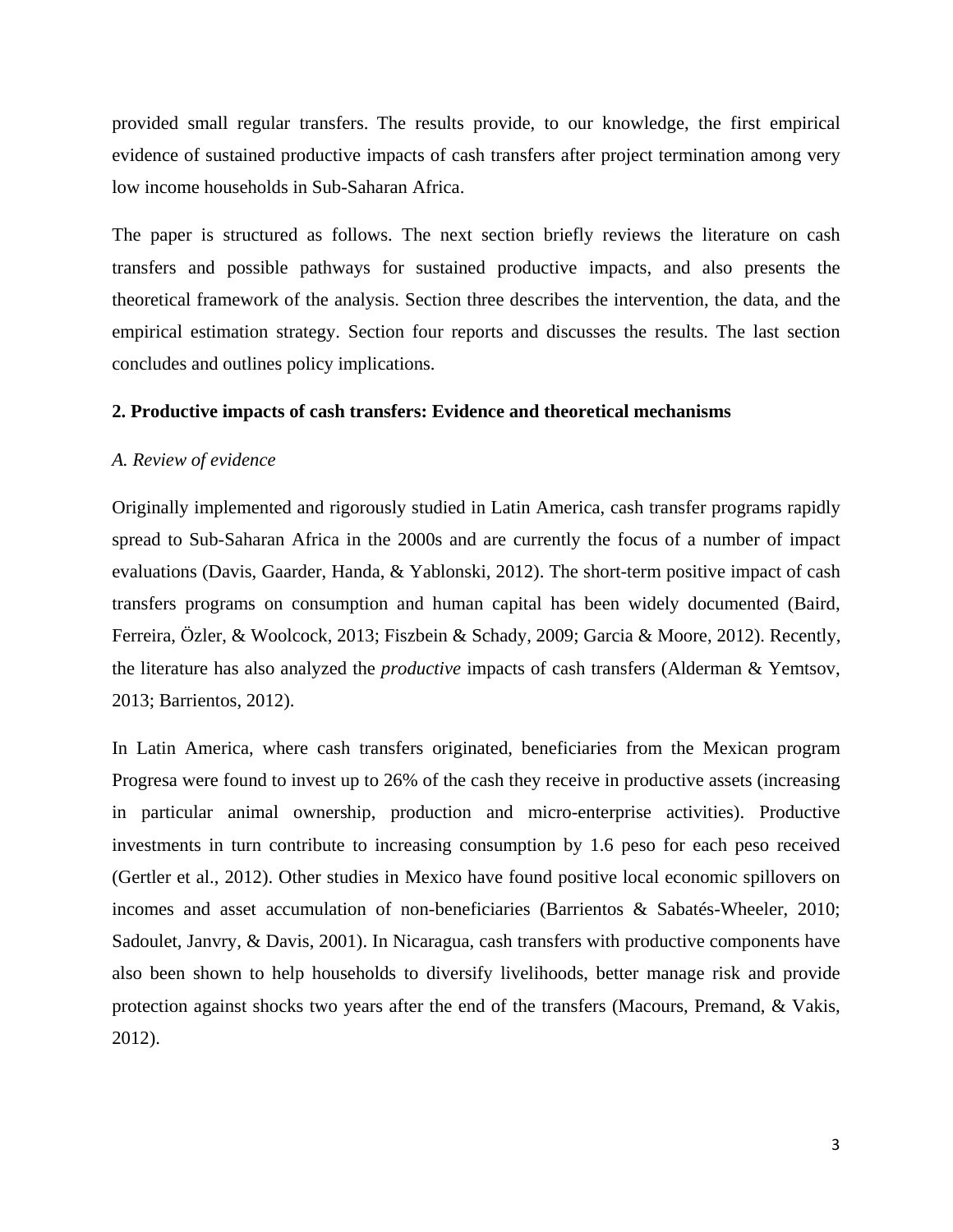In Sub-Saharan Africa, where extreme poverty is prevalent and much of the population lives in rural areas, impact evaluations have often tried to measure if (and how) cash transfer programs can help households develop income-generating activities, including agricultural activities and non-agricultural micro-enterprises, as well as encourage savings. Transfers have been shown to increase beneficiary savings in Kenya, Tanzania, Democratic Republic of Congo, as well as borrowing for productive investments in Ethiopia (Aker, 2013; Evans, Hausladen, Kosec, & Reese, 2014; Gilligan, Hoddinott, Kumar, & Taffesse, 2009; Ward et al., 2010). Impacts on investments in private durable assets have been found in Malawi, Kenya and Ethiopia (Miller, Tsoka, & Reichert, 2009; Sabates-Wheeler & Devereux, 2010; Ward et al., 2010) and increases in livestock holding in Zambia, Malawi, Tanzania and Ethiopia (Evans et al., 2014; Gilligan et al., 2009; Miller et al., 2009; Seidenfeld & Handa, 2011; Tembo & Freeland, 2009). In Zambia, Malawi, and Ethiopia, beneficiaries were found to also invest in agricultural production (input, high value crops, equipment, land or labor) (Gilligan et al., 2009; Hoddinott, Berhane, Gilligan, Kumar, & Taffesse, 2012; Miller et al., 2009; Seidenfeld & Handa, 2011). However, impacts on rural micro-enterprises have only been highlighted in Ethiopia (Gilligan et al., 2009). There is substantial variation in the nature of productive impacts documented across Sub-Saharan Africa, with most studies finding impacts on only some of the outcomes measured. These variations may in part stem from differences in the design of cash transfer programs, as well as differences in settings or beneficiary populations (Barca, Brook, Holland, Otulana, & Pozarny, 2015).<sup>2</sup> Longterm evidence on the sustainability of productive impacts of cash transfers remains limited, particularly for very poor households in low-income settings of Sub-Saharan Africa. To the best of our knowledge, our study is the first to consider sustained productive impacts of transfers after project termination in this setting.

A related recent literature has studied the impacts of one-time cash grants on the creation and expansion of micro-enterprises. While these types of programs have different objectives than regular cash transfers used as social safety nets, they also have the potential to promote productive investments among the poor. Large lump-sum transfers may be more likely to increase investments than small, monthly cash transfers, which may have a greater effect on

 $<sup>2</sup>$  Among other "mediating factors" found in a multi-country qualitative study, initial asset base matters, as</sup> relatively better‐off households were more able to take advantage of the transfers to invest in productive activities (Barca et al, 2015).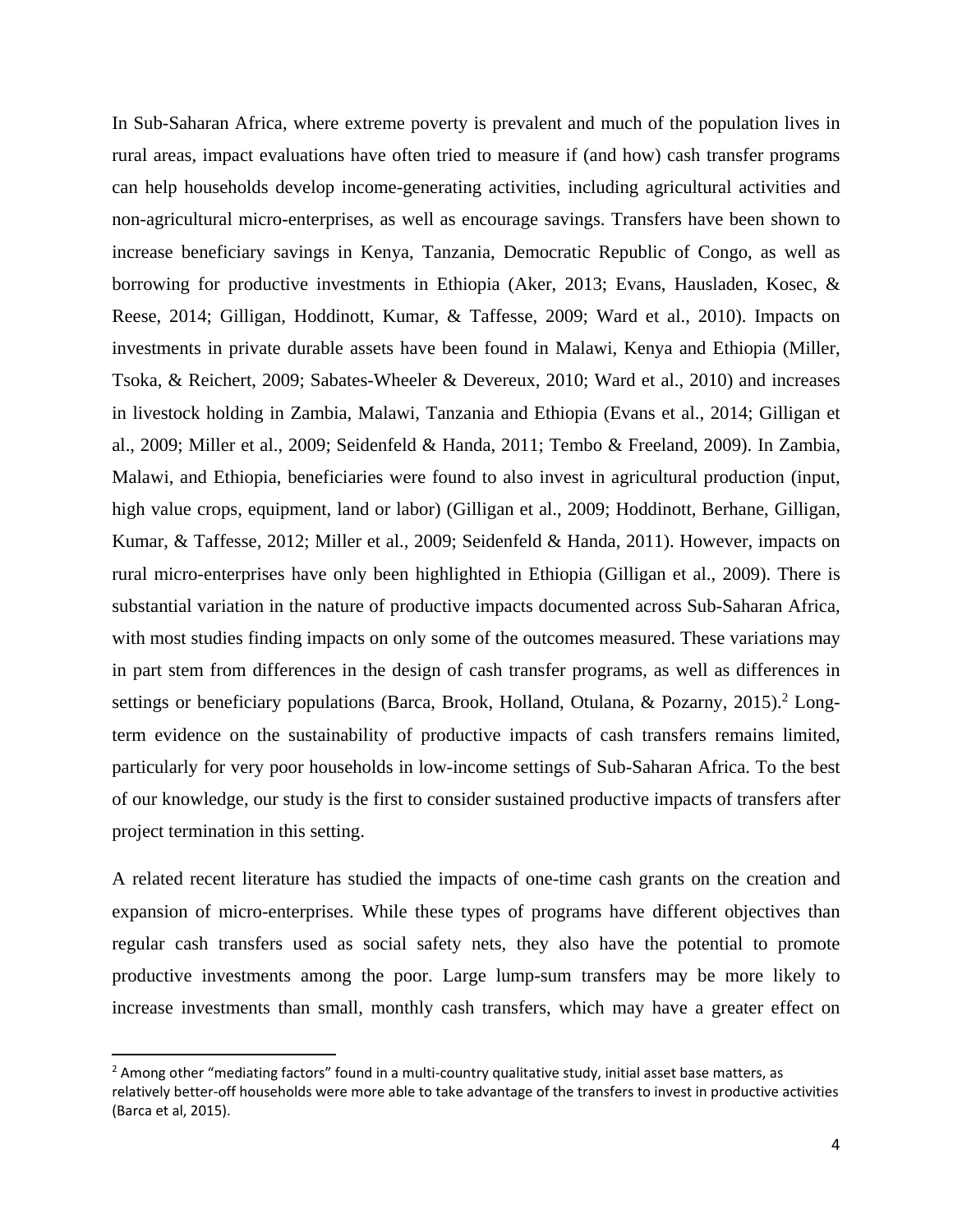consumption (Haushofer & Shapiro, 2013). Cash grants have been shown to have large, sustained impacts on micro-enterprises in studies in Sri Lanka and Uganda where credit constraints are binding (Blattman, Fiala, & Martinez, 2013; De Mel, McKenzie, & Woodruff, 2008, 2012b). Cash grants to poor households in Kenya have also generated large investments in assets, livestock and micro-enterprises (Haushofer & Shapiro, 2013). However, other studies in Uganda, Sri Lanka and Ghana find little lasting impact of the cash grants, especially among female entrepreneurs (De Mel, McKenzie, & Woodruff, 2012a; Fafchamps, McKenzie, Quinn, & Woodruff, 2014; Fiala, 2013).

In summation, previous research indicates that transferring cash directly to the poor can generate *some* productive investments. However, most studies of regular, small transfers in Sub-Saharan Africa have only shown *short-term* investments in productive assets and economics activities. Similarly, to the best of our knowledge, the sustained impact of transfers after program termination has not been assessed in Sub-Saharan Africa. This paper fills these gaps by exploring the impacts of cash transfers on productive investments for very poor Nigerien households 18 months after the cessation of transfers.

#### *B. Theoretical framework*

Cash transfers can potentially generate household productive investments at the micro-economic level by alleviating specific constraints (such as saving and credit constraints), by protecting households against risk, and by decreasing production inefficiencies due to intra-household resource allocation.<sup>3</sup> In addition, transfers can indirectly trigger further productive impacts through local economic spillovers.

In this section, a simple model of household investment behavior is presented to illustrate how cash transfers can generate sustained productive impacts when low initial levels of assets result in a lack of productive investment. The model draws on the poverty traps literature, which aims to explain why some households are trapped at very low asset and income levels (Barrett, Carter, & Ikegami, 2008; Buera, 2006; Carter & Barrett, 2006). Consider a production function with two

<sup>&</sup>lt;sup>3</sup> For a review of possible mechanisms and how they translate into economic growth, see Barrientos (2012) and Alderman and Yemtsov (2013).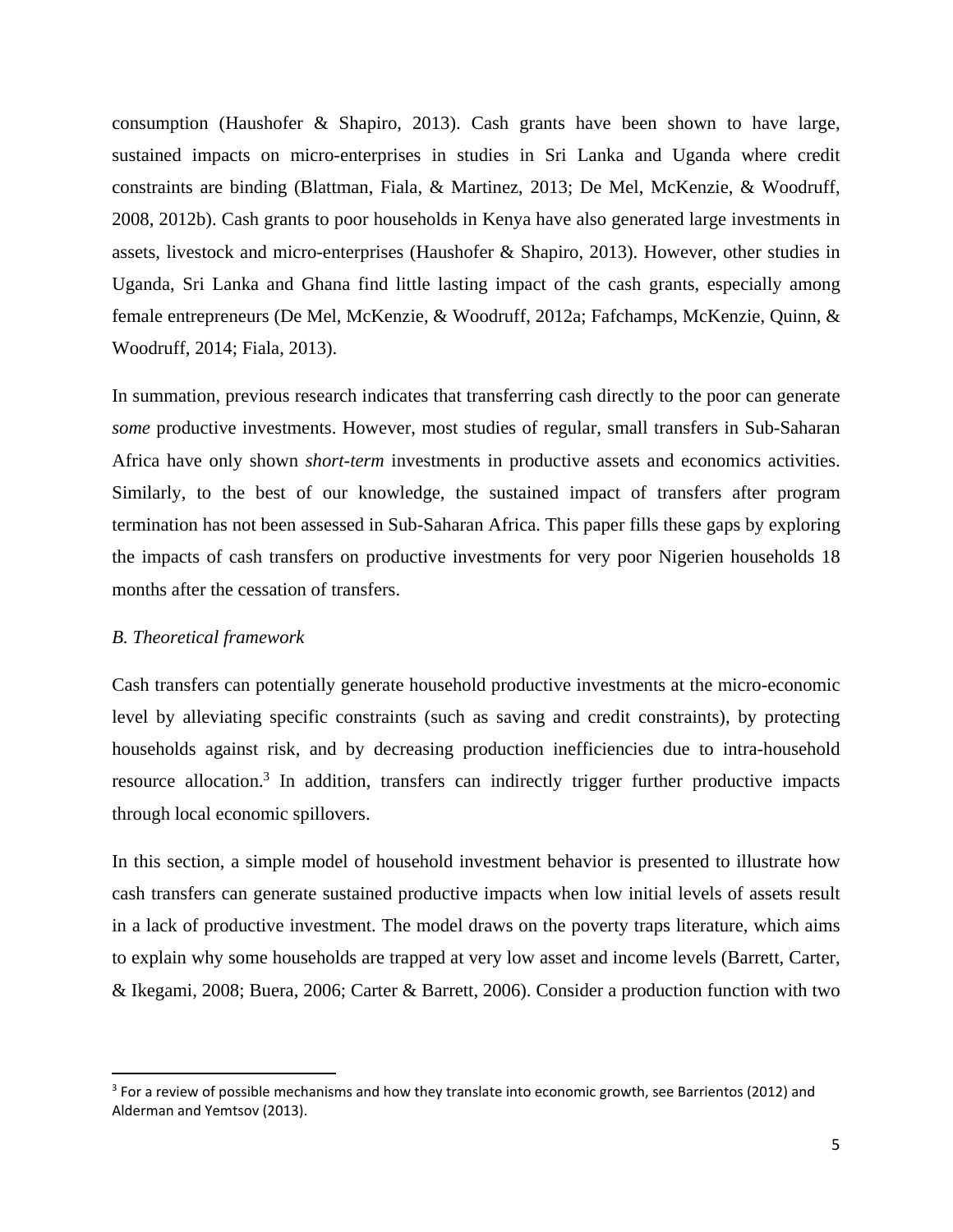technologies, a low-return technology without fixed costs and a high-return technology requiring initial fixed cost investments:

$$
f(a_i, k_{it}) = \begin{cases} f_L(a_i, k_{it}) = a_i k_{it}^{\gamma_L} \\ f_H(a_i, k_{it}) = a_i (k_{it} - \bar{k})^{\gamma_H} \end{cases}
$$
(1)

with  $a_i$  being the production ability of individual *i*,  $k_{it}$  her assets at time *t*, *L* indicating the lowreturn production function and H the high-return production function with fixed costs  $\bar{k}$ .<sup>4</sup> For each technology, there is a steady-state investment level:  $k_L^*(a_i)$  and  $k_H^*(a_i)$ . If individuals have access to each technology, they choose to invest in  $f_L$  (without fixed costs) or in  $f_H$  (with fixed costs). Individuals using  $f_L$  remain trapped in the low equilibrium  $k_L^*(a_i)$  and remain chronically poor. Individuals investing in  $f_H$  reach the high equilibrium level  $k_H^*(a_i)$  and escape poverty. There exists a threshold  $\hat{k}(a_i)$  for which  $f_k(a_i, k) = f_{\hat{H}}(a_i, k)$  above which adoption of the higher technology brings higher production. However, if initial assets  $k_{i0}$  are such that  $k_L^*(a_i)$  $k_{i0} < \hat{k}(a_i)$ , it is unclear whether an individual will deplete assets to go back to  $k_L^*(a_i)$  or make additional investments to reach  $\hat{k}(a_i)$  and employ the high-return technology.

This investment problem can be analyzed as a dynamic choice where individuals make intertemporal consumption and investment decisions to maximize lifetime utility:

$$
\max E_T \sum_{t=T}^{\infty} \beta^{t-1} u(c_{it})
$$
 (2)

s.t. 
$$
c_{it} + i_{it} \le f_j(a_i, k_{it})
$$
,  $j \in \{L, H\}$  (3)

$$
k_{it+1} = \theta_t[i_{it} + (1 - \delta)k_{it}] \tag{4}
$$

 $c_{it}$  is consumption at time t and  $i_{it}$  is investment, such that equation (3) is the constraint associated with the investment-consumption decision.  $\beta$  is the discount factor applied to future consumption,  $\theta_t \in [0,1]$  is a random variable, thus introducing asset adverse shocks for  $\theta_t < 1$ ,

 $4 a<sub>i</sub>$  can represent any household characteristic which increases returns, whether skills, social capital or some other factors, allowing for household heterogeneity beyond initial asset levels. The low production technology could be low‐return food crops agriculture (millet and sorghum) whereas the high‐return technology could be higher‐return crops, livestock and micro‐enterprises that require higher fixed‐cost investments.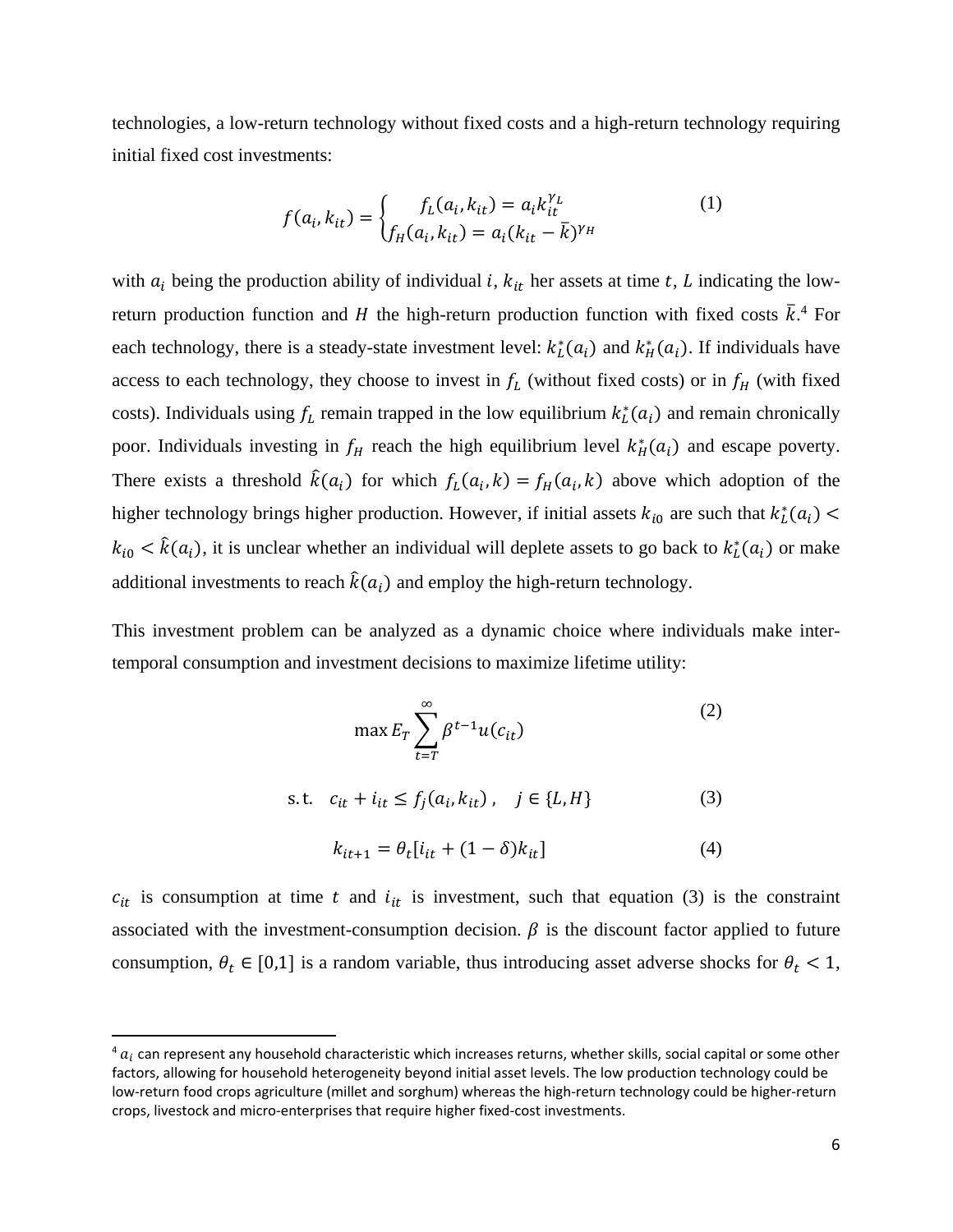and  $\delta$  is the depreciation parameter of old assets.<sup>5</sup> The investment rule is given by  $i^*(k_{it} | a, \Omega)$ where  $\Omega(.)$  is the cumulative density function of  $\theta_t$ . *i*<sup>∗</sup> is the policy function associated with the Bellman equation:

$$
V(k_{it}) \equiv \max_{i_{it},j} \{ u(f_j(a, k_{it}) - i_{it}) + \beta E[V(k_{it+1}|k_{it}, i_{it})] \}, j \in \{L, H\}
$$
 (5)

where 
$$
E[V(k_{it+1}|k_{it}, i_{it})] = \int V(\theta_t[i_{it} + (1-\delta)k_{it})d\Omega(\theta_t)
$$
 (6)

Individuals with low initial assets will invest or disinvest to converge towards  $k_L^*(a_i)$ , while those with initial assets superior or equal to  $\hat{k}(a_i)$  will converge towards  $k_H^*(a_i)$ . For those with initial assets such that  $k_L^*(a_i) < k_{i0} < \hat{k}(a_i)$ , there is a critical asset level  $\tilde{k}(a_i)$  above which individuals choose to make additional investments to reach  $\hat{k}(a_i)$  and switch to the high-return technology (see for instance Buera, 2006).<sup>6</sup>

In the model, cash transfers can have a productive impact by increasing investments if they allow some households to cross the critical asset threshold  $\hat{k}(a_i)$ . This mechanism generates a sustained productive impact, according to the model, because households crossing the threshold  $\hat{k}(a_i)$  will switch to the high-return technology  $f_H$  permanently. It is an empirical question whether such a threshold exists, and whether cash transfers can help households cross the critical asset threshold and generate a sustained productive impact.

Moreover, if there indeed exists a critical asset threshold  $\hat{k}(a_i)$  which households cannot cross without significant investments, cash transfers will have a differentiated impact on households along the wealth distribution. Specifically, in the presence of poverty traps, small regular cash transfers would not be expected to foster productive investments among the very poor as the transfers would not be sufficient for the poorest households to reach  $\hat{k}(a_i)$ . Cash transfers may on the other hand enable relatively better-off poor households to cross the critical asset threshold and make sustained productive investments. As such, predictions of the critical asset threshold

<sup>&</sup>lt;sup>5</sup> The model assumes no borrowing, consistent with rural Niger where households have very limited access to credit.

 $^6$   $\tilde{k}(a_i)$  has been called the "Micawber frontier", under which individuals are trapped in poverty (Barrett, Carter, & Ikegami, 2008).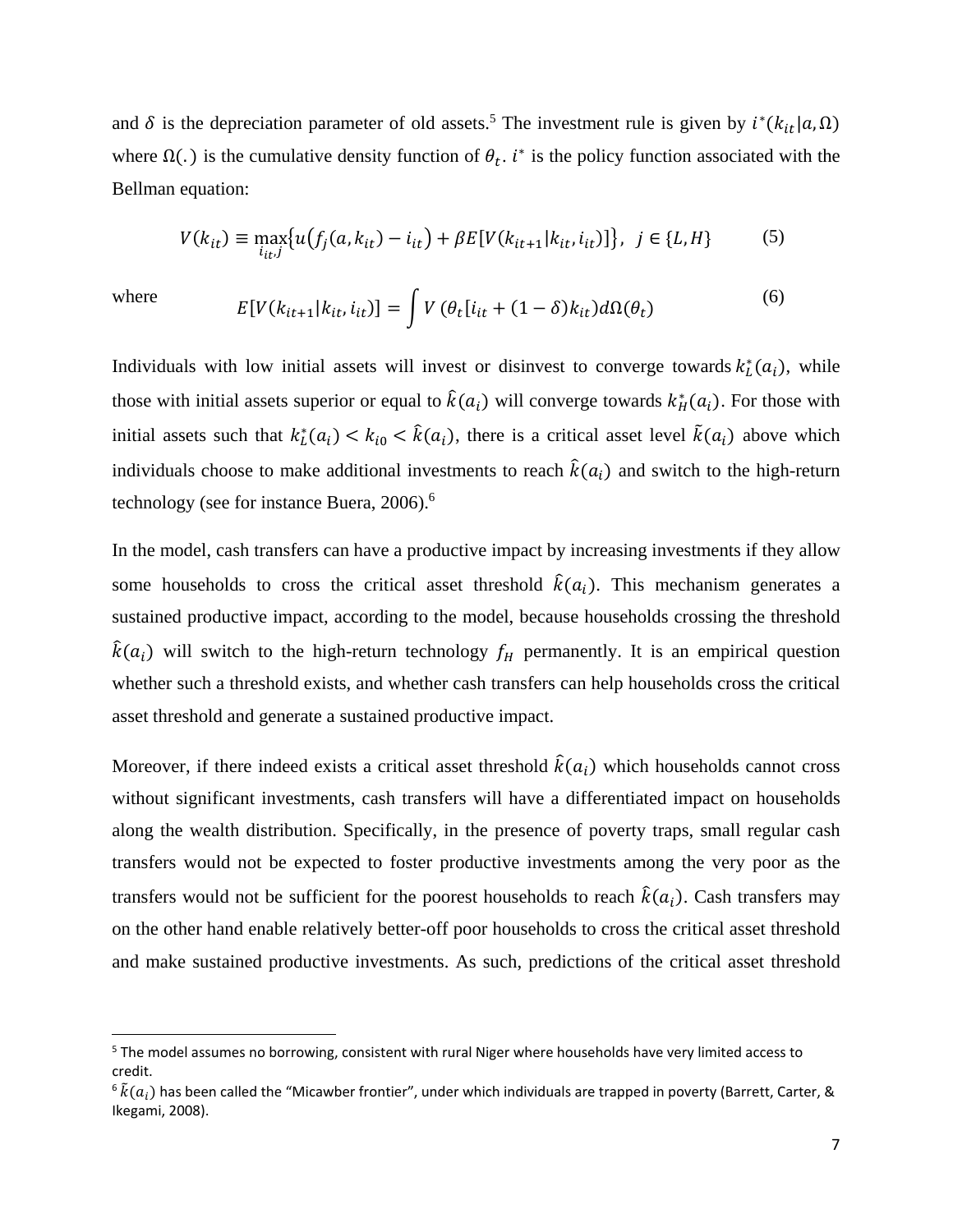model can be tested empirically by measuring the heterogeneous impact of the transfers on the poorest, relative to the less poor.<sup>7</sup>

Several underlying mechanisms may contribute to poor households' inability to invest and accumulate assets. Credit constraints alone can explain why poor households do not invest *any* of their wealth in productive assets as long as they have urgent consumption needs (Deaton, 1990). Credit constraints can be relaxed by cash transfers if they provide sufficient resources for households to start saving. Again, in this case the impact of cash transfers on productive investments will likely be greater in relatively less poor households. Liquidity constraints that also lead poorer households to keep wealth in the form of precautionary savings rather than invest it in productive assets may also be relaxed by cash transfers (Mogues, 2011; Zimmerman & Carter, 2003).

Several alternative mechanisms can generate opposite patterns with greater investments of cash transfers among the very poor. If a high-return technology is also more risky, as is often the case in drought-prone areas, ex-ante risk-management can explain under-investment in productive assets such as livestock or high-return crops (Elbers, Gunning, & Kinsey, 2007; Rosenzweig & Binswanger, 1992; Rosenzweig & Wolpin, 1993; Stoeffler, *Forthcoming*). Cash transfers can then shift investments towards a high-return technology because they provide a safety net and reduce consumption risk. Under this mechanism, the impact of transfers may actually be greater among the poorest households with fewer initial options to diversify risk.

Lumpiness of productive investments may also explain low levels of asset ownership among the poorest households (Elbers, Gunning, & Vigh, 2009; Fafchamps & Pender, 1997). In that case, the provision of cash transfers that facilitate saving could positively impact household investments in productive assets. Similarly, the main barrier for household investment can be a saving constraint (Anderson & Baland, 2002; Dupas & Robinson, 2013; Platteau, 2000; Schaner, 2013). In that case, if saving constraints are more binding among the poorest households, they may invest more in productive assets if cash transfers facilitate savings.

 $<sup>7</sup>$  Similarly, the poverty traps literature predicts a differentiated impact of shocks on asset and consumption</sup> smoothing for the lowest and highest income groups (see Janzen & Carter, 2013; Zimmerman & Carter, 2003).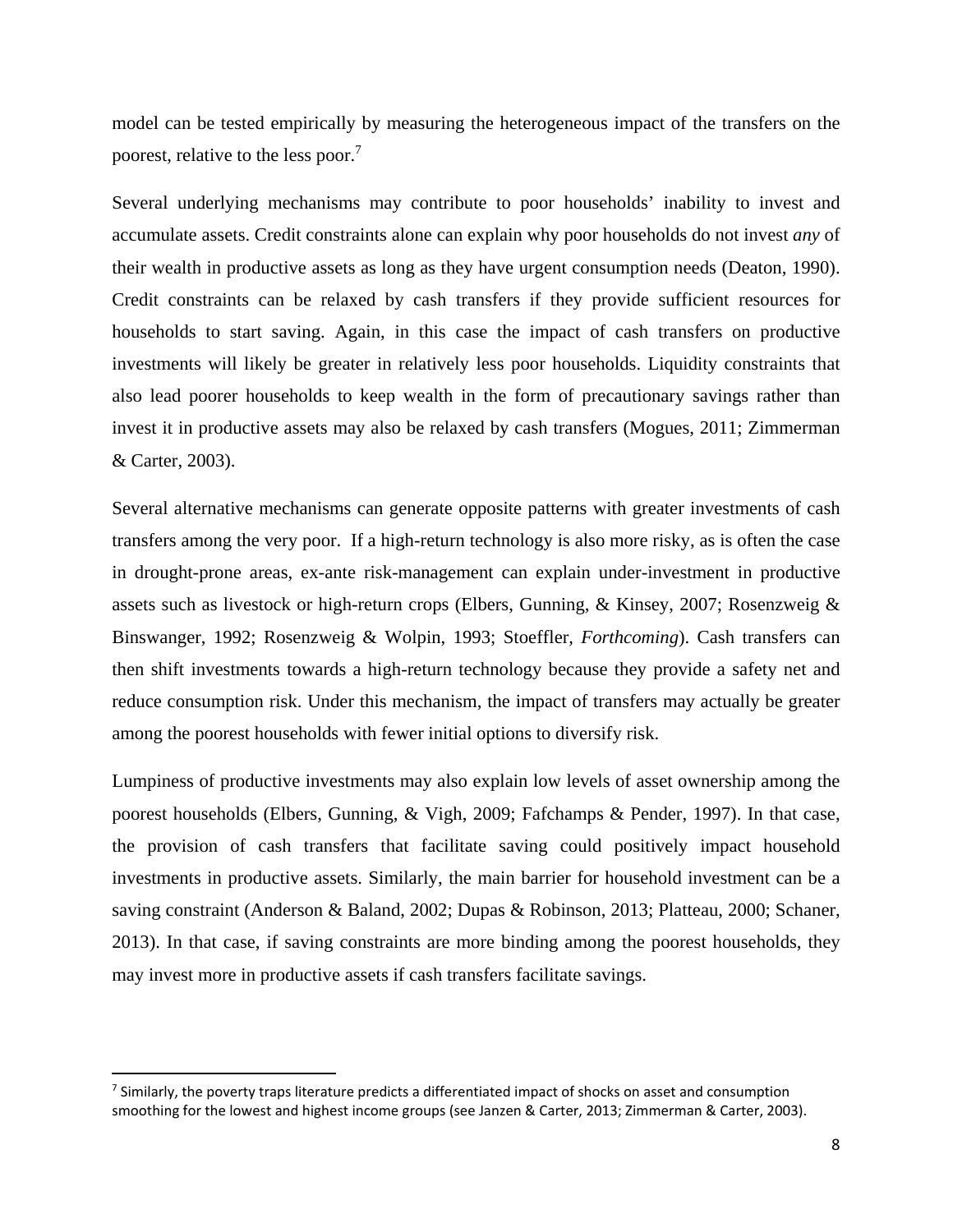These alternative mechanisms are not mutually exclusive and in some cases reinforce each other. Yet they have different implications for the heterogeneity of cash transfer impacts by household wealth status. While the main objective of this paper is to test for evidence of asset accumulation in a sample of very poor households, we also analyze heterogeneity in program impacts between extremely poor and slight less poor households. This sheds empirical light on the potential mechanisms by which cash transfers generate household investment in productive assets.

The next section presents the cash transfers intervention, the data collected and the empirical identification strategy employed in the paper.

#### **3. Intervention, Data and Empirical Identification Strategy**

#### *A. Intervention Description*

Cash transfers have initially been used in Niger by humanitarian organizations as a short-term intervention delivered in the aftermath of seasonal shocks. In this context, studies have examined the relative impacts of alternative program modalities (mobile money vs. cash; food vs. cash; etc.) $8$  on household well-being, but have not documented the direct impact of transfers on productive activities (Aker, Boumnijel, McClelland, & Tierney, 2011; Hoddinott, Sandstrom, & Upton, 2013; Tumusiime, 2013). However, qualitative research has suggested that households invest transfers in livestock and agricultural activities (Olivier de Sardan, 2013).

In 2010, the Government of Niger started to implement small regular cash transfers as a pilot project with technical assistance from the World Bank.<sup>9</sup> Specifically, the *Projet Pilote des Filets Sociaux par le Cash Transfert* (PPFS-CT) was launched to address chronic food insecurity and household vulnerability to food insecurity in the context of recurring droughts and other adverse economic shocks (PPFS-CT, 2011). The pilot operated in 52 villages of the Tahoua and Tillabéri regions. In the pilot, 2,281 beneficiary households received small regular monthly unconditional cash transfers of 10,000 FCFA (approximatively 20 USD, or about 20% of household consumption) for 18 months, between January 2011 and June 2012.

<sup>&</sup>lt;sup>8</sup> Studies compare emergency transfers delivered by mobile phone or cash (Aker et al., 2011), or in the form of food or cash (Hoddinott et al, 2013), or focus on food consumption and resilience (Tumusiime, 2013).

 $9$  A national safety nets project was put in place in 2011. It included a cash transfer program, which began to operate in 2012 and initiated the scale‐up of the pilot. The cash transfer program is scheduled to reach 80,000 households by 2017.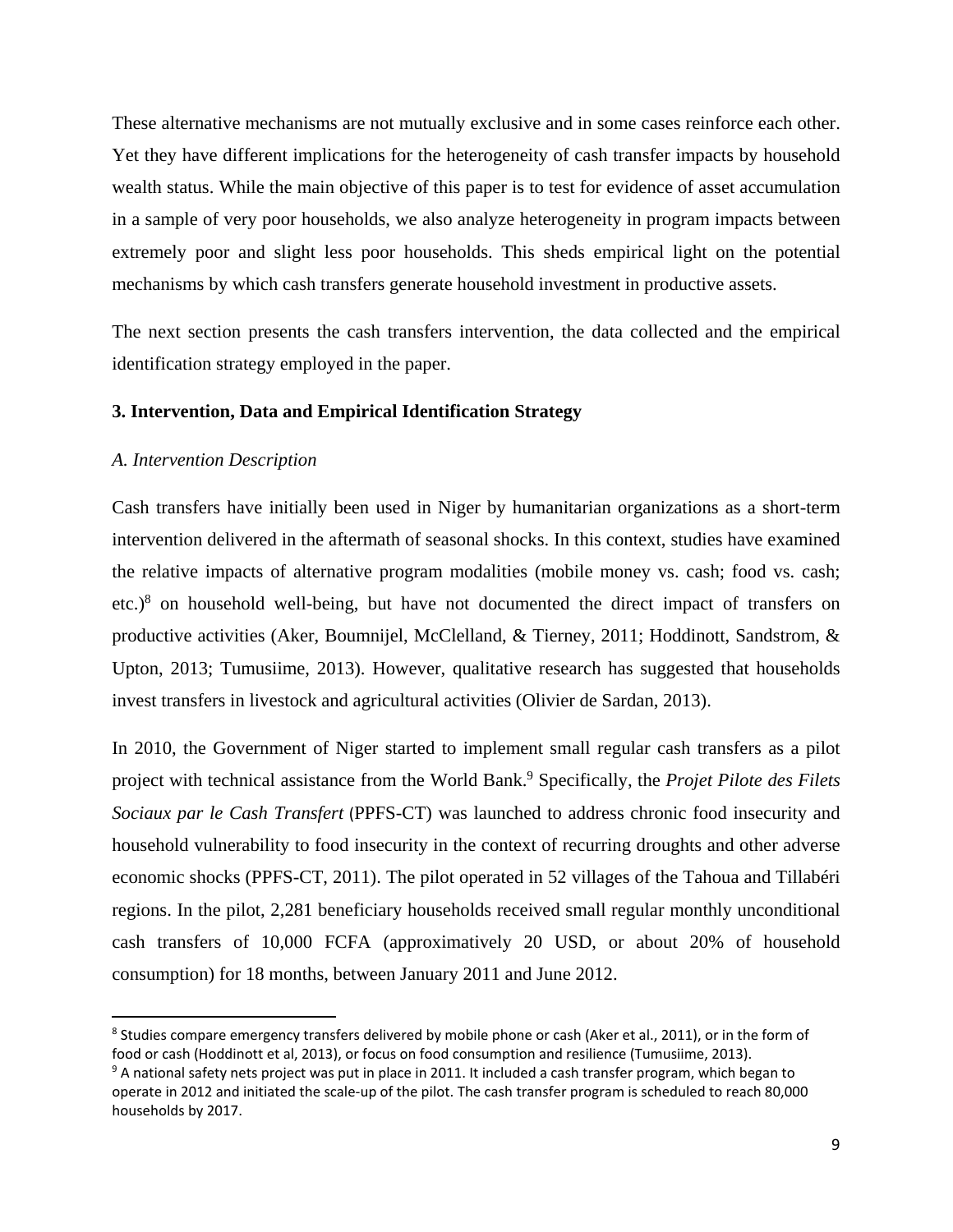Beneficiaries were selected based on a Proxy Means Test (PMT) (Del Ninno & Mills, 2014). The PMT formula was calculated from a regression of per capita consumption on basic household demographic and economic characteristics with data from a nationally representative survey (Katayama, 2010). A village-specific PMT eligibility threshold was then chosen so that 30% of the households were designated as beneficiaries in each village. Ex-post assessments of the targeting method show that the PPFS-CT targeting procedure is relatively efficient in reaching poor households (McBride, 2014). The transfers were delivered to a woman within selected households.<sup>10</sup>

A distinct feature of the cash transfer pilot project is that it also promoted women's participation in local saving groups known as *tontines*. *Tontine* members bring cash to a common pot each time they meet (daily, weekly or monthly). At each meeting, one member in rotation takes all the cash from the pot and invests it. *Tontines* are an important vector for investments in rural Niger, and in Sub-Saharan Africa in general (Van den Brink & Chavas, 1997). The PPFS-CT encouraged beneficiaries receiving cash transfers to set-up *tontines*, so that households could save and invest in productive assets. According to project managers, almost 90% of the beneficiaries took part to these *tontines* during the program.<sup>11</sup>

The pilot program has several other noteworthy features, which makes it particularly relevant to address knowledge gaps on the sustainability of transfer impacts on productive investments in low-income settings. First, the program targeted very poor, food insecure households in the rural Sahel, one of the poorest regions of the world where climatic shocks are recurrent.<sup>12</sup> Second, the program delivered small, regular, foreseeable, monthly transfers, which are distinct from the large transfers delivered as emergency response following seasonal shocks. Third, and most importantly, the transfers took place for 18 months between January 2011 and June 2012, and this limited duration was clearly communicated to beneficiaries at the beginning of the program. A follow-up survey collected 18 months after the end of the transfers (36 months after the baseline survey) provides a rare opportunity to assess long-term transfer impacts. Specifically, we can analyze the sustainability of program impacts after households have made investments,

 $10$  In polygamous households, the recipient was typically the first wife.

<sup>11</sup> *Tontines* are often referred to as a rotating savings and credit association (ROSCA). Project monitoring data suggest that *tontine* funds were mostly used by beneficiaries to purchase livestock.

<sup>&</sup>lt;sup>12</sup> Niger had the lowest Human Development Index (HDI) in the world in 2012 (see http://hdr.undp.org/en/statistics/).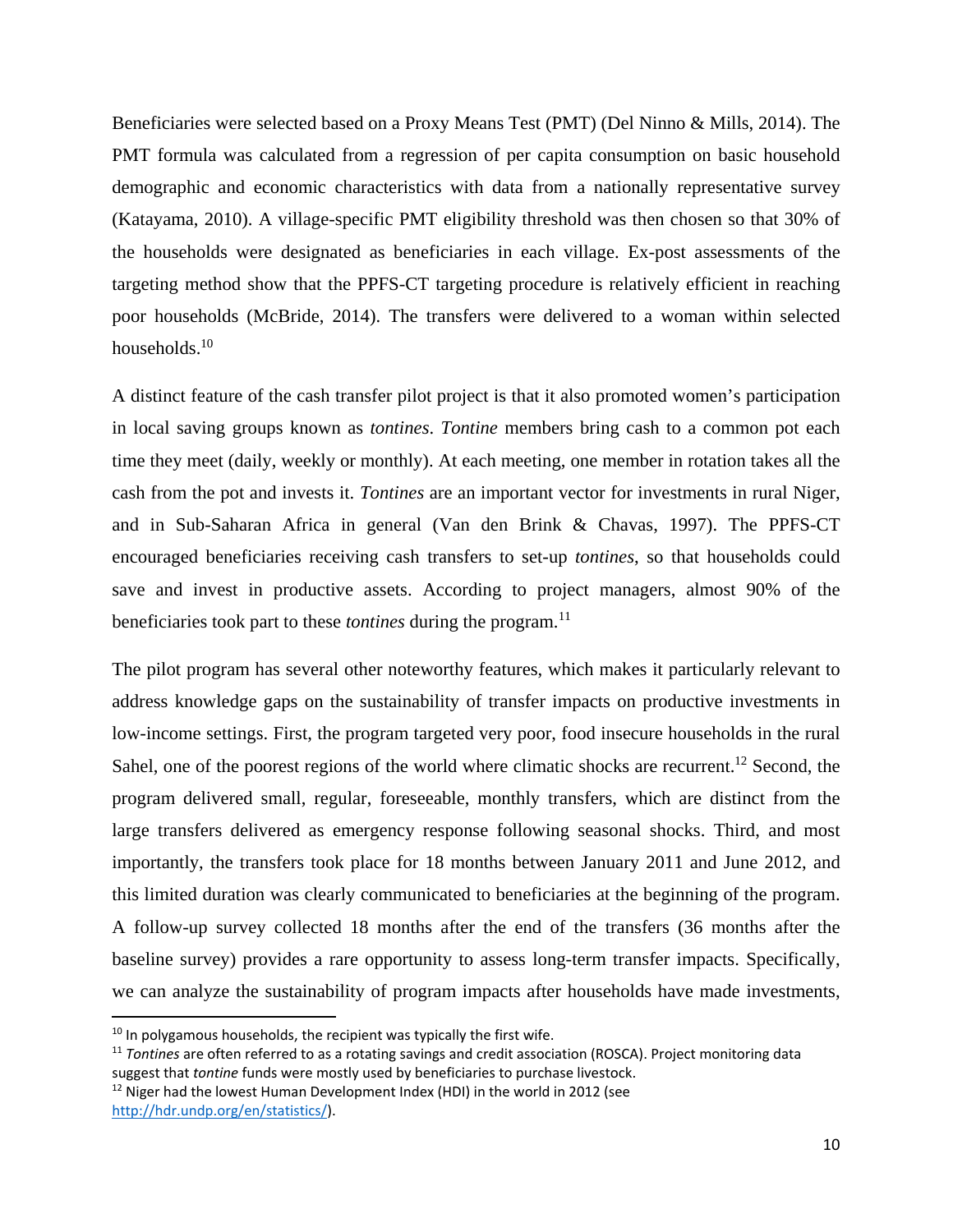realized some returns, and possibly also disinvested in response to adverse shocks and other factors.

#### *B. Data*

The study uses two rounds of household data: a baseline survey was collected in 2010 before the project was implemented and a follow-up survey was collected in 2013, 18 months after households received the last transfers. In September 2010, a PMT (baseline) questionnaire was administered to all households in the pilot villages. The information collected is limited to the variables necessary to calculate the PMT formula.<sup>13</sup> In November 2013, approximately 18 months after the end of the program, 2,000 households were sampled to participate in a comprehensive follow-up survey. In each project village, 20 beneficiaries and 20 nonbeneficiaries were randomly sampled based on the baseline PMT data. The follow-up survey includes all the variables in the 2010 baseline questionnaire, and additional modules on investments (durables, local credit, household enterprises, and agriculture), education, health and consumption.

As further discussed below, the quasi-experimental empirical strategy employed to evaluate the impact of the cash transfer program on productive investments is largely driven by the structure of the data. Notably, most investment variables were collected only in the follow-up survey.

#### *C. Empirical identification strategy*

We estimate the effect of cash transfers on household  $i$ 's investments and other outcomes of interest  $y_i$ . Specifically, we consider a range of outcomes including livestock (stock at the follow-up survey in 2013, stock 12 months before, consumption and sales); housing quality (house material, access to water, toilets, etc.); durable goods (number and value of durable goods); engagement in household enterprises (HEs) (number of HEs, revenues, charges and profits, value of equipment); and agricultural investments (surface cultivated, quantity produced and yields, input spending, type of crops). These outcomes cover a wide range of potential investments. We also consider the participation in *tontines* (number of *tontines*, amount received, and usage).

<sup>&</sup>lt;sup>13</sup> Several food security variables were collected in 2010 only for the subsample of households in Tahoua. These variables are analyzed as a robustness check.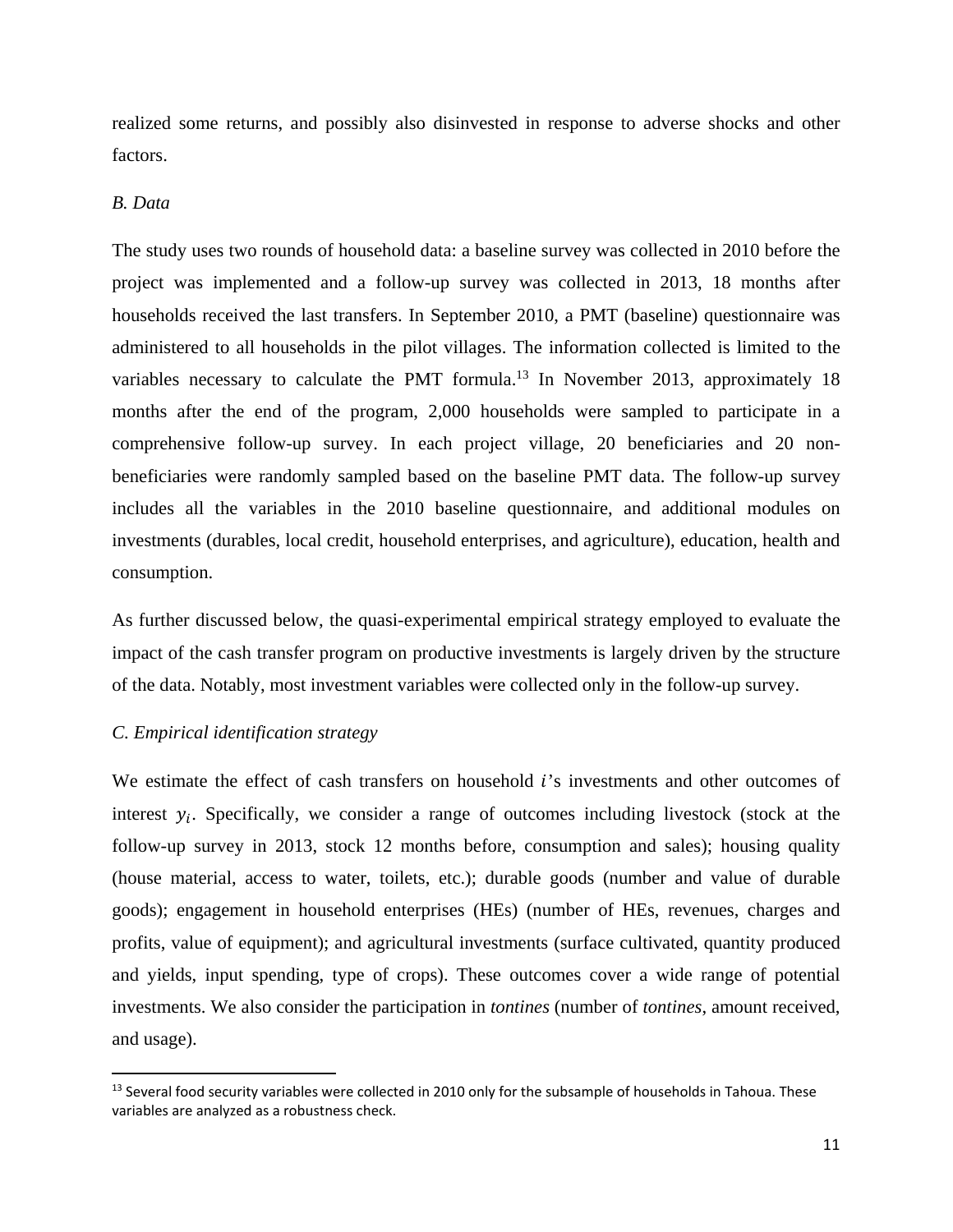The first identification strategy is suitable for the limited number of variables which are included in the baseline (2010) data set: housing quality, livestock owned and some durable goods. For these variables, it is possible to use a difference-in-differences (DID) estimator to estimate differences in outcome trends between 2010 and 2013 across beneficiaries and non-beneficiaries:

$$
y_{it} = \beta_0 + \beta_1 B_i + \beta_2 T_t + \beta_3 B_i * T_t + \varepsilon_{i,t}
$$
 (7)

where  $B_i$  is an indicator variable for beneficiary households (who received cash transfers),  $T$  is an indicator variable equal to 1 in 2013, and  $\beta_3$  captures the impact of the cash transfers.<sup>14</sup> Standard errors are clustered at the village level. By definition, the difference-in-differences strategy controls for group fixed effects, as well as common trends between beneficiaries and non-beneficiaries.

A second identification strategy is employed for outcomes only observed in the follow-up survey. This strategy exploits a discontinuity in project beneficiary selection, in particular the variation in eligibility thresholds across villages. The PMT cut-off was set on a village-specific basis so that the project would cover 30% of the population of each village. Because the eligibility threshold varies by village, some households with similar PMT scores have different eligibility status. On that basis, we restrict the analysis to a 'common support sample' within a range of PMT scores that include both beneficiaries and non-beneficiaries. Figure 1 shows the spread of PMT scores across villages, and the rather wide band for which there exists a common support of beneficiaries and non-beneficiaries with similar PMT scores. While the difference in eligibility status is not random, non-beneficiary households within that band can be used to estimate counterfactual outcomes for beneficiary households with similar PMT scores. These estimates can be interpreted as Local Average Treatment Effects (LATE).

The second identification strategy is implemented by estimating a Simple Difference (SD) OLS regression on a subsample of households whose PMT scores range from the lowest village PMT threshold (*PMT\_threshold<sub>min</sub>*) to the highest village PMT threshold (*PMT\_threshold<sub>max</sub>*):

$$
y_{i\epsilon\zeta S} = \beta_0 + \beta_1 B_i + \varepsilon_i, \qquad i \in A
$$
 (8)

<sup>&</sup>lt;sup>14</sup> With only two time periods, this specification (DID) is econometrically equivalent to using household fixedeffects.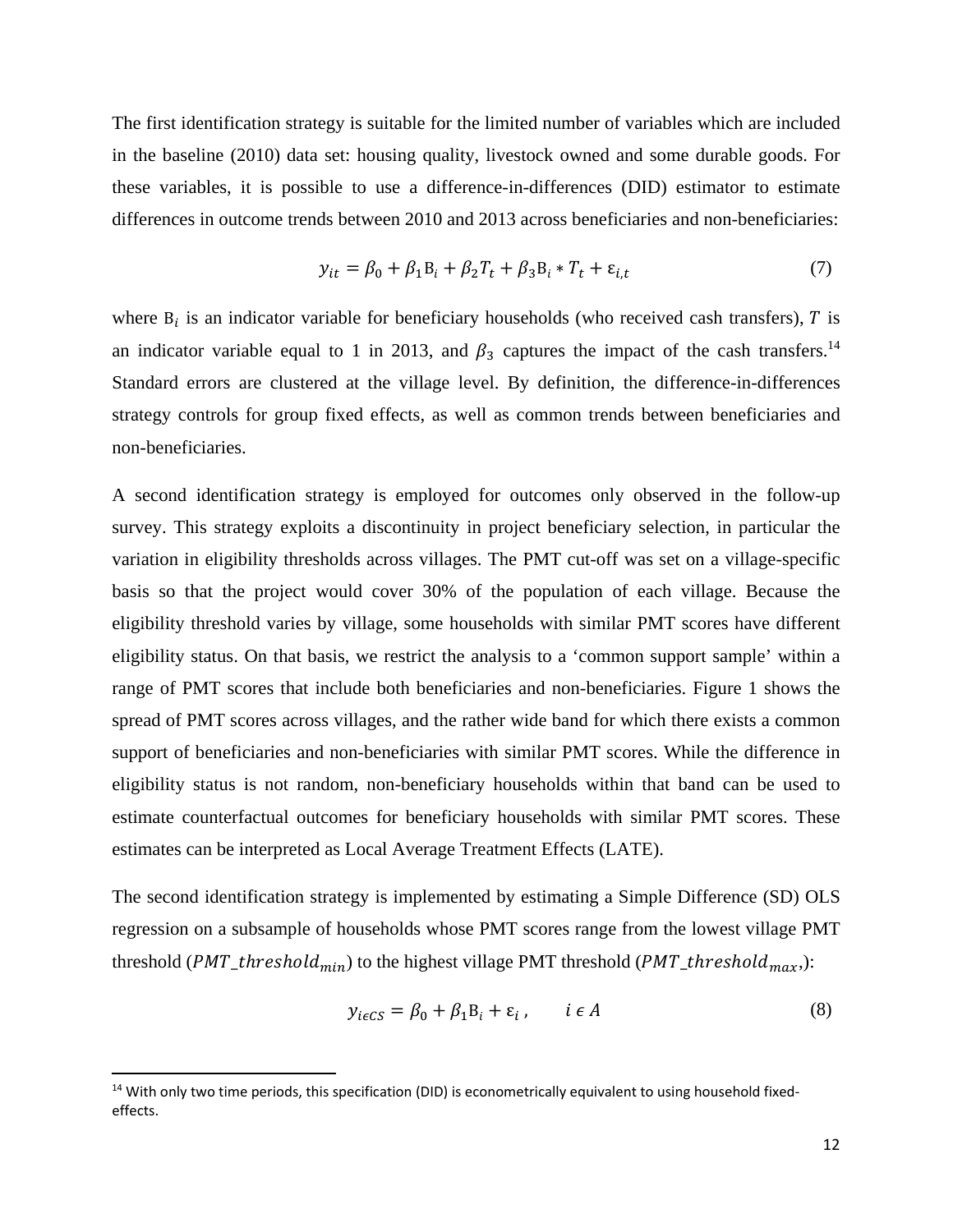where  $i \in CS$  if PMT\_threshold<sub>min</sub>  $\leq$  PMT\_score<sub>i</sub>  $\leq$  PMT\_threshold<sub>max</sub> (common support sample), and  $\beta_1$  captures the estimated impact of the cash transfer. Standard errors are clustered at the village level. An alternative specification includes village fixed effects to take into account non-random differences across villages, in particular since a mechanical implication of the identification strategy is that villages with lower PMT scores tend to have fewer beneficiaries in the common support sample (see Figure 1).<sup>15</sup>

This estimation strategy relies on several key assumptions: i) the PMT difference between beneficiaries and non-beneficiaries, in the subsample, is small; ii) differences do not arise from the fact that some villages have more beneficiaries and other more non-beneficiaries. Village fixed-effects are added in some specifications to control for the latter possibility.<sup>16</sup> The next subsection presents tests of balance to explore empirically the validity of the counter-factual generated by this identification strategy. The threats to the identification strategy and the robustness of the results are further discussed in section 4-F.

#### *D. Tests of Balance and Attrition*

Table 1 presents formal tests for the difference between beneficiaries and non-beneficiaries characteristics at baseline. Panel A displays results for the common support sample, and panel B for the full sample. Significant differences across groups are expected since all the variables considered are included in the PMT formula. In the common support sample, besides the difference in PMT scores (beneficiaries have lower scores), the main significant differences are household size and the number of goats and chickens.<sup>17</sup> These tests indicate that the SD design does not produce a perfectly balanced sample, but differences between the treatment and control

<sup>&</sup>lt;sup>15</sup> The first identification strategy described in equation (7) can also be employed in the 'common support' sample (see Table 4 in section 4).

<sup>&</sup>lt;sup>16</sup> This identification strategy is similar to a Regression Discontinuity Design (RDD) in some respects. RDD with PMT score as forcing variable was not used for several econometric reasons: i) The PMT threshold varies across villages, requiring the construction of an artificial threshold ("normalized PMT score") around which households have very different *actual* PMT scores and baseline characteristics, contrary to the principle of RDD itself; ii) Some variables of interest (e.g. livestock) enter positively in the construction of the forcing variable (PMT score); iii) At certain bandwidths, continuity of the forcing variable (an important assumption to obtain valid RD estimates) is violated (Lee & Lemieux, 2009); iv) With standard bandwidths, the number of observations around the threshold is low; and with large bandwidths results become identical to those obtained with the SD identification strategy.  $17$  The difference in motorcycle ownership is also significant, however very few households own this item.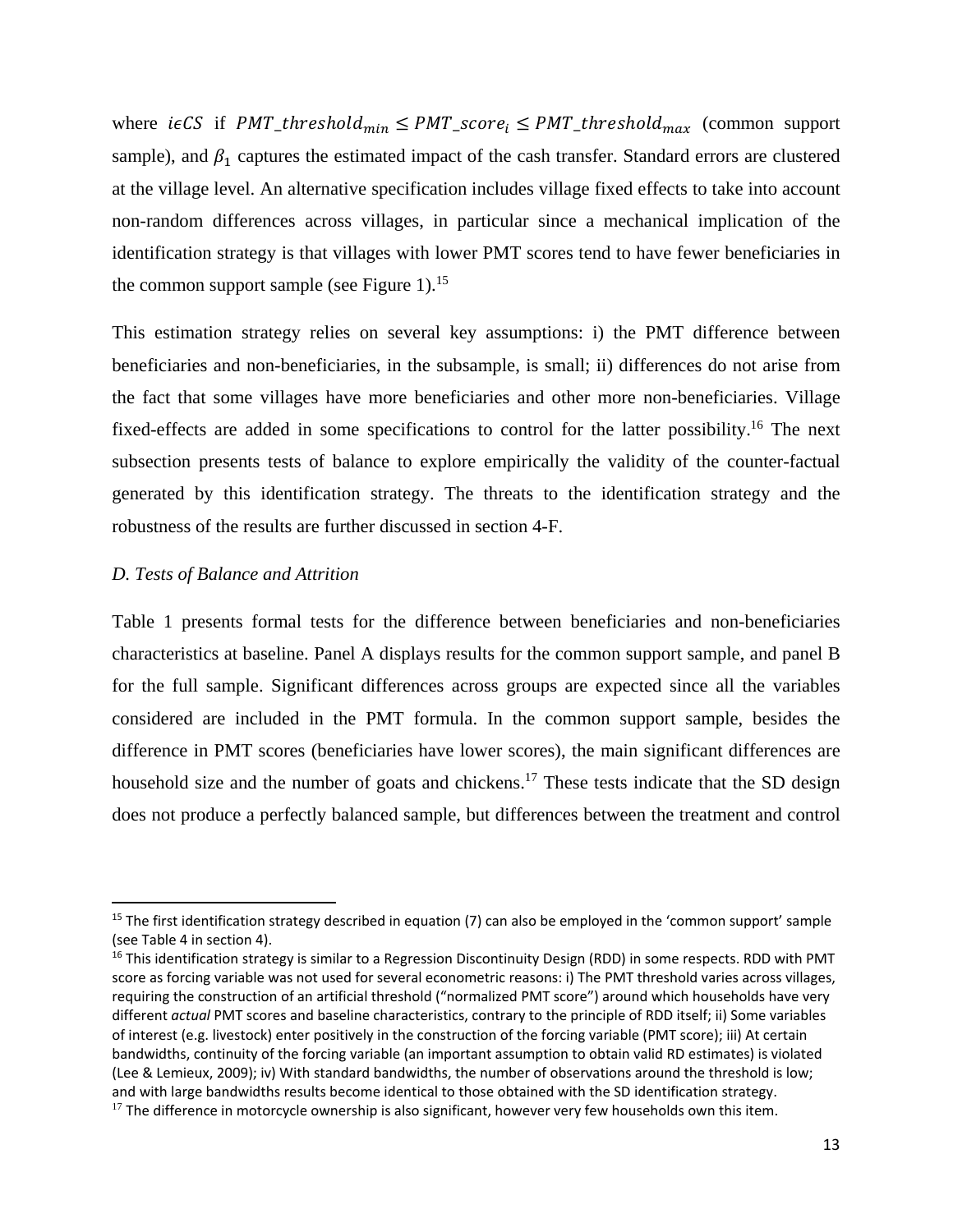groups for most assets are not significant. Moreover, non-beneficiary households appear better off (higher levels of assets), which would make positive effects of the treatment harder to find.<sup>18</sup>

The level of attrition in our sample is relatively high. In the sample, 2,000 households were included, but complete interviews are only available for 1,592 households. Attrition is due to difficulties in finding households in the field three years after administration of the baseline (186 questionnaires), to the loss of survey questionnaires in three villages (108 questionnaires), and to the inability to match identifiers in some cases. Among the 1,592 completed questionnaires, 1,138 are in the common support sample. A formal test of baseline differences between attritors and non-attritors is presented in Table 2. In the common support sample (panel A), among all the variables collected in 2010, only ownership of cart (lower), sheep ownership (higher) and PMT score (higher) are significantly different at 5% for attritors. While some differences are observed, they are limited and as such appear unlikely to strongly affect results of the main identification strategy. $19$ 

Table 3 presents descriptive statistics for all variables in the follow-up survey and the full sample, as well as separately for beneficiaries and non-beneficiaries. As expected based on the PMT formula, non-beneficiary households are smaller, have more physical assets, and have higher PMT scores on average. However, beneficiary households have a higher level of livestock, household enterprise activities, and *tontine* usage at follow-up.

#### **4. Results**

Table 4 contains Difference-in-Differences (DID) estimates of the impact of the cash transfers on beneficiaries 18 months after project termination for the limited number of outcome variables included in both the baseline and the follow-up surveys. Consistent with equation (7) above, the coefficient of the interaction between post-program and beneficiary dummies captures the cash transfer impacts. In Table 5, Simple Difference (SD) estimates are computed for a larger set of investment outcomes available in the follow-up survey. Column 1 presents the results for households in the common support sample without village fixed effects, and column 2 with

<sup>&</sup>lt;sup>18</sup> There are some additional significant differences between beneficiaries and non-beneficiaries in the full sample, which is one of the reasons why the common support sample is preferred in the Simple Difference strategy.

 $19$  There are additional significant differences between attrition and non-attrition households in the full sample compared to the common support sample.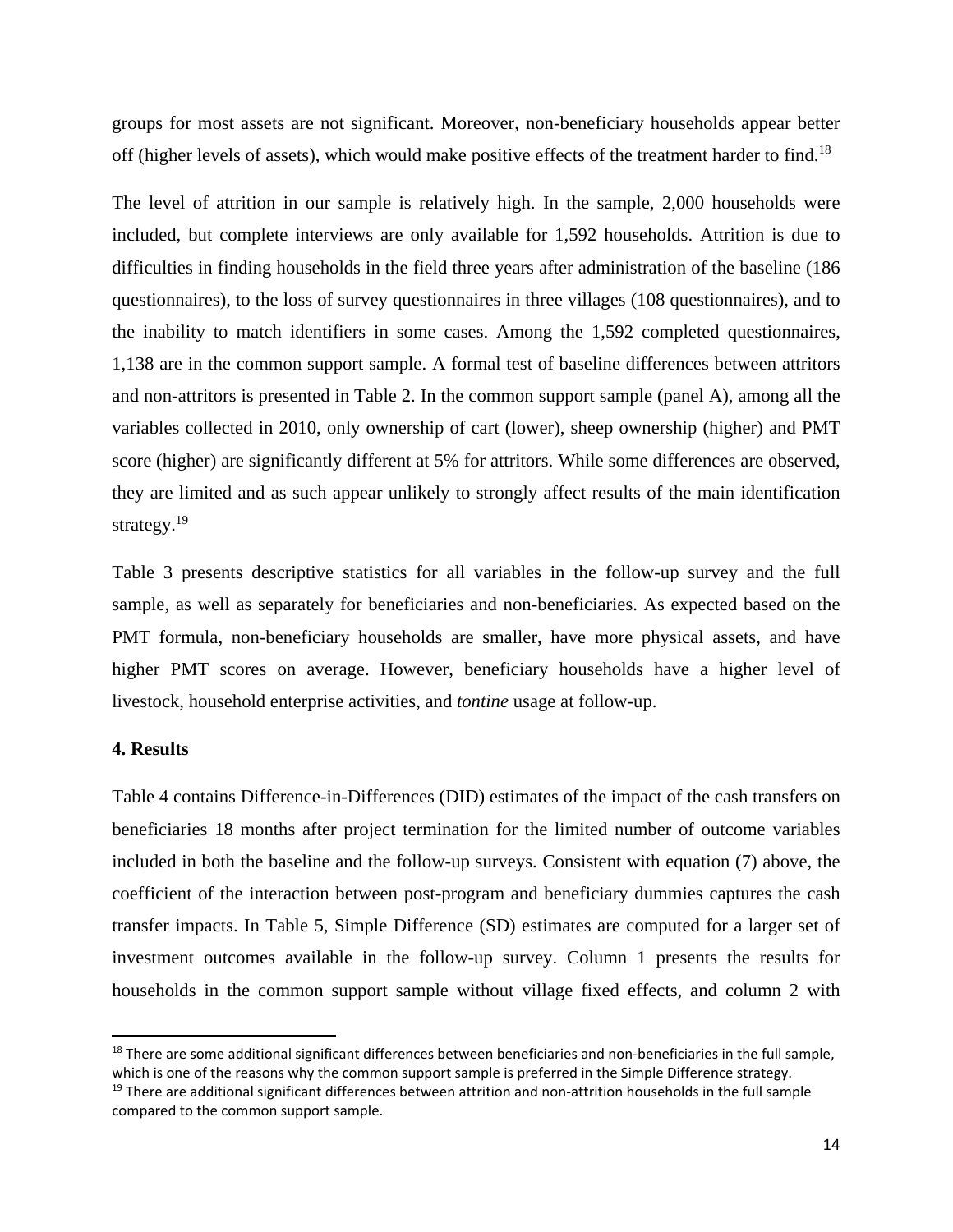village fixed effects. SD results are presented for a range of outcomes: housing, durable goods, livestock, household enterprises (HE) and agricultural activities.

#### *A. Impacts on Livestock*

DID estimates show a large significant program impact on livestock ownership, which differentially increased by 0.418 Tropical Livestock Units (TLU) for beneficiary households (more than half a cow, or four goats, or forty chickens) (Table 4, Panel A). The magnitude of the impact is equivalent to more than half of the sample average baseline TLU. At 18 months after the termination of the cash transfer, the increase in livestock amounts to an increase of 87,812 FCFA in livestock value, which represents almost half of the transfers received over the 18 month program (180,000 FCFA). The significance and magnitude of the results are robust when restricting the sample to households within the PMT range with common support (Table 4, Panel B).<sup>20</sup> The SD estimates of impacts on livestock are also highly consistent with the DID estimates, significant and of large magnitude (Table 5, Panel A). With village fixed-effects (FE), an impact of 0.435 TLU or 86,095 FCFA is found.

The additional variables available in the follow-up survey further show that consumption from own livestock increases significantly among beneficiaries. However, increases in livestock sales for beneficiaries are found to be rather small and are only significant in the village fixed-effect specification.

The follow-up survey also asks retrospectively about livestock ownership in 2012 (6 months after the end of the program, and 12 months prior the follow-up survey). Impacts on the difference between livestock assets in 2013 and 2012 are not significantly different between beneficiaries and non-beneficiaries, suggesting that beneficiary households are not depleting livestock assets at a greater rate than non-beneficiaries since the end of the project.

 $20$  Panel B provides more conservative estimates, using the preferred (common support) sample in the SD strategy. Note that the impact on investments found 18 months after program termination includes return on investments: for livestock it includes birth and death of the animals acquired. This may partly explain the high impact on livestock value.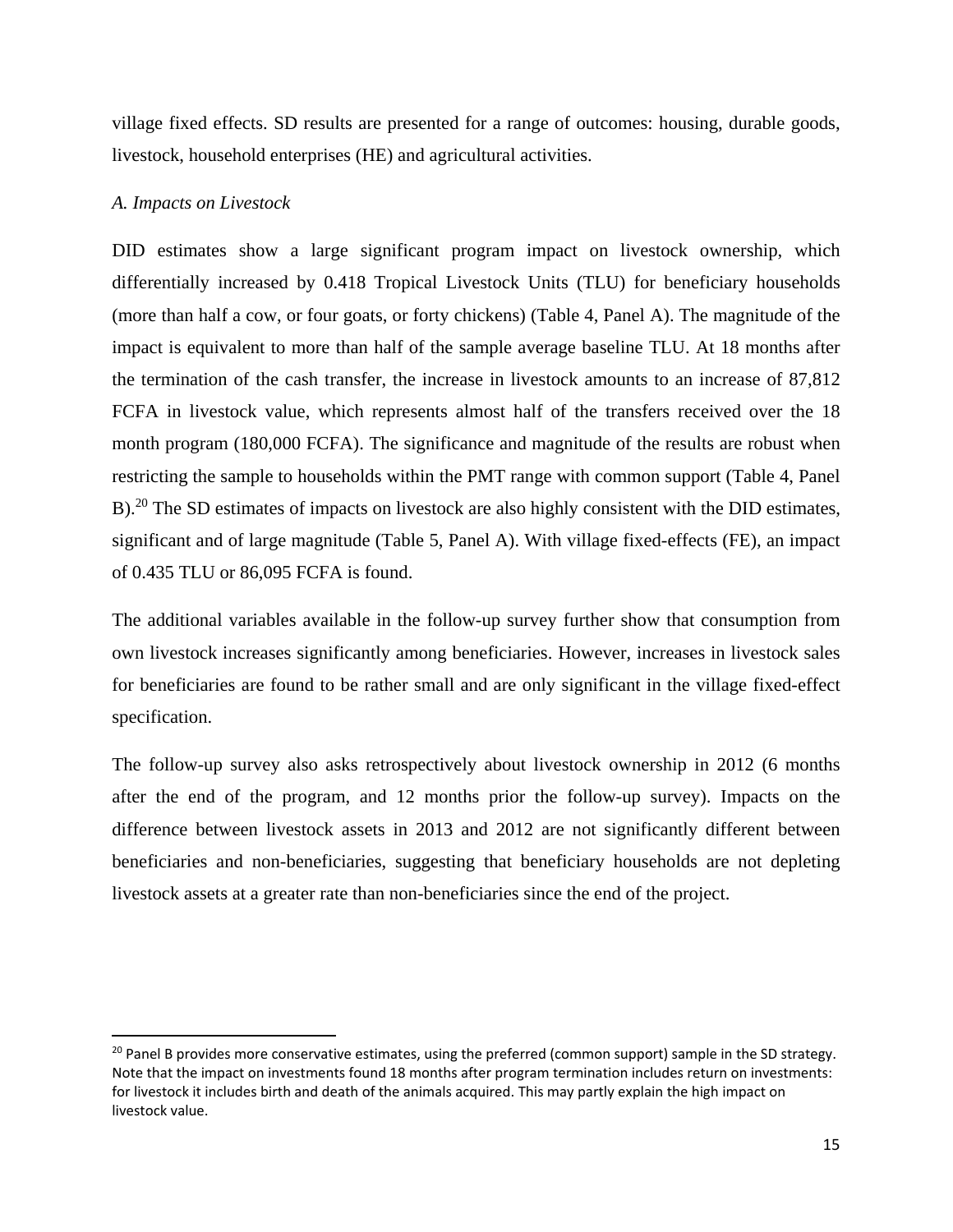#### *B. Impacts on Durables and Housing*

SD estimates provide some indications of increased investments in durable goods among beneficiary households (Table 5, Panel B). Beneficiaries have more of some durable goods than non-beneficiaries in 2013, and both the total value of durables and the value of durables purchased in the last 3 years are greater (by 59,432 FCFA and 22,693 FCFA respectively). These results stem from increased investments in durable goods such as plows, carts, motorcycles and pirogues, whose ownership significantly increased.

Results are more mixed on housing quality. DID estimates suggest improvements for several housing quality indicators, including better cooking fuel (instead of wood), improved source of lighting, access to toilets, and number of assets owned (Table 4, Panel A). However, these results are not robust when focusing on the common support sample, where only the impact on access to toilets remains significant (Table 4, Panel B). In addition, SD estimates reveal no robust significant impacts on housing quality (Table 5, Panel C).

#### *C. Impacts on Household Enterprises and Agriculture*

Beneficiaries are not found to be more likely to participate in non-agricultural household enterprises (HEs) activities or to have higher HE profits in the SD estimates (Table 5, Panel D). Thus, despite impacts on productive assets, participation in the cash transfer program does not appear to lead to livelihood diversification outside agriculture. This is, perhaps, not surprising given that less than 15% of households in the sample have a household enterprise, and household enterprises are very diverse in terms of activities and scale.<sup>21</sup> There is indication of an increase in the number of household enterprises among beneficiaries, but this effect is not robust to the inclusion of village fixed-effects. Equipment purchased in the last 3 years increases significantly for beneficiaries, but the magnitude is small.

There is, however, evidence of impact on agricultural activities (Table 5, Panel E), and in particular agricultural productivity. Beneficiaries use more agricultural inputs, particularly by spending more on fertilizers. Strong impacts on quantities produced and yields are also found 18 months after the end of the transfers. Some impacts are observed on land area cultivated,

 $21$  The point estimates are large and positive for revenues and profits from HEs, but the standard errors are large due to the heterogeneity of household enterprises.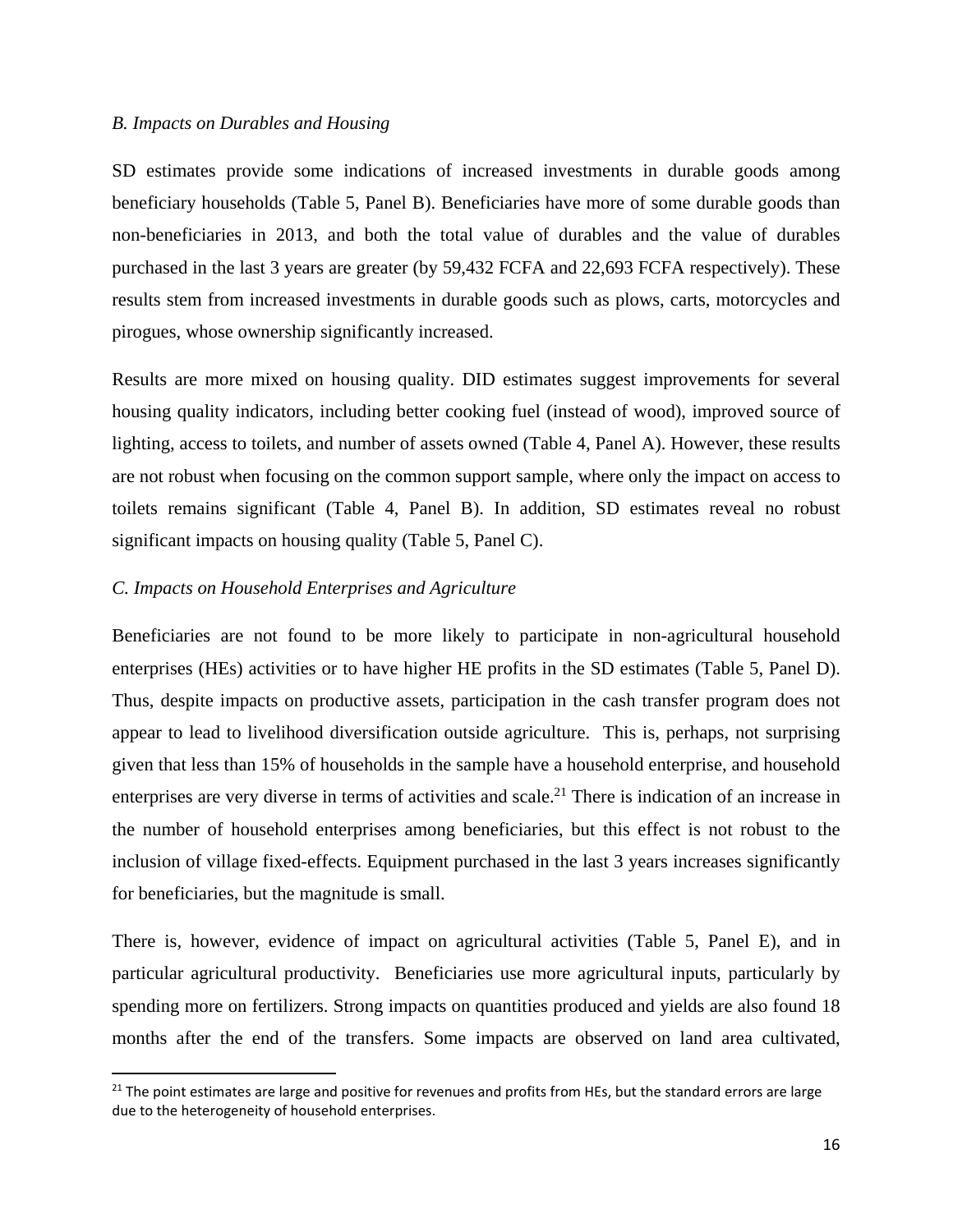although they are not robust and only significant in the specification including village fixedeffects.

#### *D. Mechanisms: Savings and Tontines*

*Tontines* are an important vector for investment in rural Niger. As mentioned above, one of the particular features of the cash transfer pilot is that it encouraged beneficiaries to set-up *tontines*. *Tontines* represent a possible mechanism used by households to invest in productive activities. We therefore also analyze the impact of the project on participation in *tontines* 18 months after the end of the program.

Project impacts on participation in *tontines* is estimated by the SD approach because the relevant variables are only included in the follow-up survey (Table 6). Results show large and significant increases in the participation in *tontines*, in the number of *tontines* to which individuals contribute, and in the amount invested in and received from *tontines*. The percentage of beneficiaries participating in tontines in 2013 is twice the percentage of non-beneficiaries (20.7% vs. 10.2%). The average effect of being a former beneficiary on the amount invested monthly in tontines is 385 FCFA (and the average effect on the amount received when one's turn comes is 3,566 FCFA). Conditional on tontine participation, the average effect is greater: 1,271 FCFA (13,528 FCFA for amount received). Increased participation in *tontine* translates into a more prevalent use of tontines to support consumption, but also into investments in productive activities and durable goods. As such, *tontines* are one of the mechanisms that can explain the observed impacts of transfers on productive assets.

Overall, the results suggest that beneficiary households continue to participate in the *tontines* that were set-up during the project, even 18 months after the project terminated. Still, both the share of beneficiaries participating in the tontines and the amounts invested in 2013 are below levels observed during the project (PPFS-CT, 2011).<sup>22</sup> This is consistent with what is expected after beneficiaries stop receiving regular transfers and encouragement to participate in savings groups.

<sup>22</sup> Project managers recorded a 90% participation rate in *tontines* among beneficiaries.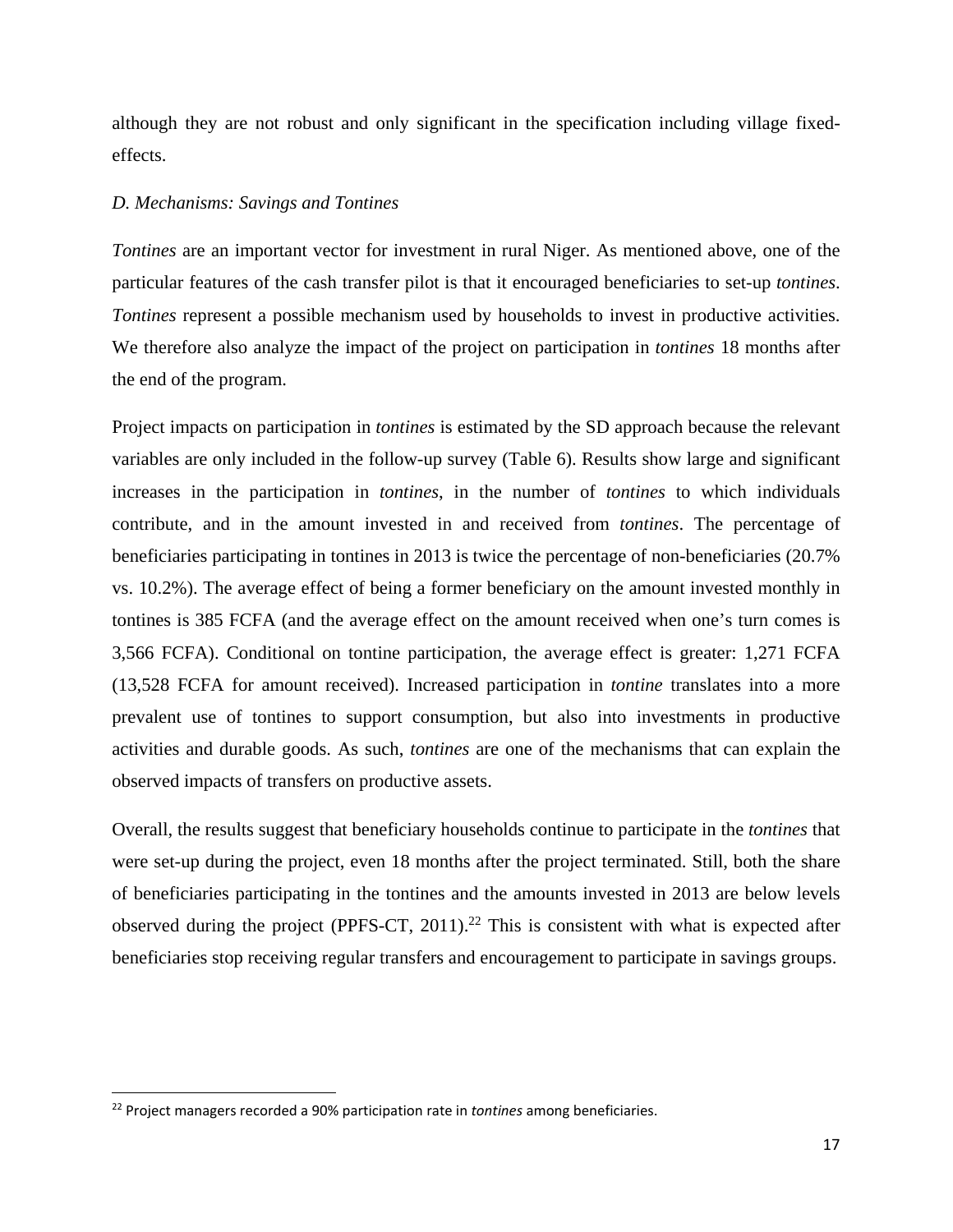#### *E. Mechanisms: Heterogeneity between the very poor and slightly less poor*

As discussed in the theoretical framework, analyzing whether program impacts are larger for the poorest or the slightly less poor segments of the sample can shed light on the mechanisms through which cash transfers promote productive investments. If poverty traps exist, small regular cash transfers would not be expected to foster productive investments among the very poor. In contrast, small, regular transfers would be more likely to help slightly less poor households to cross a potential poverty trap threshold and make productive investments. This question also addresses the important policy issue of whether small, regular cash transfers can have durable impacts on the poorest households, or just meet their immediate consumption needs.

The pre-intervention baseline PMT score– a proxy for consumption level– is used to analyze whether transfers had a greater productive impact on the poorest beneficiaries (those with the lowest initial PMT scores) or the slightly less poor households. To explore impact heterogeneity across consumption levels, DID estimates are computed separately for the sub-samples below and above the median PMT score (Table  $7$ ).<sup>23</sup> For almost all outcomes considered, the impact of the transfers tends to be larger for households below the median PMT score. In particular, previously documented impacts on livestock are larger among the poorest households. However, while the observed investment impacts are driven by the poorest households, the coefficients for the two sub-samples are only significantly different (based on a Wald test) for number of different assets owned.

The heterogeneity of the impact on livestock– the asset on which transfers had the highest average impact– is further explored though a non-parametric approach. Figure 3 displays a nonparametric lowess regression of follow-up TLU over baseline TLU for beneficiaries and nonbeneficiaries (Figure 3). Results show a much steeper TLU accumulation curve for the poorest beneficiaries with lower initial assets.

 $23$  The heterogeneity of impact can be explored in many ways. For simplicity, and because of the relatively small sample size, only the DID estimator is presented and the sample is split at the median. Other specifications, such as splitting the sample by quintile, confirm a greater impact on households with lower PMT scores, but the effects are not significant because of the low number of observations by quintile (results available upon request).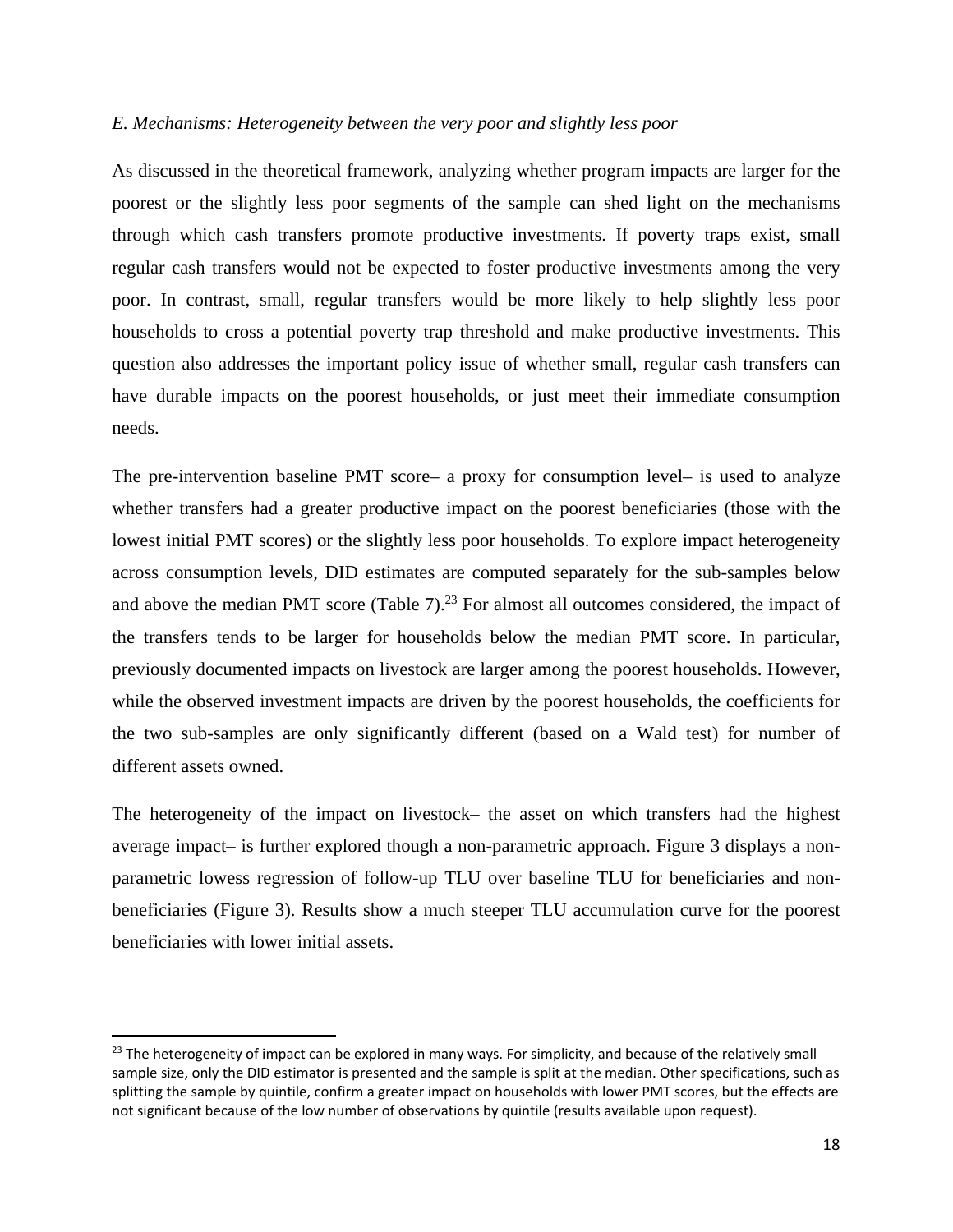Lastly, since *tontines* appear to be a key mechanism behind observed impacts on productive investment, we also test the impact heterogeneity across consumption levels for the *tontine* variables based on initial PMT score. Results show a much larger impact on *tontines* usage, number, amount invested and amount received for households with lower initial PMT scores (Table 8). These results are in line with the larger livestock increase observed among the poorest households. For instance, with village fixed-effects, poorer beneficiaries increase the number of tontines by 26.7 percentage points among the poorest, whereas the increase is only 2.6 percentage points for less poor beneficiaries.

Overall, the observed heterogeneity in program impacts is not consistent with theoretical predictions of the basic critical asset threshold model outlined in section 2. First, as results for the entire sample show, modest, regular transfers delivered to the poor were invested in productive activities and assets. Second, the impact of transfers in terms of investment is greater for the very poorest beneficiaries compared to less poor households in the sample. However, the asset threshold model suggests that better-off poor households would invest a larger share of the transfers received, because the poorest cannot reach the critical asset threshold needed to make durable investments. Overall, the observed empirical patterns are more consistent with binding saving constraints for the poor in the presence of lumpy investments, or constraints to risky investment in the presence of imperfect insurance mechanisms. The cash transfer program may have contributed to help very poor households to overcome these constraints directly, or through the facilitation of savings groups.

#### *F. Robustness*

There are several limitations to the empirical identification strategy that may affect the validity of the results. First, there may be some concerns with internal validity in the SD identification strategy: control households belong to poorer villages on average, since they are not among the poorest 30% in their village, but would be in the poorest 30% in other villages. This could generate an upward bias in the estimated impacts if control households are hurt by the relatively weak economic standing of their villages. Alternatively, it could generate a downward bias if they gain from their relatively strong economic standing within the village. Adding villageeffects partly addresses this potential issue, but given the few number of observations per village, it does so with a loss of degrees of freedom.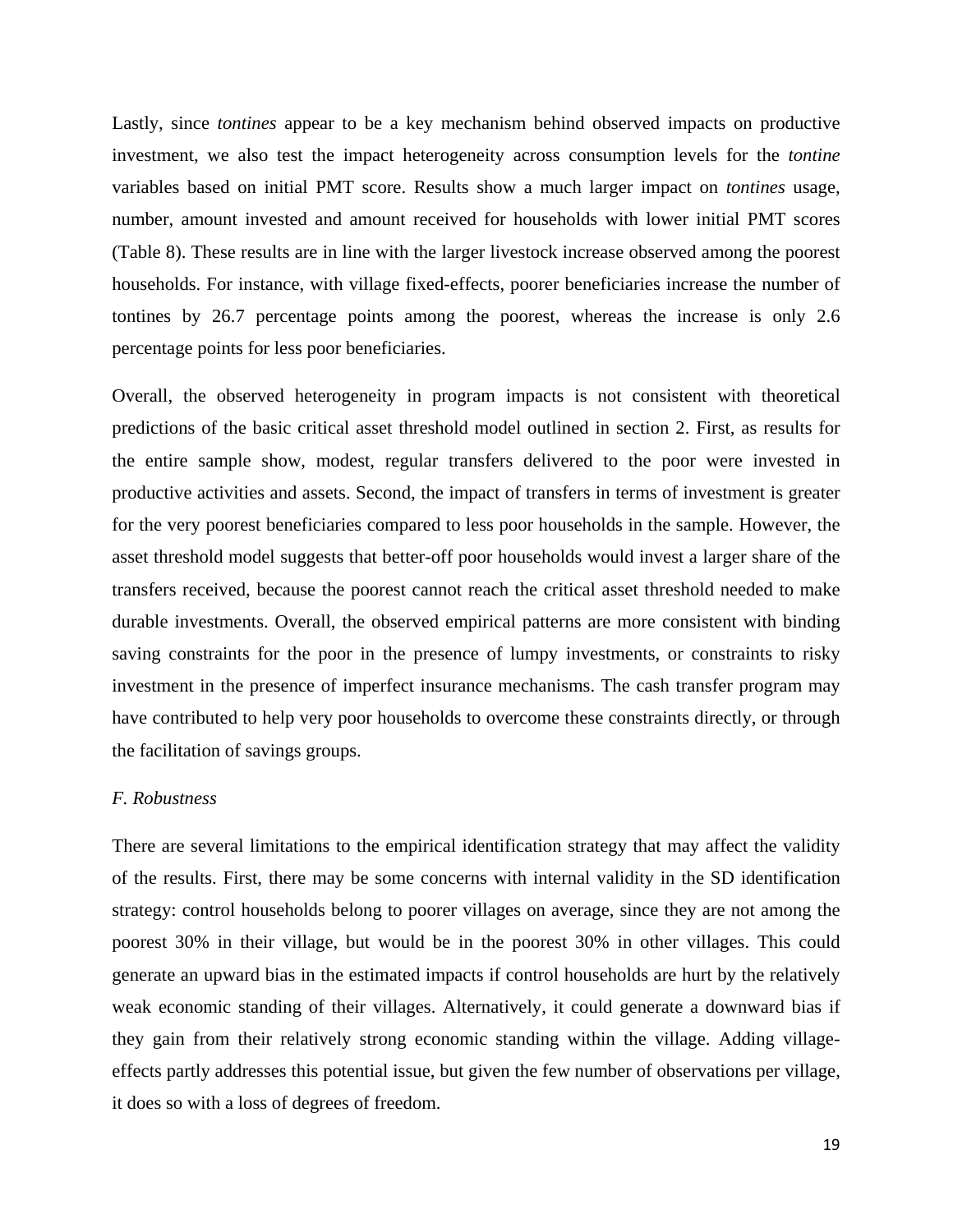Conversely, control households have higher PMT scores than treatment households, in each village and overall – which may induce a downward bias in impact estimates. Also, there may also be some local spillover effects from beneficiaries to non-beneficiaries within villages, affecting SD and DID estimates. $24$  Both higher PMT scores and local spillover effects would create a downward bias in the impact estimates; consequently it does not cast doubt on the significance of a positive impact.

Another concern would be the existence of an "Ashenfelter's dip", where beneficiaries become eligible due to a consumption dip immediately prior to program selection (Ashenfelter, 1978; Heckman & Smith, 1999). Given the design of the pilot cash transfer project in Niger, such an "Ashenfelter's dip" effect is unlikely for a number of reasons. First, beneficiaries are not selftargeted into the program, which rules out self-selection bias. Second, targeting is conducted based on long-term assets and household characteristics which usually do not fluctuate rapidly in response to shocks. In fact, the PMT approach has been questioned precisely because it does not allow identifying households hit by temporary shocks (Del Ninno & Mills, 2014). Third, 30% of the villages population is targeted, which means that idiosyncratic short-term shocks would have to be particularly widespread and large– especially given the magnitude of the impact found– to generate a broad "Ashenfelter's dip" effect. Fourth, beneficiaries are not only found to catch-up with non-beneficiaries, but to pass them in many cases. Fifth, in the "common support" sample, baseline characteristics between beneficiary and non-beneficiary are relatively similar. In fact we test the possibility of shocks affecting beneficiary households (and not non-beneficiaries) using a range of food security outcomes that are more correlated with exposure to short-term shocks than PMT scores (Schnitzer, 2016). In the common support sample, there are no significant differences between beneficiary and non-beneficiary households, suggesting that none of these groups have been particularly affected by shocks.<sup>25</sup>

With these potential limitations in mind, we offer some additional robustness tests using Propensity Score Matching (PSM).

 $24$  For evidence of such a spillover effect in other cash transfer programs, see Angelucci & De Giorgi (2009).  $25$  Results available upon request. The food security variables include the Household Hunger Scale; three Coping strategy indices; the Food Consumption Score; and the Household Dietary Diversity Score (see McBride (2015) for an analysis and discussion of these indicators). Unfortunately, the baseline survey only includes food security variables for the Tahoua region which includes 591 households in our common support sample.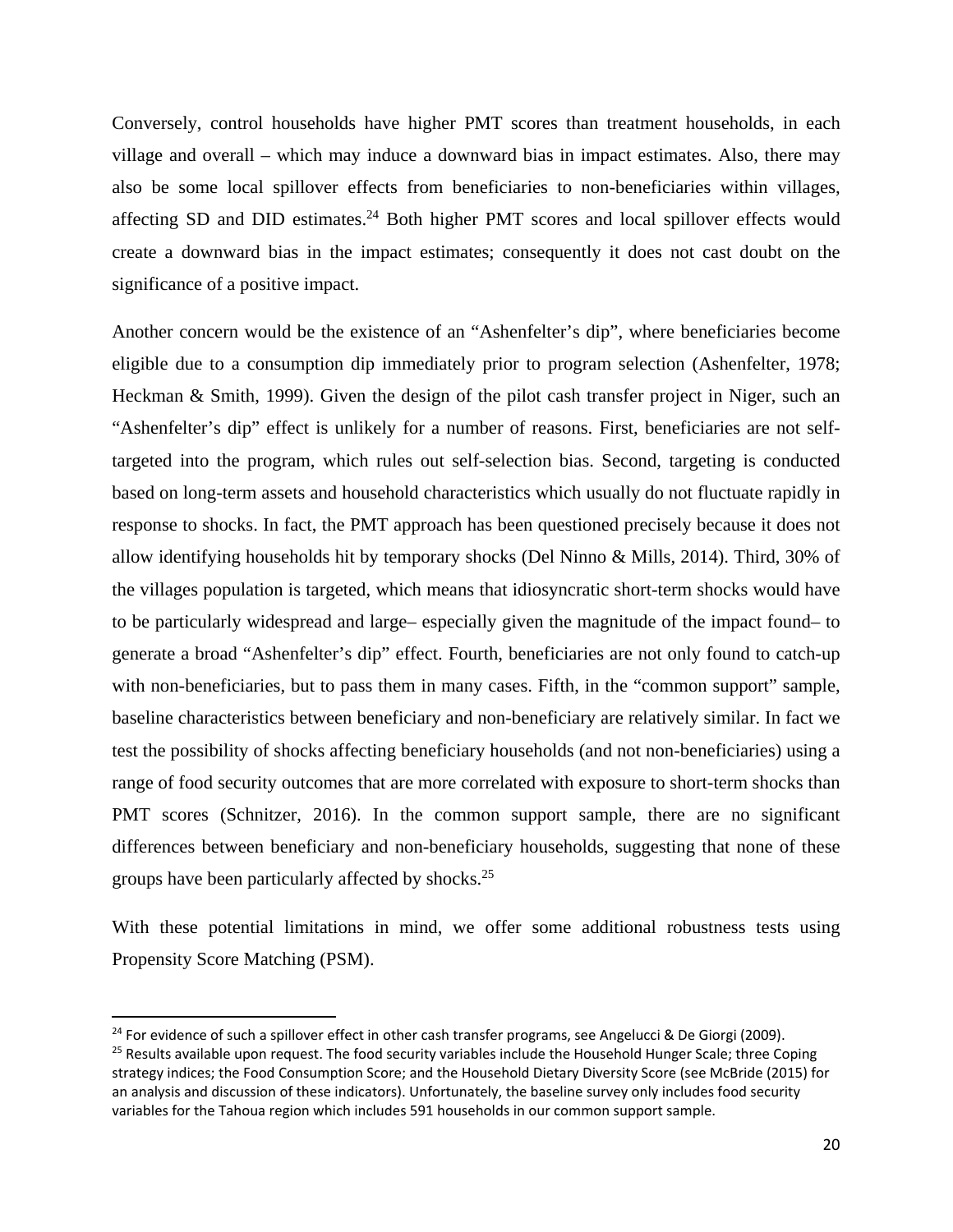Similar to the SD identification strategy, the matching strategy compares beneficiaries to nonbeneficiaries with similar pre-program characteristics (Caliendo & Kopeinig, 2008; Rosenbaum & Rubin, 1983). The propensity to participate to the program  $P(X)$  is estimated via a probit regression including pre-program baseline characteristics as covariates  $X$ . Then, impacts are estimated via PSM:

$$
\tau^{PSM} = E_{P(X)|D=1}(E[Y(1)|D=1, P(X)] - E[Y(0)|D=0, P(X)]) \tag{9}
$$

where  $D = 1$  indicates treatment,  $Y(1)$  is the outcome of interest for treated observations (beneficiary households) and  $Y(0)$  for untreated observations (non-beneficiary households).<sup>26</sup>

The propensity score (propensity to be treated, i.e. beneficiary of the project) is computed from the PMT score, since it is known that project eligibility is determined by this PMT score. Oneon-one matching without replacement is performed for all households, not only those in the PMT 'common support' sample.27 A test of balance between treated and control units is performed for unmatched (before PSM is used) and matched observations (after PSM weighting) and illustrates the reduction in the standardized percentage bias obtained by the matching procedure (Figure 2). The test shows that standardized percentage bias is relatively small, except for household size and the PMT score itself (which is expected) and that the PSM weighting slightly reduces this bias.28 Common support is found for all but for 89 beneficiary households, which means that most observations are used.

PSM estimates are very close to those obtained from the SD identification strategy (Table 9), with two main exceptions. First, PSM estimates also suggest a significant, negative effect in terms of housing quality, which confirms that most households have not invested in their dwelling. Second, the magnitude of the estimated effects tends to be slightly larger in PSM estimates than in DID and SD estimates. Overall, PSM results support the findings obtained from the DID and SD specifications. While the PSM specification does not address all the limitations

<sup>&</sup>lt;sup>26</sup> The PSM estimator is implemented using Stata (Leuven & Sianesi, 2014).

<sup>&</sup>lt;sup>27</sup> Several other PSM specifications are tested, including: a specification for households in the common support sample; a specification using all baseline (2010) variables instead of the PMT score only; and a specification using a different matching algorithm, i.e. radius matching. Results are relatively similar across specifications, but results from the common support sample are much closer to results from the main identification strategy.

<sup>&</sup>lt;sup>28</sup> Indeed selection into beneficiary status is based on PMT scores. Besides, PMT targeting is known to select larger households in general (Stoeffler, Mills & del Ninno, 2015).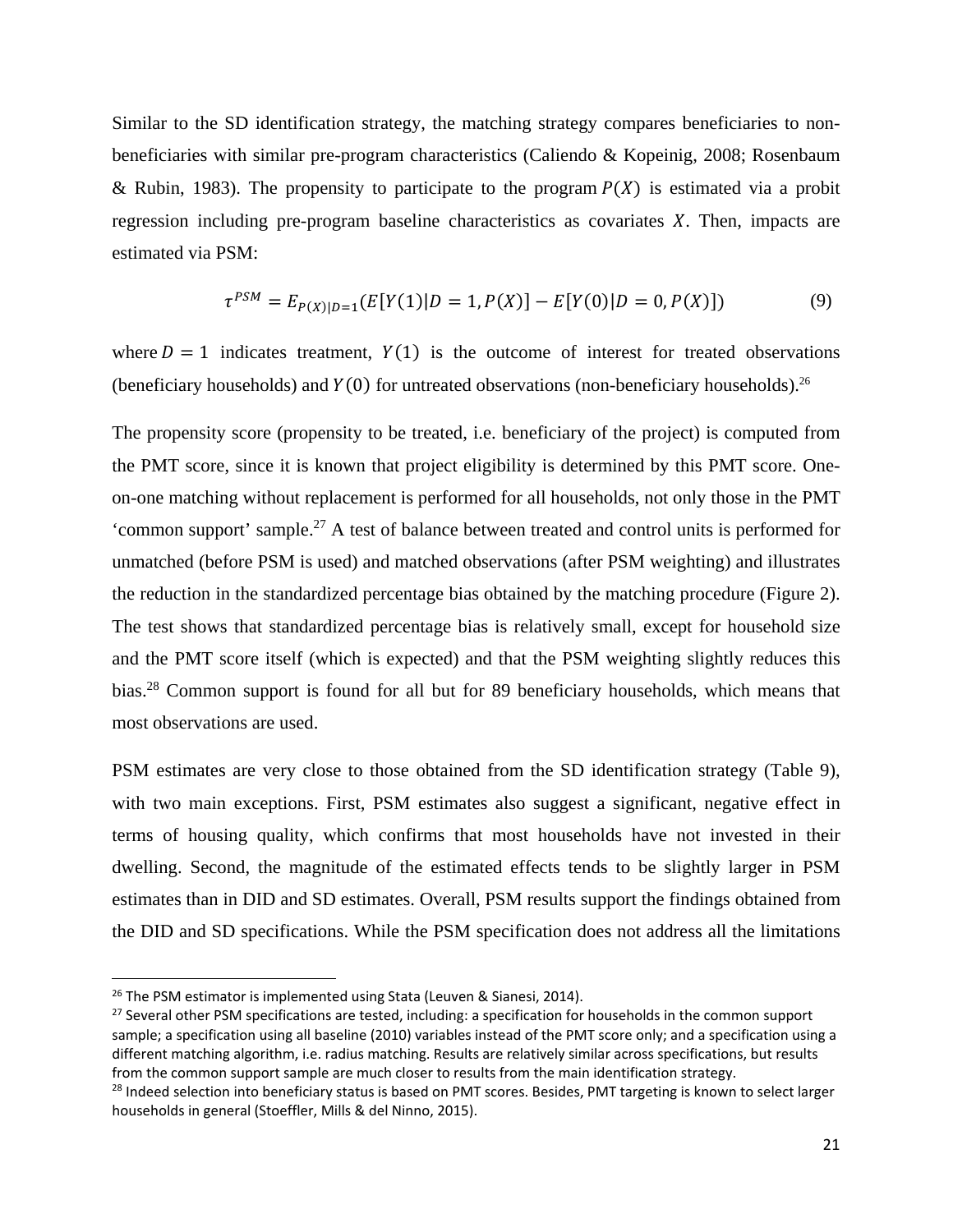in terms of village differences and spillover effects, it provides additional confidence in the consistency of our results.

#### **5 Discussion and Conclusion**

Taken as a whole, the results in this paper show that even very poor households in one of the poorest settings in the world, for whom the marginal propensity to consume additional income is expected to be very high, invest part of small regular transfers in productive assets to raise future revenues. The effect is particularly large for investments in livestock and agriculture, which are the primary sources of income in rural Niger. Beyond statistical significance, the magnitude of investments is noteworthy. Livestock value increased by approximately 80,000 FCFA 18 months after project termination, which constitutes a large share of the 180,000 FCFA that beneficiary households received over the whole duration of the project. The associated increase of 0.4 TLU also represents more than half of households' baseline livestock. These gains are durable, as they are obtained 18 months after program termination.

Results also show that cash transfers were not invested in housing quality, from which households could have derived an immediate consumption flow. The impact on (private) durable investments is also small. Instead, households focused on *productive* investments to raise their long-term revenues. The priority of longer-term inter-temporal consumption improvements is consistent with observations made during qualitative fieldwork, where many households emphasized the need to "keep something for when the project will end in two years". However, choosing to invest in productive activities (including agricultural inputs) means going beyond the idea of "keeping something": households' investment choices suggest objectives of raising longterm income and agricultural productivity and retaining accumulated assets. Importantly, the sustained positive effect of the program was not concentrated among the slightly less poor households of our sample of poor households: impacts on productive investments were greater for the very poorest households.

In addition, results suggest that savings groups (*tontines)*, which were promoted by the project, may have played a key role in facilitating asset accumulation. Indeed, monthly cash transfers are relatively small compared to the size of investments required in livestock and agriculture: the average value of a sheep is 37,500 FCFA, whereas monthly transfers were 10,000 FCFA. In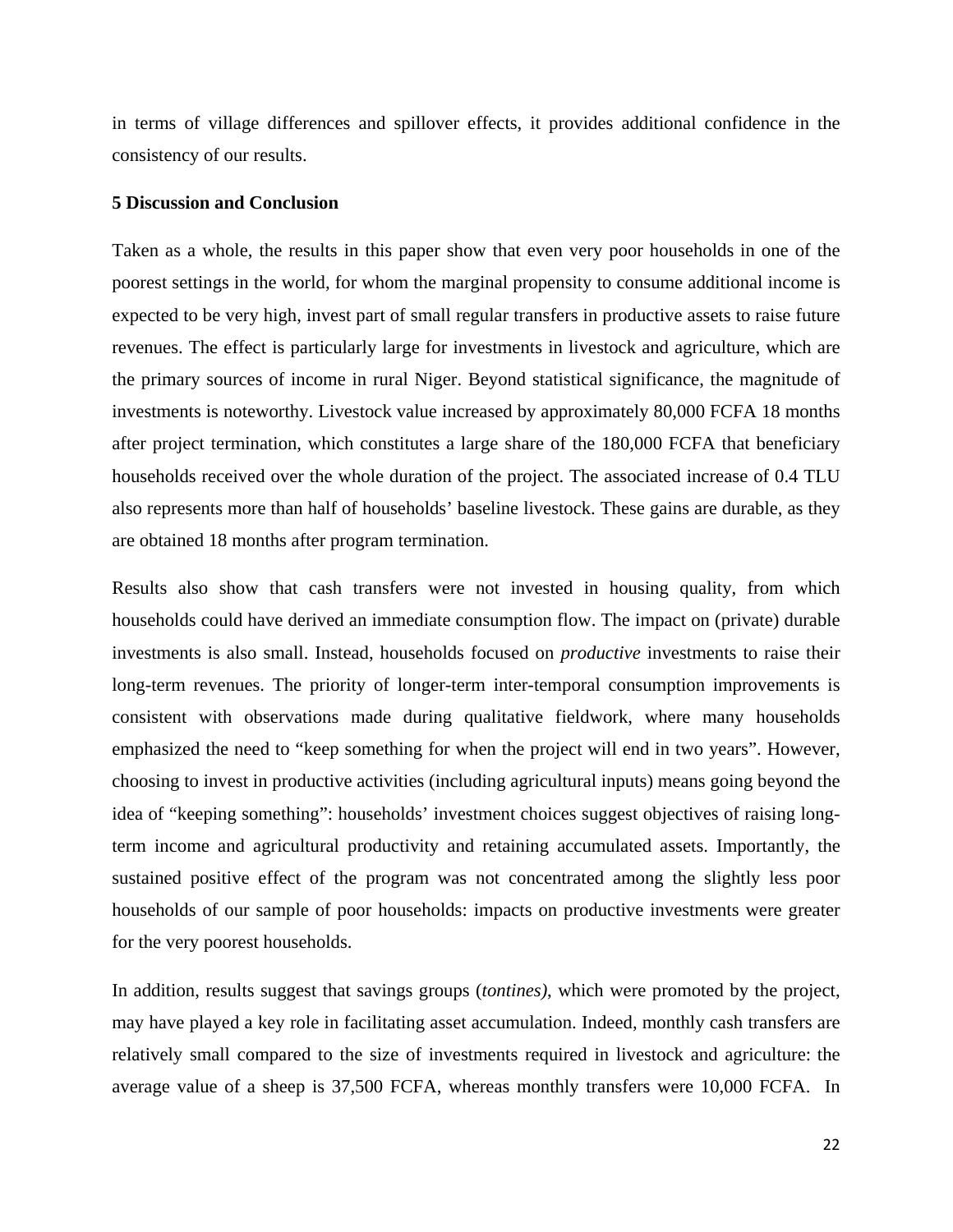addition, large impacts on tontine participation are found, and these impacts remain 18 months after the cessation of the transfers.

Combined, the findings suggest that cash transfers lasting for one and a half year combined with enhanced saving mechanisms can be effective to help very poor households build an asset base in the medium-term, and thus tackle some of the "deep roots" of poverty. The results also shed light on binding constraints to asset accumulation in one of the poorest settings in the world. Specifically, observed empirical patterns are not consistent with the empirical implications of a poverty trap framework. If a critical asset threshold existed, small regular cash transfers would be more likely to help less poor households overcome it. Alternative mechanisms, in particular saving constraints in the presence of lumpy investments, or constraints to risky investment under imperfect insurance mechanisms, are more consistent with the observed empirical patterns of strong productive asset gains among the poorest beneficiaries.

The results stand in sharp contrast to some arguments made by the critics of social assistance, in particular that cash transfers improve immediate consumption, but create dependency and leave little lasting impacts upon program termination. A growing body of evidence supports the hypothesis that beneficiary households make long-term productive investments. This paper shows that even some of the very poorest households in the world – living in Sahelian rural areas lacking infrastructures and prone to adverse shocks – are able to productively invest cash transfers.

Finally, the large increase in the use of *tontines* and their survival after project termination have important implications for the design of social protection programs for the poor. These findings suggest that there may exist complementarities between cash transfers and support of financial instruments (credit, insurance or saving) to foster investments in productive activities.

The interesting result that the very poorest households may have the greatest propensity to allocate transfer income to productive investments would benefit from being examined in a wider variety of contexts. This finding has important implications for addressing extreme poverty, as it suggests that safety net programs can be particularly effective in generating sustainable income gains among the poorest of the poor.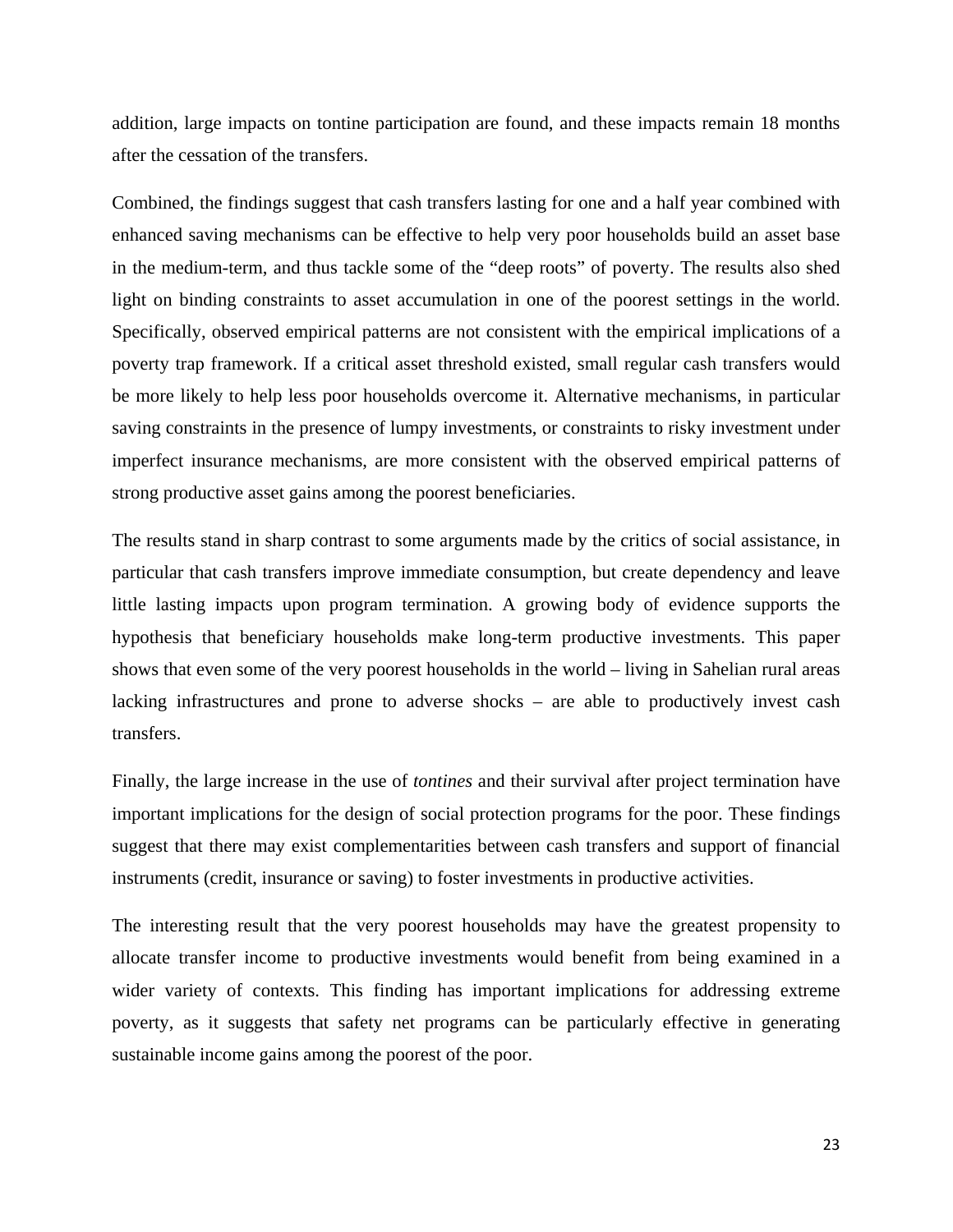#### **References**

- Alderman, H., & Yemtsov, R. (2013). How Can Safety Nets Contribute to Economic Growth? *The World Bank Economic Review*, lht011.
- Aker, J. (2013). Cash or Coupons? Testing the Impacts of Cash versus Vouchers in the Democratic Republic of Congo. *Center for Global Development Working Paper*(320).
- Aker, J., Boumnijel, R., McClelland, A., & Tierney, N. (2011). Zap It to Me: The Short-Term Impacts of a Mobile Cash Transfer Program.
- Anderson, S., & Baland, J.-M. (2002). The economics of roscas and intrahousehold resource allocation. *Quarterly Journal of Economics*, 963-995.
- Angelucci, M., & De Giorgi, G. (2009). Indirect Effects of an Aid Program: How Do Cash Transfers Affect Ineligibles' Consumption? *The American Economic Review, 99*(1), 486- 508.
- Baird, S., Ferreira, F., Özler, B., & Woolcock, M. (2013). Relative effectiveness of conditional and unconditional cash transfers for schooling outcomes in developing countries: a systematic review. *London: 3ie*.
- Barca, V., Brook, S., Holland, J., Otulana, M., & Pozarny, P. (2015). Qualitative research and analyses of the economic impacts of cash transfer programmes in Sub-Saharan Africa: Synthesis Report. Rome: FAO.
- Barrett, C., Carter, M., & Ikegami, M. (2008). Poverty traps and social protection. *Available at SSRN 1141881*.
- Barrientos, A. (2012). Social Transfers and Growth: What do we know? What do we need to find out? *World Development, 40*(1), 11-20.
- Barrientos, A., & Sabatés-Wheeler, R. (2010). Do transfers generate local economy effects?
- Blattman, C., Fiala, N., & Martinez, S. (2013). Generating skilled self-employment in developing countries: Experimental evidence from Uganda. *Quarterly Journal of Economics, forthcoming*.
- Buera, F. J. (2006). Persistency of poverty, financial frictions, and entrepreneurship. Manuscript, Northwestern University.
- Caliendo, M., & Kopeinig, S. (2008). Some practical guidance for the implementation of propensity score matching. *Journal of economic surveys, 22*(1), 31-72.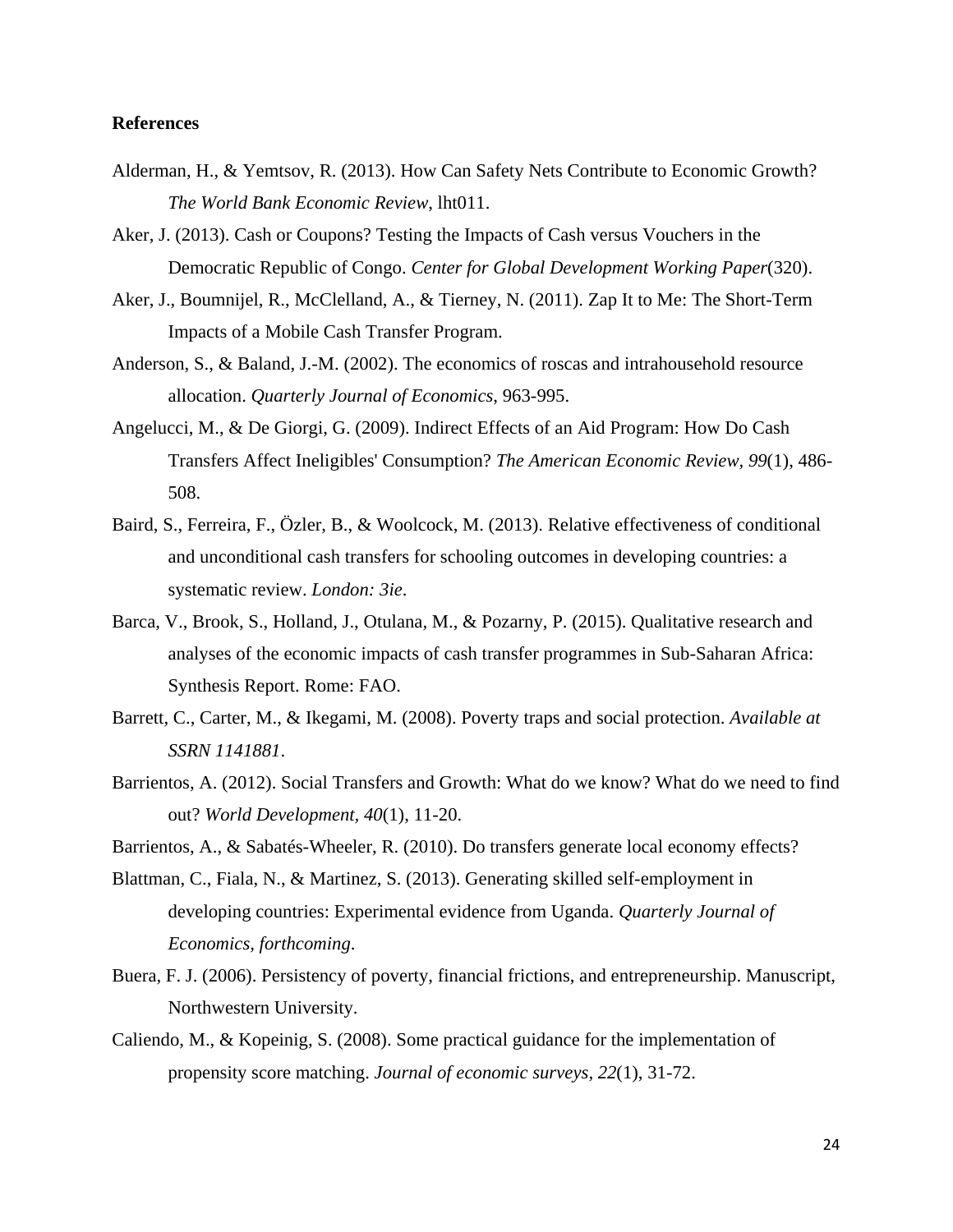- Carter, M. R., & Barrett, C. B. (2006). The economics of poverty traps and persistent poverty: An asset-based approach. *The Journal of Development Studies, 42*(2), 178-199.
- Davis, B., Gaarder, M., Handa, S., & Yablonski, J. (2012). Evaluating the impact of cash transfer programmes in sub-Saharan Africa: an introduction to the special issue. *Journal of development effectiveness, 4*(1), 1-8.
- De Mel, S., McKenzie, D., & Woodruff, C. (2008). Returns to capital in microenterprises: evidence from a field experiment. *The quarterly journal of Economics, 123*(4), 1329- 1372.
- De Mel, S., McKenzie, D., & Woodruff, C. (2012a). Business training and female enterprise start-up, growth, and dynamics: experimental evidence from Sri Lanka.
- De Mel, S., McKenzie, D., & Woodruff, C. (2012b). One-time transfers of cash or capital have long-lasting effects on microenterprises in Sri Lanka. *Science, 335*(6071), 962-966.
- Deaton, A. (1990). *Savings in developing countries: theory and review.* Paper presented at the Proceedings of the World Bank annual conference on development economics 1989.
- Del Ninno, C., & Mills, B. (2014). *Effective Targeting Mechanisms for the Poor and Vulnerable in Africa*. Washington DC: World Bank.
- Dupas, P., & Robinson, J. (2013). Why Don't the Poor Save More? Evidence from Health Savings Experiments. *American Economic Review*, 103(4), 1138-71..
- Elbers, C., Gunning, J. W., & Kinsey, B. (2007). Growth and risk: Methodology and micro evidence. *The World Bank Economic Review, 21*(1), 1-20.
- Elbers, C., Gunning, J. W., & Vigh, M. (2009). Investment under Risk with Discrete and Continuous Assets: Solution and Estimation.
- Evans, D., Hausladen, S., Kosec, K., & Reese, N. (2014). *Community-Based Conditional Cash Transfers in Tanzania: Results from a Randomized Trial*: World Bank Publications.
- Fafchamps, M., McKenzie, D., Quinn, S., & Woodruff, C. (2014). Microenterprise growth and the flypaper effect: Evidence from a randomized experiment in Ghana. *Journal of Development Economics, 106*, 211-226.
- Fafchamps, M., & Pender, J. (1997). Precautionary saving, credit constraints, and irreversible investment: Theory and evidence from serniarid India. *Journal of Business & Economic Statistics*, 15(2), 180-194.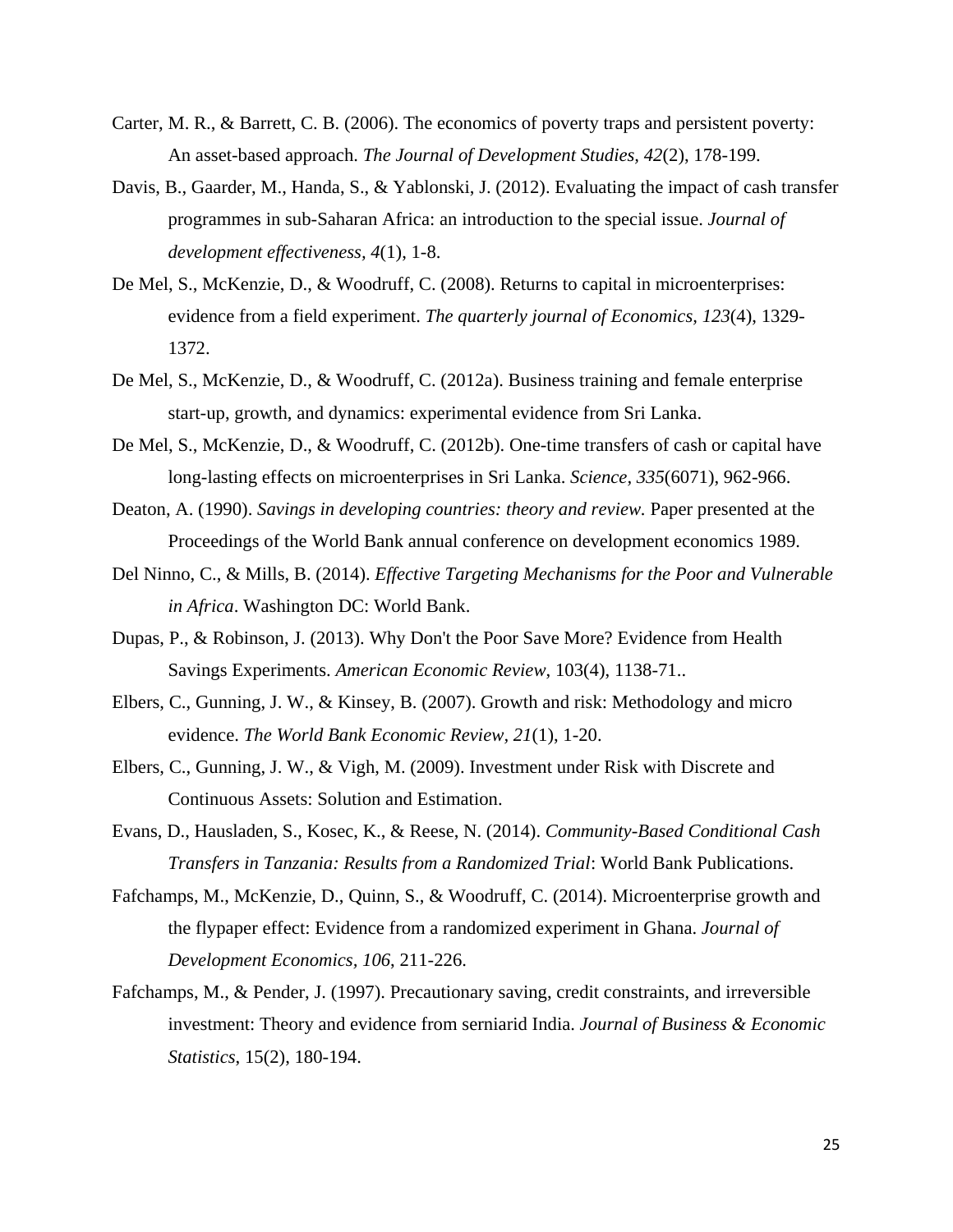- Fiala, N. (2013). Can Microenterprises Grow? Results from a Loans, Grants and Training Experiment in Uganda.
- Fiszbein, A., & Schady, N. R. (2009). *Conditional cash transfers: reducing present and future poverty*: World Bank Publications.
- Garcia, M., & Moore, C. M. (2012). *The Cash Dividend: The Rise of Cash Transfer Programs in Sub-Saharan Africa*. Washington, DC: The World Bank.
- Gertler, P. J., Martinez, S. W., & Rubio-Codina, M. (2012). Investing Cash Transfers to Raise Long-Term Living Standards. *American Economic Journal: Applied Economics, 4*(1), 164-192.
- Gilligan, D., Hoddinott, J., Kumar, N., & Taffesse, A. (2009). Can Social Protection work in Africa? Evidence on the impact of Ethiopia's Productive Safety Net Programme on food security, assets and incentives. *Evidence on the Impact of Ethiopia's Productive Safety Net Programme on Food Security, Assets and Incentives (August 18, 2009)*.
- Grosh, M., Del Ninno, C., Tesliuc, E. D., & Ouerghi, A. (2008). *For protection and promotion: The design and implementation of effective safety nets*: World Bank.
- Haushofer, J., & Shapiro, J. (2013). Household response to income changes: Evidence from an unconditional cash transfer program in Kenya. *Massachusetts Institute of Technology*.
- Hoddinott, J., Berhane, G., Gilligan, D. O., Kumar, N., & Taffesse, A. S. (2012). The Impact of Ethiopia's Productive Safety Net Programme and Related Transfers on Agricultural Productivity. *Journal of African Economies, 21*(5), 761-786.
- Hoddinott, J., Sandstrom, S., & Upton, J. (2013). *The impact of cash and food transfers: Evidence from a randomized intervention in Niger.* Paper presented at the 2013 Annual Meeting, August 4-6, 2013, Washington, DC.
- Janzen, S., & Carter, M. R. (2013). After the drought: The impact of microinsurance on consumption smoothing and asset protection.
- Katayama, R. (2010). Appui à l'Equipe de Gestion dans le Cadre de la Mise en Œuvre du Projet Pilote des Filets Sociaux par le Transfert de Cash (pp. 42).
- Lee, D. S., & Lemieux, T. (2009). Regression discontinuity designs in economics: National Bureau of Economic Research.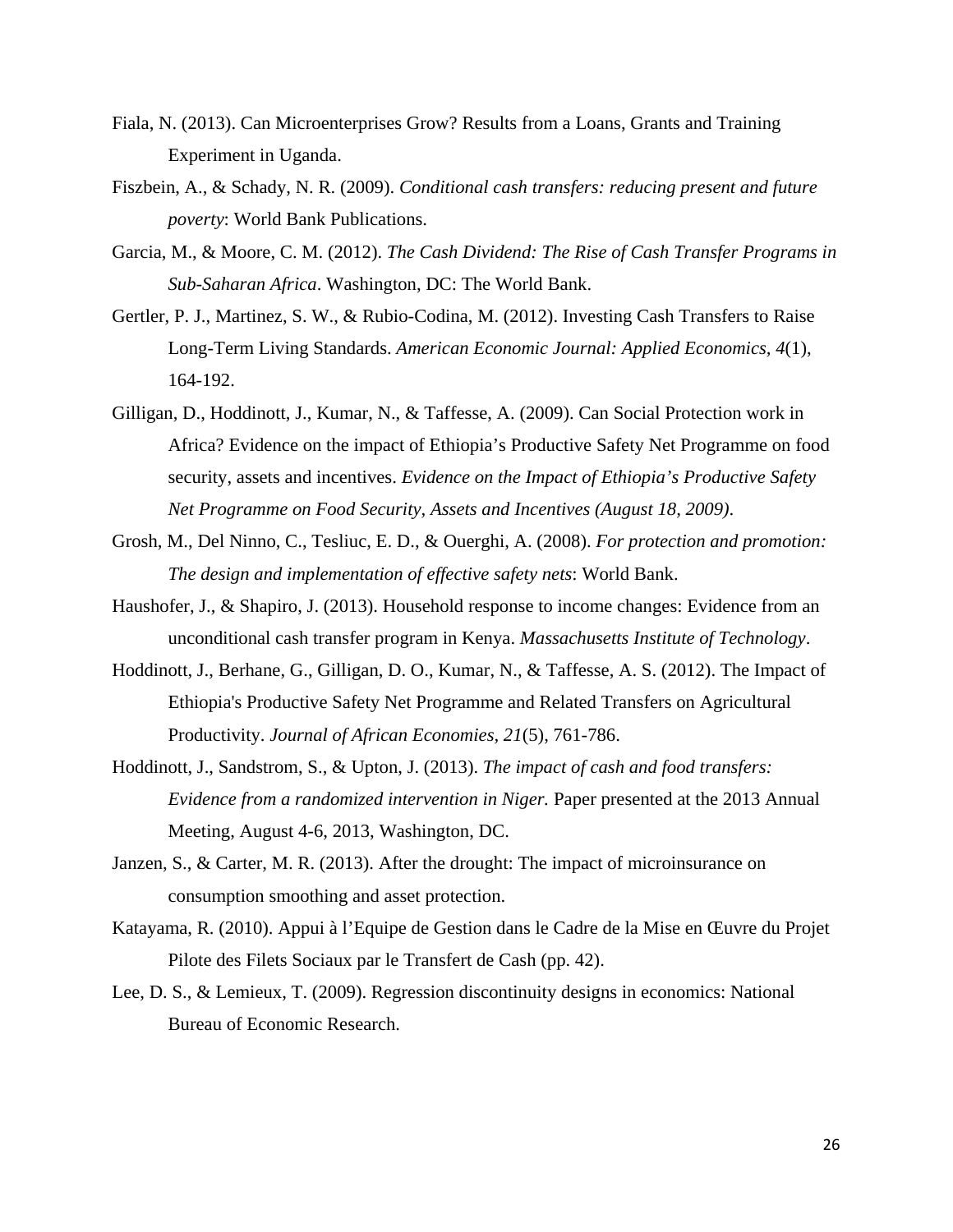- Leuven, E., & Sianesi, B. (2014). PSMATCH2: Stata module to perform full Mahalanobis and propensity score matching, common support graphing, and covariate imbalance testing. *Statistical Software Components*.
- Macours, K., Premand, P., & Vakis, R. (2012). Transfers, Diversification and Household Risk Strategies: Experimental evidence with lessons for climate change adaptation. *World Bank Policy Research Working Paper*(6053).
- McBride. (2014). Evaluation of Targeting Methods and Impact Of the Cash Transfer Pilot in Niger. In C. Del Ninno & B. Mills (Eds.), *Effective Targeting Mechanisms for the Poor and Vulnerable in Africa*. Washington, DC: World Bank.
- Miller, C., Tsoka, M. G., & Reichert, K. (2009). The Impacts of the Cash Transfer on Children in Malawi. In S. Handa, S. Devereux, & D. Webb (Eds.), *Social Protection for Africa's Children*. New York: UNICEF.
- Mogues, T. (2011). Shocks and asset dynamics in Ethiopia. *Economic Development and Cultural Change*, 60(1), 91-120.
- Monchuk, V. (2013). *Reducing Poverty and Investing in People: The New Role of Safety Nets in Africa*: World Bank Publications.
- Olivier de Sardan, J.-P. (2013). Les transferts monétaires au Niger : la manne et les soupçons. Niamey: LASDEL.
- PPFS-CT. (2011). Rapport d'activité du second semestre. Plan de travail de la phase finale. Niamey.
- Platteau, Jean-Philippe. 2000. "Egalitarian Norms and Economic Growth." In *Institutions, Social*
- *Norms and Economic Development*, edited by Jean-Philippe Platteau, 189–240. Amsterdam: Harwood
- Rosenbaum, P. R., & Rubin, D. B. (1983). The central role of the propensity score in observational studies for causal effects. *Biometrika, 70*(1), 41-55.
- Rosenzweig, M. R., & Binswanger, H. P. (1992). Wealth, weather risk, and the composition and profitability of agricultural investments (Vol. 1055). World Bank Publications.
- Rosenzweig, M. R., & Wolpin, K. I. (1993). Credit market constraints, consumption smoothing, and the accumulation of durable production assets in low-income countries: Investments in bullocks in India. *Journal of Political Economy*, 223-244.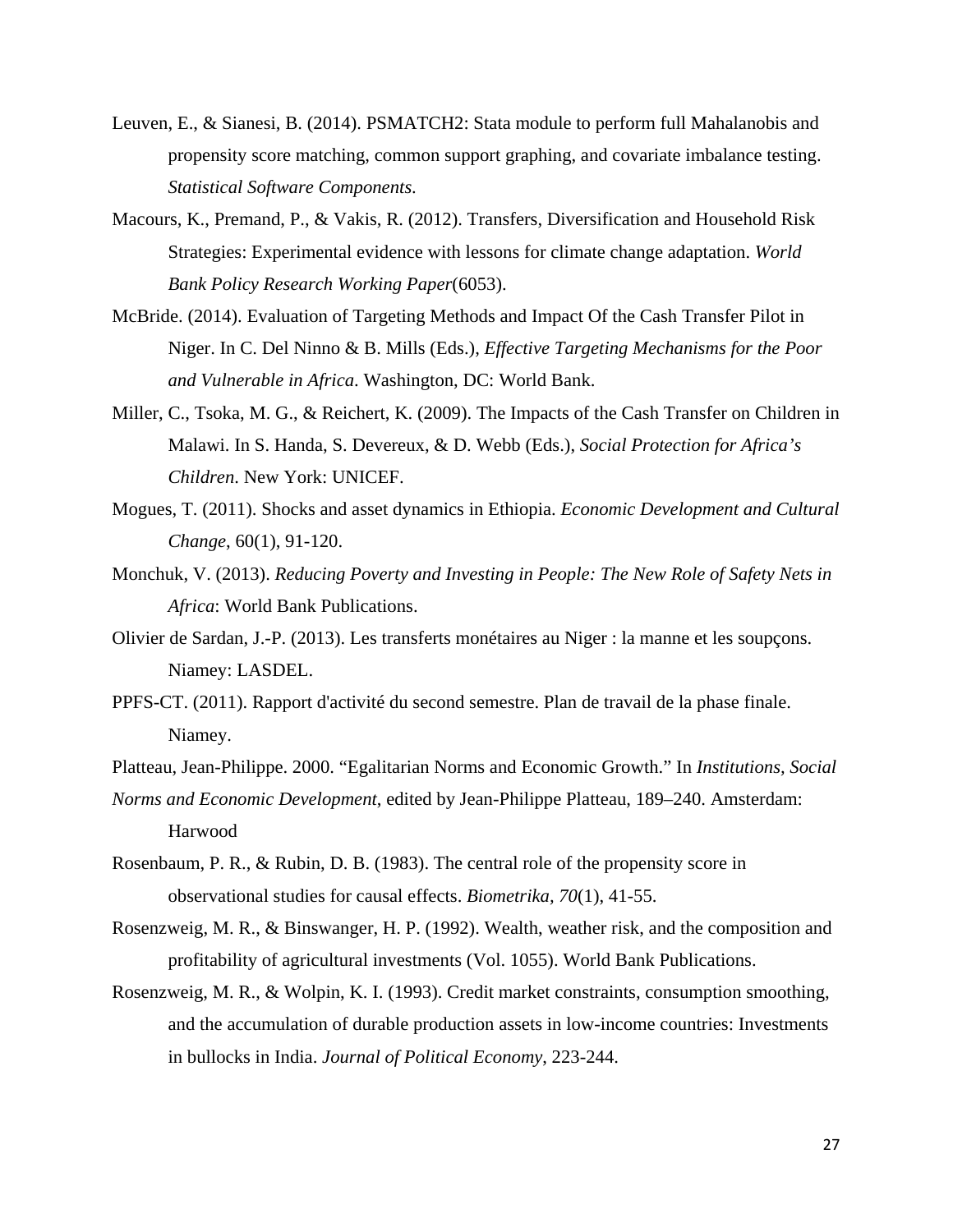- Sabates-Wheeler, R., & Devereux, S. (2010). Cash transfers and high food prices: Explaining outcomes on Ethiopia's Productive Safety Net Programme. *Food Policy, 35*(4), 274-285.
- Sadoulet, E., Janvry, A., & Davis, B. (2001). Cash transfer programs with income multipliers: PROCAMPO in Mexico. *World Development, 29*(6), 1043-1056.
- Schaner, S. (2013). The Persistent Power of Behavioral Change: Long-Run Impacts of Temporary Savings Subsidies for the Poor.
- Schnitzer, P. (2016). How to target in adaptive social protection systems? Relative Efficiency of Proxy Means Test and Household Economy Analysis in Niger.
- Seidenfeld, D., & Handa, S. (2011). Results of the Three Year Impact Evaluation of Zambia's Cash Transfer Program in Monze District (pp. 59): American Institutes for Research.
- Stoeffler, Q. (Forthcoming). Crop Portfolio Choices in Burkina Faso. *Journal of Developing Areas*.
- Stoeffler, Q., Mills, B., & Del Ninno, C. (2016). Reaching the Poor: Cash Transfer Program Targeting in Cameroon. *World Development*, 83, 244-263.
- Swindale, Anne, and Paula Bilinsky (2005). *Household Dietary Diversity Score (HDDS) for Measurement of Household Food Access: Indicator Guide*. Washington, D.C.: Food and Nutrition Technical Assistance Project, Academy for Educational Development.
- Tembo, G., & Freeland, N. (2009). Impact of social cash transfers on household welfare, investment and education in Zambia *Wahenga brief*.
- Tumusiime, E. (2013). Does Early Cash-Based Interventions in a Food Crisis Enhance Resilience? Evidence from Niger.
- Van den Brink, R., & Chavas, J. P. (1997). The microeconomics of an indigenous African institution: the rotating savings and credit association. *Economic Development and Cultural Change, 45*(4), 745-772.
- Ward, P., Hurrell, A., Visram, A., Riemenschneider, N., Pellerano, L., O'Brien, C., . . . Willis, J. (2010). Cash Transfer Programme for Orphans and Vulnerable Children (CT-OVC), Kenya: Oxford: Oxford Policy Management.
- Zimmerman, F. J., & Carter, M. R. (2003). Asset smoothing, consumption smoothing and the reproduction of inequality under risk and subsistence constraints. Journal of Development Economics, 71(2), 233-260.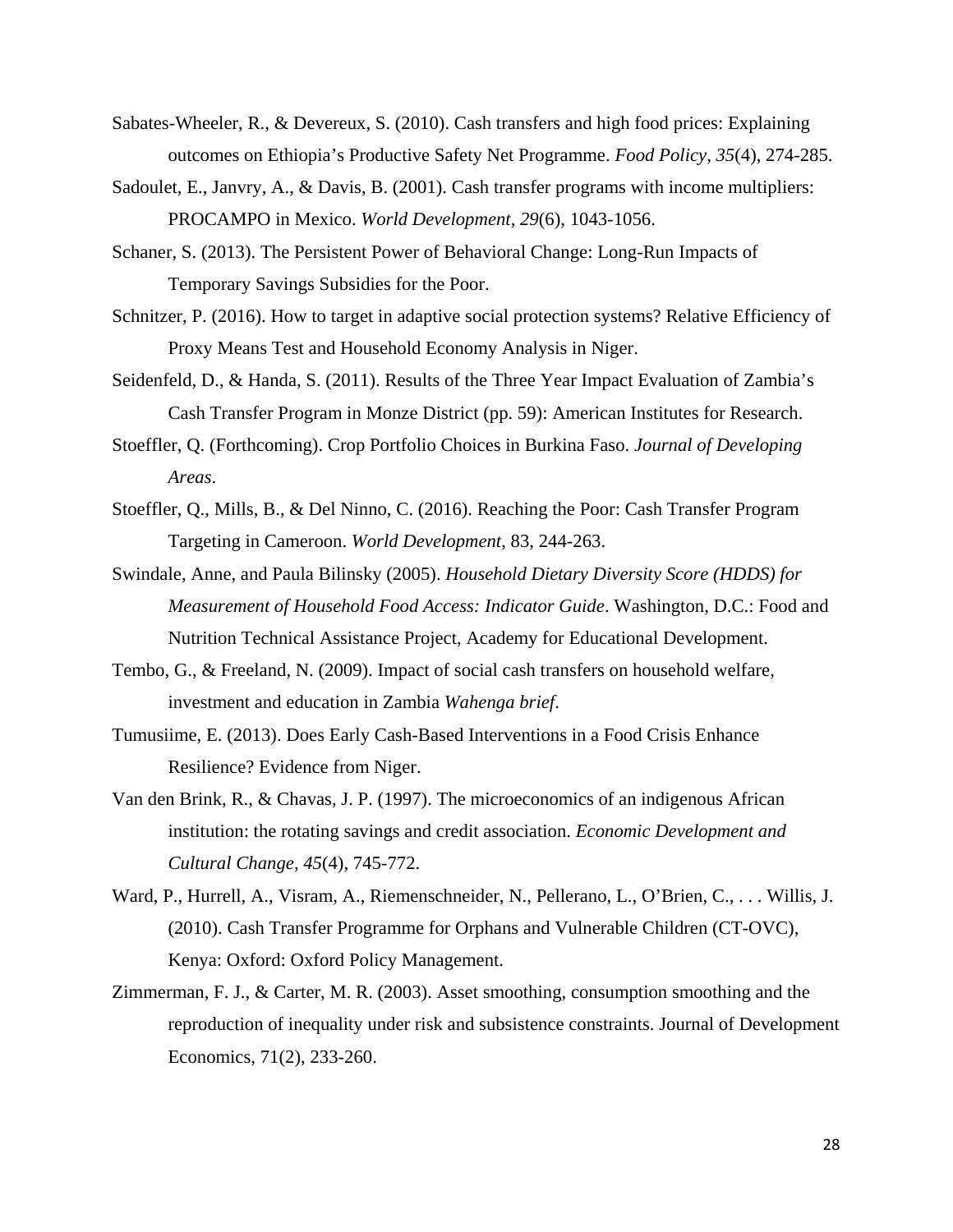| Panel A: Common support sample |         |                      |             |                    |  |  |  |
|--------------------------------|---------|----------------------|-------------|--------------------|--|--|--|
|                                | All     | Non-Beneficiary      | Beneficiary | Difference p-value |  |  |  |
| Household size                 | 9.24    | 7.08                 | 10.4        | (0.00)             |  |  |  |
| Owns Iron                      | 0.011   | 0.015                | 0.0081      | (0.26)             |  |  |  |
| Owns Radio                     | 0.046   | 0.051                | 0.043       | (0.54)             |  |  |  |
| Owns TV                        | 0.0053  | 0.0076               | 0.0040      | (0.42)             |  |  |  |
| Owns Motorcycle                | 0.011   | 0.025                | 0.0040      | (0.00)             |  |  |  |
| Owns Daba (hoe)                | 0.96    | 0.95                 | 0.96        | (0.26)             |  |  |  |
| Owns Motor-pump                | 0.015   | 0.010                | 0.017       | (0.34)             |  |  |  |
| Owns Fridge                    | 0.00088 | $\boldsymbol{0}$     | 0.0013      | (0.47)             |  |  |  |
| Owns Cart                      | 0.13    | 0.12                 | 0.13        | (0.56)             |  |  |  |
| Has Cows                       | 0.24    | 0.21                 | 0.26        | (0.09)             |  |  |  |
| Has Sheeps                     | 0.38    | 0.39                 | 0.37        | (0.62)             |  |  |  |
| Has Goats                      | 0.30    | 0.33                 | 0.28        | (0.13)             |  |  |  |
| Has Camels                     | 0.026   | 0.031                | 0.024       | (0.52)             |  |  |  |
| Has Chicken                    | 0.29    | 0.31                 | 0.27        | (0.14)             |  |  |  |
| # Cows                         | 0.64    | 0.64                 | 0.63        | (0.95)             |  |  |  |
| # Sheeps                       | 1.10    | 1.15                 | 1.08        | (0.56)             |  |  |  |
| # Goats                        | 1.00    | 1.19                 | 0.90        | (0.03)             |  |  |  |
| # Camels                       | 0.044   | 0.061                | 0.035       | (0.27)             |  |  |  |
| # Chicken                      | 1.03    | 1.28                 | 0.89        | (0.01)             |  |  |  |
| Tropical Livestock Unit (TLU)  | 0.71    | 0.76                 | 0.69        | (0.47)             |  |  |  |
| PMT score                      | 11500.5 | 11717.5              | 11386.0     | (0.00)             |  |  |  |
| <b>Adjusted PMT score</b>      | $-58.3$ | 219.5                | $-204.9$    | (0.00)             |  |  |  |
| Observations                   | 1137    | 393                  | 744         |                    |  |  |  |
|                                |         | Panel B: Full sample |             |                    |  |  |  |
| Household size                 | 8.54    | 5.91                 | 10.9        | (0.00)             |  |  |  |
| Owns Iron                      | 0.015   | 0.023                | 0.0083      | (0.02)             |  |  |  |
| Owns Radio                     | 0.058   | 0.072                | 0.046       | (0.03)             |  |  |  |
| Owns TV                        | 0.0038  | 0.0040               | 0.0036      | (0.89)             |  |  |  |
| Owns Motorcycle                | 0.015   | 0.028                | 0.0036      | (0.00)             |  |  |  |
| Owns Daba (hoe)                | 0.95    | 0.93                 | 0.96        | (0.00)             |  |  |  |
| Owns Motor-pump                | 0.018   | 0.021                | 0.015       | (0.39)             |  |  |  |
| Owns Fridge                    | 0.00063 | $\boldsymbol{0}$     | 0.0012      | (0.34)             |  |  |  |
| Owns Cart                      | 0.12    | 0.11                 | 0.14        | (0.08)             |  |  |  |
| Has Cows                       | 0.24    | 0.22                 | 0.26        | (0.02)             |  |  |  |
| Has Sheeps                     | 0.38    | 0.37                 | 0.39        | (0.43)             |  |  |  |
| Has Goats                      | 0.30    | 0.31                 | 0.29        | (0.56)             |  |  |  |
| Has Camels                     | 0.028   | 0.035                | 0.023       | (0.15)             |  |  |  |
| Has Chicken                    | 0.29    | 0.29                 | 0.28        | (0.67)             |  |  |  |
| # Cows                         | 0.68    | 0.67                 | 0.68        | (0.86)             |  |  |  |
| # Sheeps                       | 1.13    | 1.12                 | 1.15        | (0.83)             |  |  |  |
| # Goats                        | 1.03    | 1.05                 | 1.02        | (0.81)             |  |  |  |
| # Camels                       | 0.041   | 0.053                | 0.031       | (0.20)             |  |  |  |
| # Chicken                      | 1.03    | 1.12                 | 0.94        | (0.14)             |  |  |  |
| <b>Tropical Livestock Unit</b> | 0.74    | 0.75                 | 0.74        | (0.88)             |  |  |  |
| PMT score                      | 11615.6 | 11923.4              | 11341.1     | (0.00)             |  |  |  |
| Adjusted PMT score             | 51.7    | 361.6                | $-224.5$    | (0.00)             |  |  |  |
| Observations                   | 1592    | 753                  | 839         |                    |  |  |  |

| Table 1: Test of Balance in PMT Range at Baseline (2010) |  |  |
|----------------------------------------------------------|--|--|
|                                                          |  |  |

Mean coefficients; *p*-values in parentheses. Bold indicates significance at 5% confidence level. Adjusted PMT score is the distance to the PMT threshold (= PMT score - PMT threshold in the village). The Tropical Livestock Unit formula used is: TLU = # $camels$  \*  $1 + \text{\#cows} * 0.7 + (\text{\#sheeps} + \text{\#goats}) * 0.1 + (\text{\#chicken} + \text{\#other}\, \text{poultry}) * 0.01 + (\text{\#donkeys} + \text{\#horses}) * 0.5$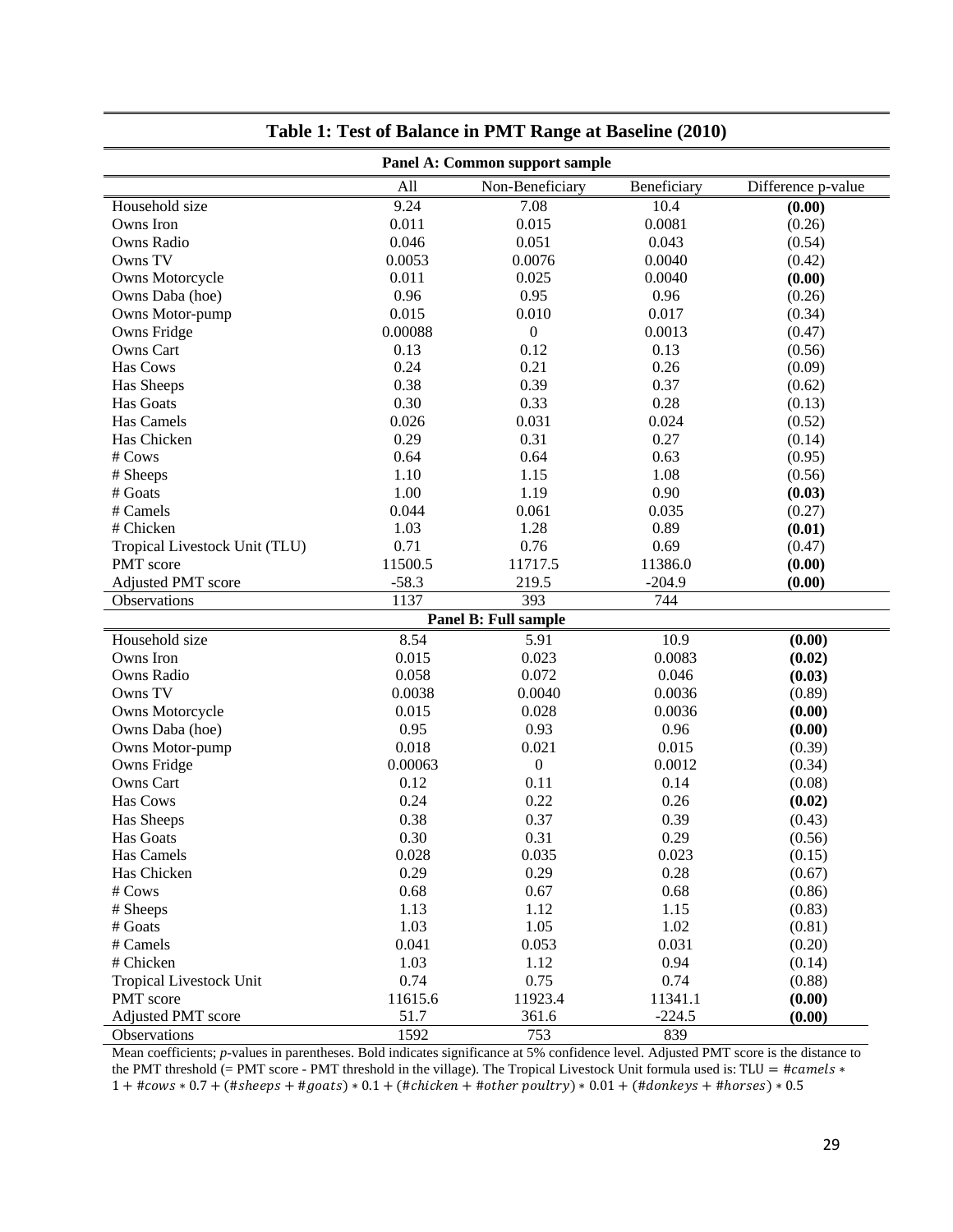| Panel A: common support sample |              |                             |                         |                        |  |  |
|--------------------------------|--------------|-----------------------------|-------------------------|------------------------|--|--|
|                                | All          | Non-Attrition<br>Households | Attrition<br>Households | Difference p-<br>value |  |  |
| Household size                 | 9.18         | 9.24                        | 8.83                    | (0.15)                 |  |  |
| Owns Iron                      | 0.011        | 0.011                       | 0.011                   | (0.97)                 |  |  |
| <b>Owns Radio</b>              | 0.047        | 0.046                       | 0.054                   | (0.62)                 |  |  |
| Owns TV                        | 0.0045       | 0.0053                      | $\boldsymbol{0}$        | (0.32)                 |  |  |
| Owns Motorcycle                | 0.011        | 0.011                       | 0.0054                  | (0.46)                 |  |  |
| Owns Daba (hoe)                | 0.96         | 0.96                        | 0.95                    | (0.77)                 |  |  |
| Owns Motor-pump                | 0.017        | 0.015                       | 0.027                   | (0.23)                 |  |  |
| Owns Fridge                    | 0.00076      | 0.00088                     | $\boldsymbol{0}$        | (0.69)                 |  |  |
| Owns Cart                      | 0.12         | 0.13                        | 0.043                   | (0.00)                 |  |  |
| Has Cows                       | 0.24         | 0.24                        | 0.21                    | (0.29)                 |  |  |
| Has Sheeps                     | 0.37         | 0.38                        | 0.29                    | (0.01)                 |  |  |
| Has Goats                      | 0.30         | 0.30                        | 0.28                    | (0.61)                 |  |  |
| Has Camels                     | 0.025        | 0.026                       | 0.016                   | (0.41)                 |  |  |
| Has Chicken                    | 0.28         | 0.29                        | 0.22                    | (0.05)                 |  |  |
| # Cows                         | 0.64         | 0.64                        | 0.65                    | (0.91)                 |  |  |
| # Sheeps                       | 1.06         | 1.10                        | 0.83                    | (0.09)                 |  |  |
| # Goats                        | 1.01         | 1.00                        | 1.02                    | (0.95)                 |  |  |
| # Camels                       | 0.039        | 0.044                       | 0.0054                  | (0.17)                 |  |  |
| # Chicken                      | 1.00         | 1.03                        | 0.81                    | (0.25)                 |  |  |
| Tropical Livestock Unit (TLU)  | 0.69         | 0.71                        | 0.57                    | (0.24)                 |  |  |
| PMT score                      | 11512.2      | 11500.5                     | 11575.4                 | (0.00)                 |  |  |
| Adjusted PMT score             | $-55.1$      | $-58.3$                     | $-38.2$                 | (0.29)                 |  |  |
| Observations                   | 1350         | 1138                        | 212                     |                        |  |  |
|                                |              | Panel B: Full sample        |                         |                        |  |  |
| Household size                 | 8.31         | 8.54                        | 7.13                    | (0.00)                 |  |  |
| Owns Iron                      | 0.016        | 0.015                       | 0.023                   | (0.33)                 |  |  |
| Owns Radio                     | 0.059        | 0.058                       | 0.065                   | (0.66)                 |  |  |
| Owns TV                        | 0.0037       | 0.0038                      | 0.0032                  | (0.89)                 |  |  |
| Owns Motorcycle                | 0.014        | 0.015                       | 0.0097                  | (0.47)                 |  |  |
| Owns Daba (hoe)                | 0.94         | 0.95                        | 0.93                    |                        |  |  |
| Owns Motor-pump                | 0.021        | 0.018                       | 0.032                   | (0.11)                 |  |  |
|                                | 0.00053      | 0.00063                     | $\boldsymbol{0}$        | (0.11)<br>(0.66)       |  |  |
| Owns Fridge                    |              |                             |                         |                        |  |  |
| Owns Cart<br>Has Cows          | 0.11<br>0.23 | 0.12<br>0.24                | 0.065                   | (0.00)                 |  |  |
|                                |              |                             | 0.20                    | (0.17)                 |  |  |
| Has Sheeps                     | 0.37         | 0.38                        | 0.30                    | (0.01)                 |  |  |
| Has Goats                      | 0.30         | 0.30                        | 0.28                    | (0.47)                 |  |  |
| Has Camels                     | 0.027        | 0.028                       | 0.019                   | (0.38)                 |  |  |
| Has Chicken                    | 0.28         | 0.29                        | 0.24                    | (0.07)                 |  |  |
| # Cows                         | 0.67         | 0.68                        | 0.63                    | (0.72)                 |  |  |
| # Sheeps                       | 1.10         | 1.13                        | 0.93                    | (0.13)                 |  |  |
| # Goats                        | 1.02         | 1.03                        | 0.96                    | (0.63)                 |  |  |
| # Camels                       | 0.037        | 0.041                       | 0.016                   | (0.21)                 |  |  |
| # Chicken                      | 1.03         | 1.03                        | 1.06                    | (0.83)                 |  |  |
| <b>Tropical Livestock Unit</b> | 0.71         | 0.74                        | 0.58                    | (0.08)                 |  |  |
| PMT_score                      | 11649.9      | 11615.6                     | 11806.3                 | (0.00)                 |  |  |
| Adjusted PMT score             | 72.9         | 51.7                        | 169.2                   | (0.00)                 |  |  |
| Observations                   | 1945         | 1592                        | 353                     |                        |  |  |

#### **Table 2: Test of Attrition in PMT Range at Baseline (2010)**

Mean coefficients; p-values in parentheses. Bold indicates significance at 5% confidence level. Adjusted PMT score is the distance to the PMT threshold (= PMT score - PMT threshold in the village). The Tropical Livestock Unit formula used is: TLU = # $camels$  \*  $1 + \text{\#cows} * 0.7 + (\text{\#sheeps} + \text{\#goats}) * 0.1 + (\text{\#chicken} + \text{\#other}\, \text{poultry}) * 0.01 + (\text{\#donkeys} + \text{\#horses}) * 0.5$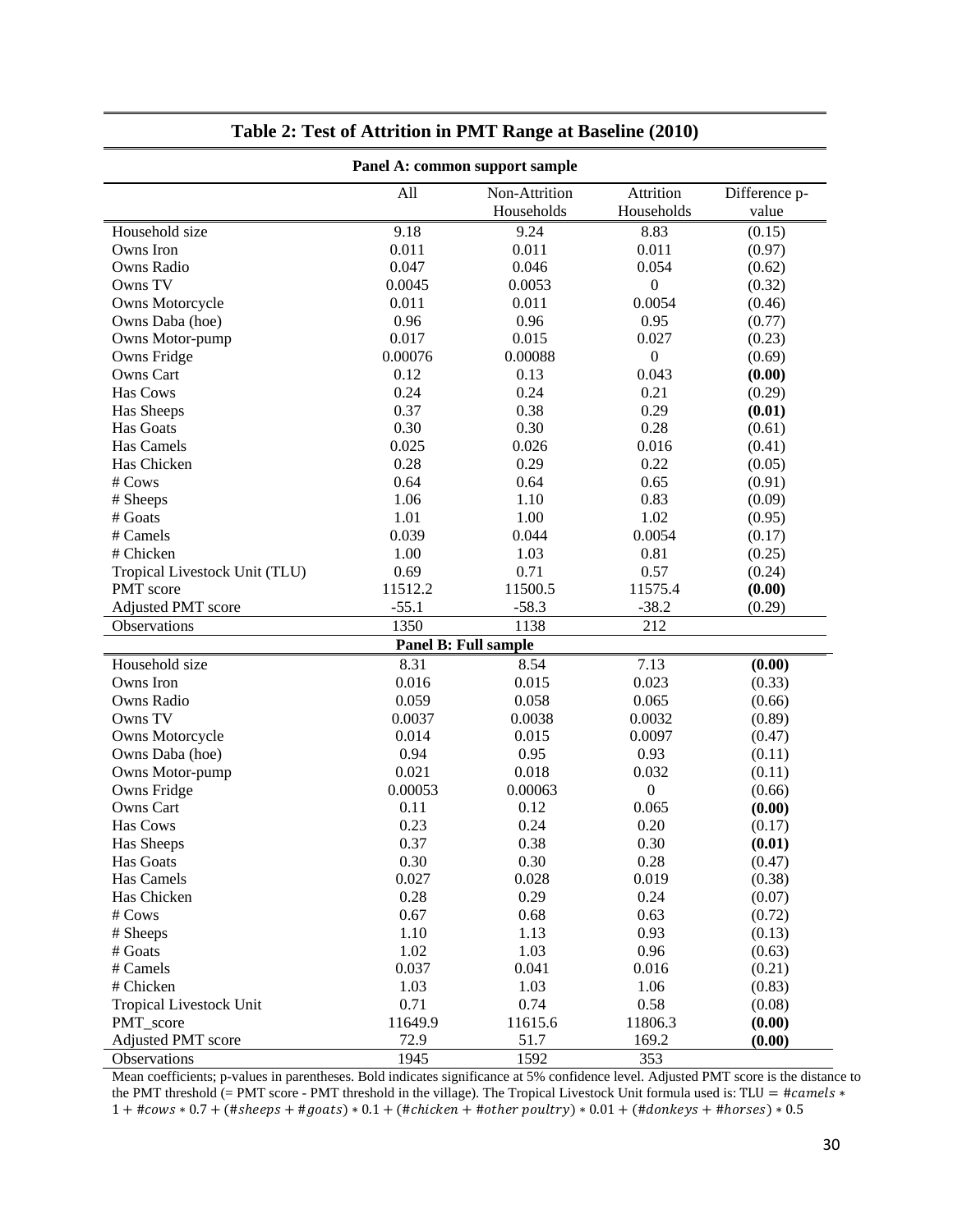| Lable 5. Descriptive Statistics, 2015 sample |           |                 |             |  |  |  |  |  |
|----------------------------------------------|-----------|-----------------|-------------|--|--|--|--|--|
|                                              | All       | Non-Beneficiary | Beneficiary |  |  |  |  |  |
| Household size                               | 8.15      | 6.50            | 9.63        |  |  |  |  |  |
| Widow household head                         | 0.028     | 0.028           | 0.027       |  |  |  |  |  |
| Female household head                        | 0.036     | 0.037           | 0.035       |  |  |  |  |  |
| Handicapped household head                   | 0.95      | 0.97            | 0.92        |  |  |  |  |  |
| Household Dietary Diversity Score            | 5.25      | 5.11            | 5.37        |  |  |  |  |  |
| 2010 PMT score                               | 11,615.6  | 11,923.4        | 11,341.1    |  |  |  |  |  |
| Livestock (TLU)                              | 1.16      | 0.91            | 1.38        |  |  |  |  |  |
| Livestock in 2012 (TLU)                      | 1.14      | 0.87            | 1.39        |  |  |  |  |  |
| Livestock sales (FCFA)                       | 20,764.1  | 14,128.0        | 26,720.0    |  |  |  |  |  |
| Livestock consumption (FCFA)                 | 9,961.0   | 7,691.9         | 11,997.5    |  |  |  |  |  |
| Index of housing quality                     | 2.13      | 2.24            | 2.03        |  |  |  |  |  |
| Solid Walls                                  | 0.0082    | 0.0066          | 0.0095      |  |  |  |  |  |
| Solid Roof                                   | 0.0082    | 0.015           | 0.0024      |  |  |  |  |  |
| Access to clean water                        | 0.30      | 0.29            | 0.31        |  |  |  |  |  |
| Access to toilets                            | 0.068     | 0.080           | 0.058       |  |  |  |  |  |
| Home lighting                                | 0.33      | 0.36            | 0.30        |  |  |  |  |  |
| Cooking fuel                                 | 0.097     | 0.12            | 0.077       |  |  |  |  |  |
| Different assets own (#)                     | 6.52      | 6.30            | 6.72        |  |  |  |  |  |
| Total value of assets (FCFA)                 | 166,133.4 | 133,015.4       | 195,817.3   |  |  |  |  |  |
| HE owning                                    | 0.13      | 0.12            | 0.14        |  |  |  |  |  |
| Number of types of HEs                       | 0.14      | 0.12            | 0.16        |  |  |  |  |  |
| HEs revenues (monthly, FCFA)                 | 5,293.2   | 3,379.2         | 7,011.0     |  |  |  |  |  |
| HEs charges (monthly, FCFA)                  | 3,015.4   | 2,651.9         | 3,341.7     |  |  |  |  |  |
| HEs equipment total value                    | 5.20      | 7.19            | 3.41        |  |  |  |  |  |
| <b>Total land</b>                            | 5.09      | 4.58            | 5.54        |  |  |  |  |  |
| Total land owned                             | 4.75      | 4.36            | 5.10        |  |  |  |  |  |
| Total land borrowed                          | 0.27      | 0.22            | 0.32        |  |  |  |  |  |
| Uses fertilized                              | 0.70      | 0.69            | 0.70        |  |  |  |  |  |
| Total fertilizer spending                    | 2,050.4   | 1,412.6         | 2,622.9     |  |  |  |  |  |
| Total field spending                         | 4,327.7   | 3,521.9         | 5,050.9     |  |  |  |  |  |
| Number of crops                              | 2.16      | 2.11            | 2.21        |  |  |  |  |  |
| Quantity produced per hectare (kg)           | 164.3     | 154.6           | 172.9       |  |  |  |  |  |
| Total quantity produced (kg)                 | 614.9     | 533.1           | 688.3       |  |  |  |  |  |
| Tontine participation                        | 0.16      | 0.094           | 0.23        |  |  |  |  |  |
| Number of tontines                           | 0.20      | 0.11            | 0.28        |  |  |  |  |  |
| Tontine amount (monthly, FCFA)               | 362.2     | 121.0           | 578.8       |  |  |  |  |  |
| Shock: any                                   | 0.64      | 0.63            | 0.65        |  |  |  |  |  |
| Shock: loss of private transfers             | 0.023     | 0.015           | 0.030       |  |  |  |  |  |
| Shock: theft                                 | 0.027     | 0.033           | 0.021       |  |  |  |  |  |
| Shock: agriculture                           | 0.58      | 0.58            | 0.58        |  |  |  |  |  |
| Coping mechanism: any                        | 0.25      | 0.25            | 0.24        |  |  |  |  |  |
| Observations                                 | 1,592     | 753             | 839         |  |  |  |  |  |

**Table 3: Descriptive Statistics, 2013 sample** 

Mean coefficients. Household Dietary Diversity Score computed following Swindale and Bilinsky (2005). The Tropical Livestock Unit formula used is: TLU = #camels  $* 1 + #{\rm cows} * 0.7 + (#{\rm sheeps} + #{\rm goats}) * 0.1 + (#{\rm chicken} + #{\rm other\,poultry}) *$ 0.01 + (#donkeys+#horses) \* 0.5. The index of housing quality aggregates wall and roof material, cooking fuel, lighting source and access to clean water and toilets.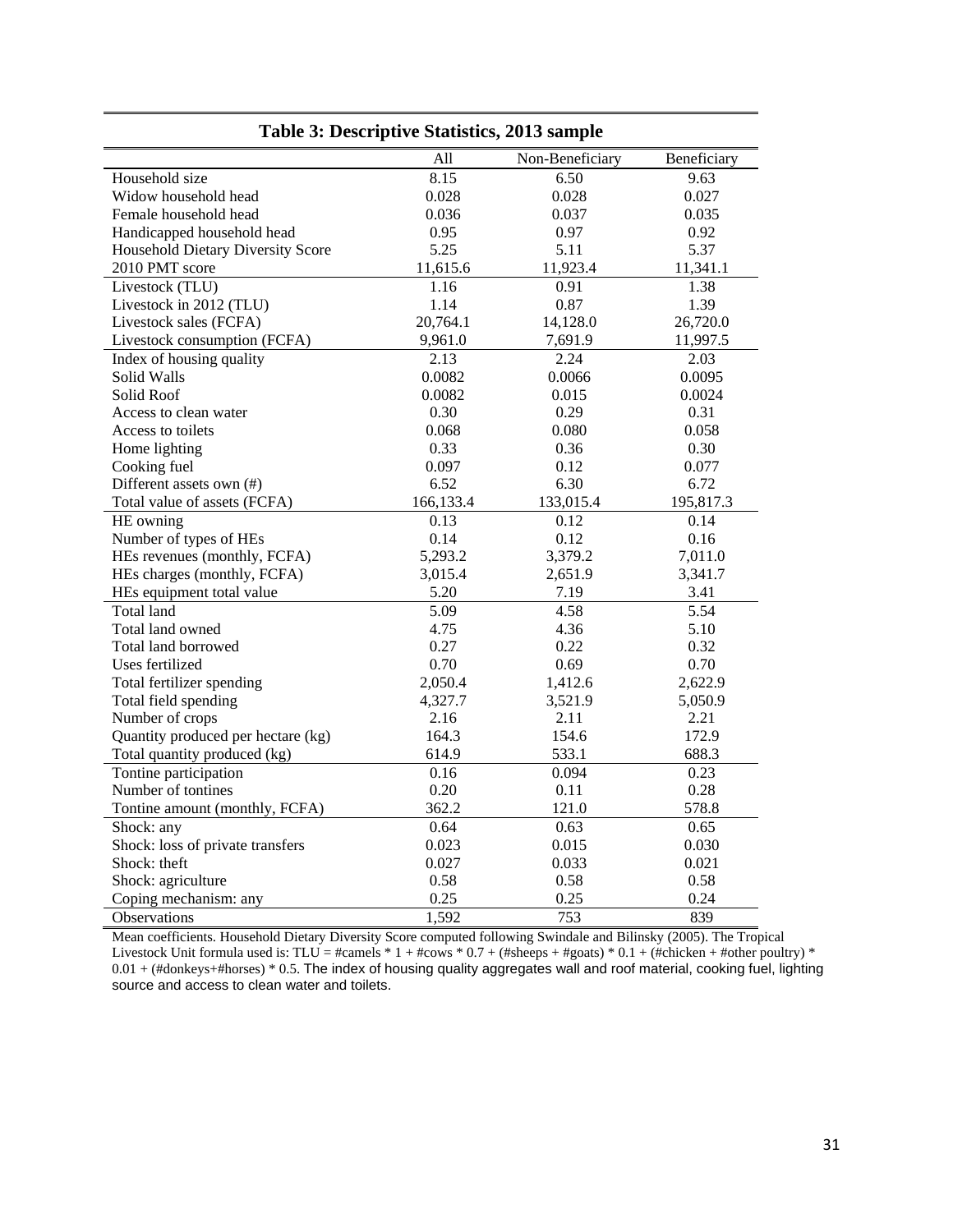| <b>Table 4: DID model</b>     |                           |                                     |                                       |                                       |                                    |                           |                             |                                                 |  |  |
|-------------------------------|---------------------------|-------------------------------------|---------------------------------------|---------------------------------------|------------------------------------|---------------------------|-----------------------------|-------------------------------------------------|--|--|
|                               | Panel A: Full sample      |                                     |                                       |                                       |                                    |                           |                             |                                                 |  |  |
| Dependent<br>variable         | (1)<br>Livestock<br>(TLU) | (2)<br>Livestock<br>Value<br>(FCFA) | (3)<br>Index of<br>housing<br>quality | (4)<br>Cooking<br>fuel                | (5)<br>Access to<br>clean<br>water | (6)<br>Home<br>lighting   | (7)<br>Access<br>to toilets | (8)<br><b>Different</b><br>assets own<br>$(\#)$ |  |  |
| Mean<br>baseline value        | 0.74                      | 153,689                             | 2.13                                  | 0.10                                  | 0.30                               | 0.33                      | 0.07                        | 4.43                                            |  |  |
| 2013                          | $-0.0567$<br>$(-0.58)$    | $-102.6$<br>$(-0.01)$               | $-0.333$ <sup>*</sup><br>$(-1.73)$    | $-0.0744$ <sup>***</sup><br>$(-2.85)$ | $0.114^*$<br>(1.89)                | $-0.307***$<br>$(-7.34)$  | 0.0279<br>(1.02)            | $0.378***$<br>(4.18)                            |  |  |
| Beneficiary                   | $-0.0130$<br>$(-0.14)$    | $-1661.6$<br>$(-0.10)$              | $-0.212$ **<br>$(-2.35)$              | $-0.0407$ **<br>$(-2.22)$             | 0.0152<br>(0.67)                   | $-0.0618$ **<br>$(-2.27)$ | $-0.0213$<br>$(-1.59)$      | $-0.135$ **<br>$(-2.06)$                        |  |  |
| $2013*$<br><b>Beneficiary</b> | $0.418***$<br>(3.52)      | 87,811.8***<br>(3.94)               | $0.352***$<br>(3.21)                  | $0.0470**$<br>(2.03)                  | 0.0157<br>(0.63)                   | $0.0744$ **<br>(2.51)     | $0.0460$ **<br>(2.46)       | $0.377***$<br>(3.72)                            |  |  |
| Constant                      | $0.748***$<br>(7.34)      | 154565.1***<br>(7.90)               | 2.239***<br>(17.15)                   | $0.118***$<br>(4.94)                  | $0.293***$<br>(5.94)               | $0.359***$<br>(9.33)      | $0.0797***$<br>(4.39)       | 4.499***<br>(58.28)                             |  |  |
| <b>Observations</b>           | 3184                      | 3184                                | 3184                                  | 3184                                  | 3184                               | 3184                      | 3184                        | 3184                                            |  |  |

| Panel B: Common support sample |            |             |            |             |            |             |             |                  |
|--------------------------------|------------|-------------|------------|-------------|------------|-------------|-------------|------------------|
|                                | (1)        | (2)         | (3)        | (4)         | (5)        | (6)         | (7)         | (8)              |
| Dependent                      | Livestock  | Livestock   | Index of   | Cooking     | Access to  | Home        | Access      | <b>Different</b> |
| variable                       | (TLU)      | Value       | housing    | fuel        | clean      | lighting    | to toilets  | assets own       |
|                                |            | (FCFA)      | quality    |             | water      |             |             | (# )             |
| Mean                           | 0.71       | 147,665     | 2.01       | 0.08        | 0.28       | 0.3         | 0.07        | 4.39             |
| baseline value                 |            |             |            |             |            |             |             |                  |
| 2013                           | $-0.0101$  | 7619.0      | $-0.127$   | $-0.0305$   | $0.160**$  | $-0.267***$ | 0.00254     | 0.598***         |
|                                | $(-0.09)$  | (0.36)      | $(-0.62)$  | $(-1.25)$   | (2.19)     | $(-5.07)$   | (0.10)      | (6.61)           |
|                                |            |             |            |             |            |             |             |                  |
| Beneficiary                    | $-0.0709$  | $-14917.9$  | $-0.0549$  | 0.0106      | $0.0579*$  | $-0.0358$   | $-0.0224$   | 0.0272           |
|                                | $(-0.64)$  | $(-0.69)$   | $(-0.59)$  | (0.38)      | (1.89)     | $(-1.21)$   | $(-1.33)$   | (0.33)           |
| $2013 *$                       | $0.382***$ | 81,386.1*** | 0.157      | $-0.00168$  | $-0.0180$  | 0.0484      | $0.0605**$  | 0.123            |
| <b>Beneficiary</b>             | (3.25)     | (3.60)      | (1.31)     | $(-0.06)$   | $(-0.51)$  | (1.54)      | (2.27)      | (1.08)           |
|                                |            |             |            |             |            |             |             |                  |
| Constant                       | $0.757***$ | 157431.3*** | $2.051***$ | $0.0712***$ | $0.247***$ | $0.326***$  | $0.0814***$ | 4.372***         |
|                                | (5.63)     | (5.91)      | (15.05)    | (3.19)      | (5.03)     | (6.76)      | (3.75)      | (53.57)          |
| <b>Observations</b>            | 2276       | 2276        | 2276       | 2276        | 2276       | 2276        | 2276        | 2276             |

*t* statistics in parentheses

Standard Errors are clustered at the village level. The Tropical Livestock Unit formula used is: TLU = #camels \* 1 +

#cows \* 0.7 + (#sheeps + #goats) \* 0.1 + (#chicken + #other poultry) \* 0.01 + (#donkeys + #horses) \* 0.5.

The index of housing quality aggregates wall and roof material, cooking fuel, lighting source and access to clean water and toilets.

Bold indicates the DID estimator.

\* *p* < 0.10, \*\* *p* < 0.05, \*\*\* *p* < 0.01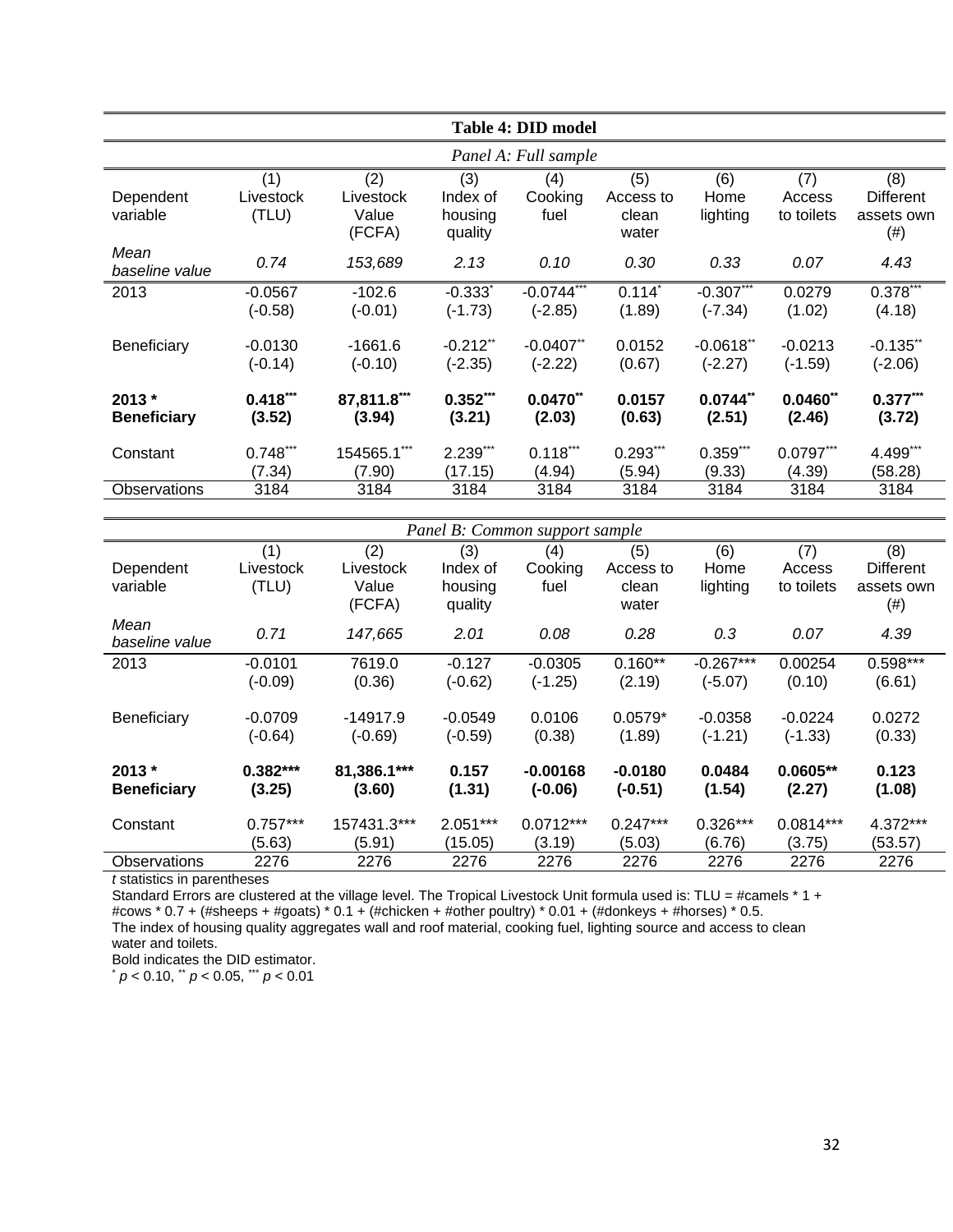| <b>Table 5: Simple Difference Results: Investments</b> |                                            |              |                                                    |               |  |  |  |
|--------------------------------------------------------|--------------------------------------------|--------------|----------------------------------------------------|---------------|--|--|--|
|                                                        | (1)<br>Simple Difference                   |              | (2)                                                |               |  |  |  |
|                                                        |                                            |              | Simple Difference, Village<br><b>Fixed-Effects</b> |               |  |  |  |
|                                                        | "Beneficiary"                              | Standard     | "Beneficiary"                                      | Standard      |  |  |  |
|                                                        | Coefficient<br><b>Panel A: Livestock</b>   | Errors       | Coefficient                                        | Errors        |  |  |  |
|                                                        |                                            |              |                                                    |               |  |  |  |
| Livestock (TLU)                                        | $0.329***$                                 | (0.097)      | $0.435***$                                         | (0.098)       |  |  |  |
| Livestock in 2012 (in TLU)                             | $0.362***$                                 | (0.100)      | $0.468***$                                         | (0.110)       |  |  |  |
| <b>Value of livestock (FCFA)</b>                       | 66,468***                                  | (20, 806)    | 86,095***                                          | (18, 818)     |  |  |  |
| Log of value of livestock (FCFA)                       | $0.925***$                                 | (0.331)      | $1.275***$                                         | (0.315)       |  |  |  |
| Value of livestock sales (FCFA)                        | 5,106                                      | (3,581)      | 8,229**                                            | (3,607)       |  |  |  |
| Log of livestock sales (FCFA)                          | $-0.048$                                   | (0.327)      | 0.406                                              | (0.337)       |  |  |  |
| <b>Value of livestock consumption (FCFA)</b>           | 2,938*                                     | (1,620)      | 3,373**                                            | (1,464)       |  |  |  |
| Log of livestock consumption (FCFA)                    | $0.743**$                                  | (0.291)      | $0.797***$                                         | (0.277)       |  |  |  |
| Livestock difference: 2013 - 2012 (TLU)                | $-0.020$                                   | (0.042)      | $-0.020$                                           | (0.050)       |  |  |  |
|                                                        | <b>Panel B: Physical Assets</b>            |              |                                                    |               |  |  |  |
| # of different assets own                              | $0.327**$                                  | (0.148)      | $0.426***$                                         | (0.147)       |  |  |  |
| <b>Total value of assets (FCFA)</b>                    | 59,432.010***                              | (12,068.897) | 61,389.730***                                      | (11, 159.782) |  |  |  |
| Log of total value of assets (FCFA)                    | $0.344***$                                 | (0.080)      | $0.344***$                                         | (0.070)       |  |  |  |
| # of different assets purchased, last 3                | 0.069                                      | (0.118)      | 0.140                                              | (0.121)       |  |  |  |
| years                                                  |                                            |              |                                                    |               |  |  |  |
| Assets purchased, last 3 years (FCFA)                  | 22,618.821***                              | (6,971.937)  | 25,765.161***                                      | (7, 734.534)  |  |  |  |
| Log of assets purchased, last 3 years<br>(FCFA)        | $0.215*$                                   | (0.115)      | $0.278**$                                          | (0.111)       |  |  |  |
|                                                        | <b>Panel C: Housing</b>                    |              |                                                    |               |  |  |  |
| <b>Index of housing quality</b>                        | 0.015                                      | (0.050)      | $-0.053$                                           | (0.042)       |  |  |  |
| <b>Solid Walls</b>                                     | $0.004*$                                   | (0.002)      | 0.000                                              | (0.004)       |  |  |  |
| <b>Solid Roof</b>                                      | 0.000                                      | (0.003)      | 0.000                                              | (0.004)       |  |  |  |
| <b>Access to clean water</b>                           | $0.058*$                                   | (0.031)      | 0.012                                              | (0.026)       |  |  |  |
| <b>Access to toilets</b>                               | $-0.022$                                   | (0.017)      | $-0.029$                                           | (0.018)       |  |  |  |
| <b>Home</b> lighting                                   | $-0.036$                                   | (0.030)      | $-0.034$                                           | (0.024)       |  |  |  |
| <b>Cooking fuel</b>                                    | 0.011                                      | (0.028)      | $-0.002$                                           | (0.024)       |  |  |  |
|                                                        | <b>Panel D: Household Enterprises (HE)</b> |              |                                                    |               |  |  |  |
| <b>HE</b> owning                                       | 0.034                                      | (0.025)      | 0.021                                              | (0.027)       |  |  |  |
| Types of HE $(H)$                                      | $0.047*$                                   | (0.026)      | 0.031                                              | (0.026)       |  |  |  |
| HE equipment total value (FCFA)                        | 3,074                                      | (2,100)      | 3,500                                              | (2, 553)      |  |  |  |
| HE created, last 3 years                               | 0.016                                      | (0.010)      | 0.008                                              | (0.011)       |  |  |  |
| HE equipment purchased last 3 years                    | $0.024**$                                  | (0.010)      | $0.019*$                                           | (0.010)       |  |  |  |
| HE(s) revenues (monthly, FCFA)                         | 4,685                                      | (3,001)      | 912                                                | (1,735)       |  |  |  |
| HE(s) charges (monthly, FCFA)                          | 2,090                                      | (1,717)      | $-181$                                             | (512)         |  |  |  |
| HE(s) profits (monthly, FCFA)                          | 2,592                                      | (1, 563)     | 1,090                                              | (1,493)       |  |  |  |
|                                                        | <b>Panel E: Agriculture</b>                |              |                                                    |               |  |  |  |
| Total land (ha)                                        | 0.159                                      | (0.311)      | $0.788**$                                          | (0.298)       |  |  |  |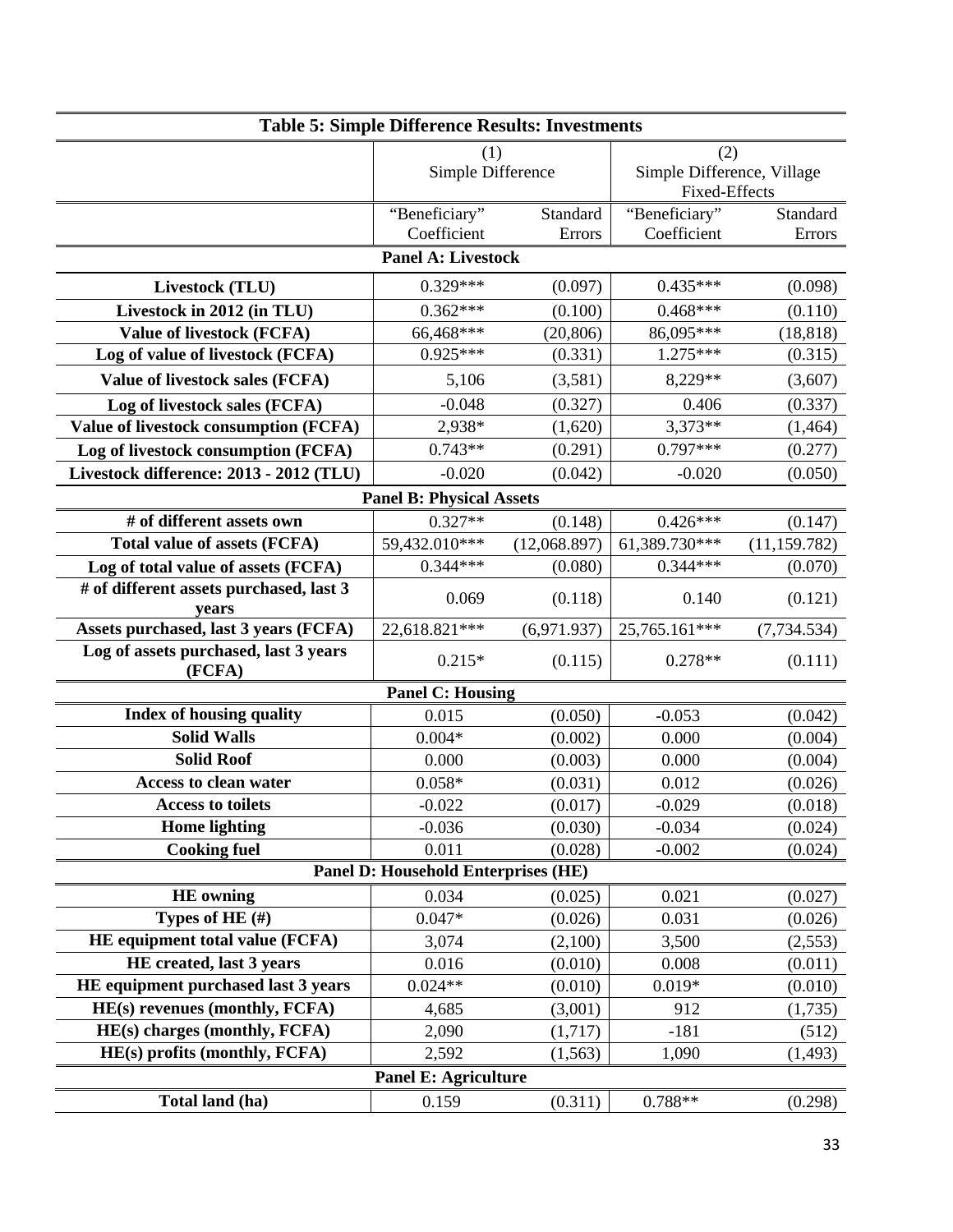| Total land owned (ha)                   | $-0.130$    | (0.312)  | $0.557*$   | (0.283)  |
|-----------------------------------------|-------------|----------|------------|----------|
| Total land borrowed (ha)                | $0.162**$   | (0.072)  | 0.098      | (0.062)  |
| <b>Uses fertilized</b>                  | $-0.032$    | (0.030)  | 0.003      | (0.024)  |
| <b>Total fertilizer spending (FCFA)</b> | 1,679*      | (945)    | 785*       | (408)    |
| <b>Total field spending (FCFA)</b>      | 1,717       | (1, 166) | $1,326*$   | (748)    |
| <b>Number of crops</b>                  | 0.045       | (0.040)  | $0.113***$ | (0.039)  |
| Quantity produced per hectare (kg)      | $36.640***$ | (8.626)  | 27.465***  | (8.442)  |
| Total quantity produced (kg)            | 125.704***  | (36.288) | 180.943*** | (41.469) |

Notes: Observations: 1,138 households. Standard errors are clustered at the village level. The Tropical Livestock Unit formula used is: TLU =  $\#camels * 1 + \# cows * 0.7 + (\# sheeps + \# goats) * 0.1 + (\# chicken + \# other \cdot pour) *$  $0.01 + (\# donkeys + \# horses) * 0.5$ 

The index of housing quality aggregates wall and roof material, cooking fuel, lighting source and access to clean water and toilets.

\*\*\* p<0.01, \*\* p<0.05, \* p<0.1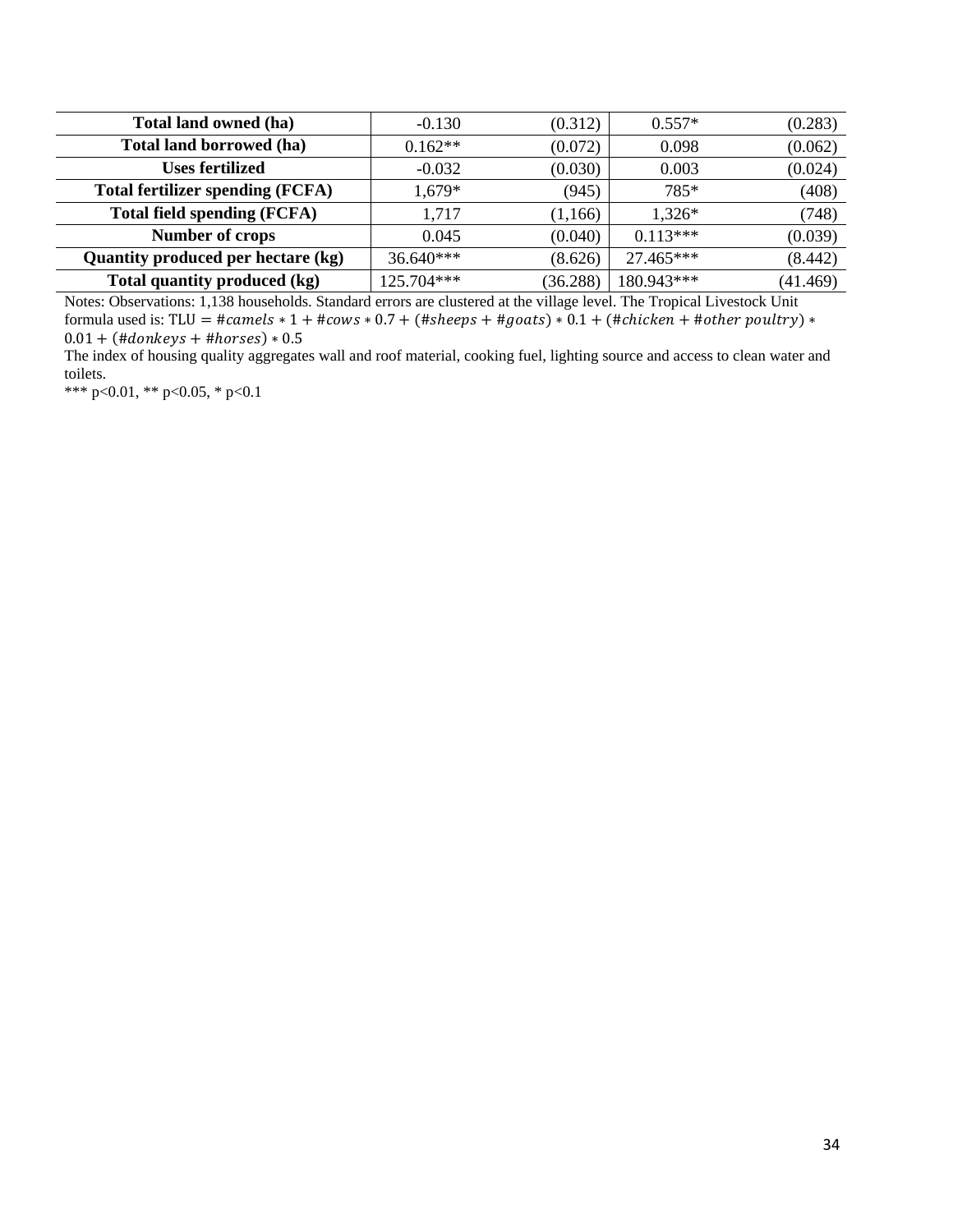| <b>Table 6: Simple Difference Results: Tontines</b>        |                              |                    |                              |                                                     |  |  |
|------------------------------------------------------------|------------------------------|--------------------|------------------------------|-----------------------------------------------------|--|--|
|                                                            | (1)<br>Simple Difference     |                    |                              | (2)<br>Simple Difference, Village Fixed-<br>Effects |  |  |
|                                                            | "Beneficiary"<br>Coefficient | Standard<br>Errors | "Beneficiary"<br>Coefficient | <b>Standard Errors</b>                              |  |  |
| <b>Tontine participation</b>                               | $0.105***$                   | (0.028)            | $0.117***$                   | (0.029)                                             |  |  |
| <b>Number of tontines</b>                                  | $0.123***$                   | (0.035)            | $0.142***$                   | (0.037)                                             |  |  |
| <b>Tontine amount invested</b><br>(monthly, FCFA)          | 385.049***                   | (131.240)          | 435.074***                   | (152.579)                                           |  |  |
| <b>Tontine amount received</b><br>(when received, FCFA)    | 3,565.562***                 | (937.250)          | 4,292.315***                 | (1, 143.331)                                        |  |  |
| Log of tontine amount<br>invested (monthly, FCFA)          | $0.760***$                   | (0.201)            | $0.829***$                   | (0.212)                                             |  |  |
| Log of tontine amount<br>received (when received,<br>FCFA) | $0.977***$                   | (0.254)            | 1.087***                     | (0.268)                                             |  |  |
| Tontine usage: consumption                                 | $0.088***$                   | (0.021)            | $0.101***$                   | (0.024)                                             |  |  |
| Tontine usage: productive<br>investment                    | $0.062***$                   | (0.018)            | $0.072***$                   | (0.022)                                             |  |  |
| Tontine usage: private<br>investment                       | $0.019***$                   | (0.006)            | $0.023***$                   | (0.008)                                             |  |  |
| Tontine usage: other                                       | $0.056***$                   | (0.016)            | $0.071***$                   | (0.018)                                             |  |  |

Notes: Observations: 1,138 households. Standard errors are clustered at the village level.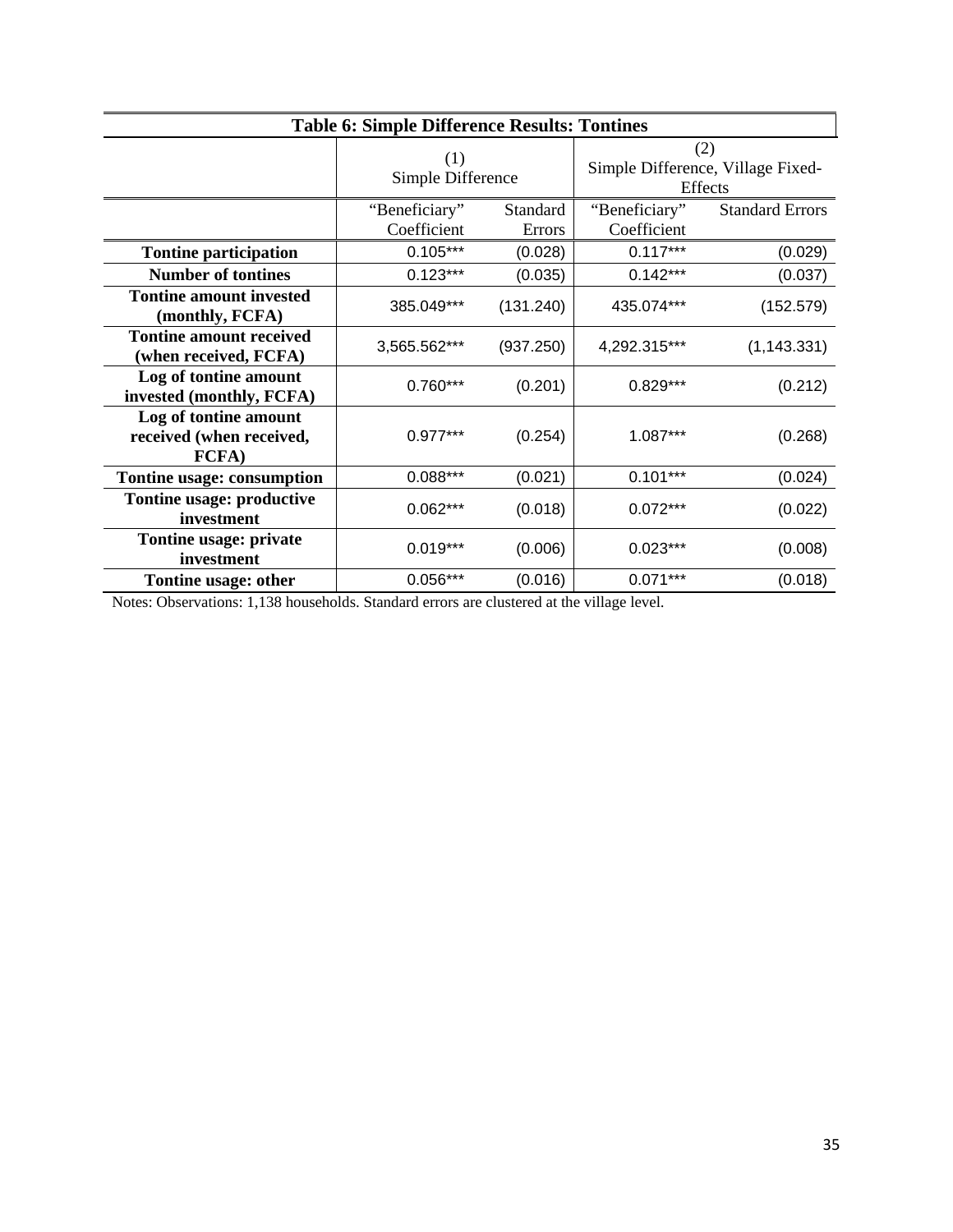| Table 7: DID model by PMT score       |                           |                                     |                                       |                                |                                    |                         |                             |                                                 |
|---------------------------------------|---------------------------|-------------------------------------|---------------------------------------|--------------------------------|------------------------------------|-------------------------|-----------------------------|-------------------------------------------------|
|                                       |                           |                                     | Panel A: Full sample                  |                                |                                    |                         |                             |                                                 |
| Dependent variable                    | (1)<br>Livestock<br>(TLU) | (2)<br>Livestock<br>Value<br>(FCFA) | (3)<br>Index of<br>housing<br>quality | (4)<br>Cooking<br>fuel         | (5)<br>Access<br>to clean<br>water | (6)<br>Home<br>lighting | (7)<br>Access<br>to toilets | (8)<br><b>Different</b><br>assets<br>own $(\#)$ |
|                                       |                           |                                     |                                       | Below median PMT score:        |                                    |                         |                             |                                                 |
| 2013 * Beneficiary                    | $0.367$ **<br>(2.34)      | 94,282.8***<br>(2.78)               | $0.660***$<br>(2.83)                  | $-0.00852$<br>$(-0.36)$        | 0.0830<br>(1.13)                   | 0.106<br>(1.20)         | $0.102$ **<br>(2.46)        | 0.333<br>(1.45)                                 |
|                                       |                           |                                     |                                       | Above median PMT score:        |                                    |                         |                             |                                                 |
| 2013 * Beneficiary                    | $0.274^{*}$<br>(1.86)     | 48,407.9<br>(1.68)                  | 0.369<br>(1.19)                       | $-0.0594$<br>$(-0.98)$         | $-0.0219$<br>$(-0.25)$             | $0.205***$<br>(3.61)    | 0.0325<br>(0.70)            | $-0.173$<br>$(-1.40)$                           |
| Observations by<br>PMT score quantile | 1,554                     | 1,554                               | 1,554                                 | 1,554                          | 1,554                              | 1,554                   | 1,554                       | 1,554                                           |
|                                       |                           |                                     |                                       |                                |                                    |                         |                             |                                                 |
|                                       |                           |                                     |                                       | Panel B: Common Support Sample |                                    |                         |                             |                                                 |
| Dependent variable                    | (1)<br>Livestock<br>(TLU) | (2)<br>Livestock<br>Value<br>(FCFA) | (3)<br>Index of<br>housing<br>quality | (4)<br>Cooking<br>fuel         | (5)<br>Access<br>to clean<br>water | (6)<br>Home<br>lighting | (7)<br>Access<br>to toilets | (8)<br><b>Different</b><br>assets<br>own $(\#)$ |
|                                       |                           |                                     |                                       | Below median PMT score:        |                                    |                         |                             |                                                 |
| 2013 * Beneficiary                    | $0.577***$<br>(3.27)      | 133,919.6***<br>(3.46)              | $0.549^{*}$<br>(1.74)                 | $-0.0114$<br>$(-0.79)$         | 0.111<br>(1.12)                    | 0.0352<br>(0.32)        | $0.0902^*$<br>(1.75)        | $0.524$ **<br>(2.32)                            |
|                                       |                           |                                     |                                       | Above median PMT score:        |                                    |                         |                             |                                                 |
| 2013 * Beneficiary                    | $0.310**$<br>(2.25)       | 58,623.9**<br>(2.14)                | 0.230<br>(0.94)                       | $-0.0484$<br>$(-1.05)$         | $-0.0161$<br>$(-0.21)$             | $0.123$ **<br>(2.54)    | 0.0493<br>(1.17)            | $-0.240$ <sup>*</sup><br>$(-1.98)$              |
| Observations by<br>PMT score quantile | 1,138                     | 1,138                               | 1,138                                 | 1,138                          | 1,138                              | 1,138                   | 1,138                       | 1,138                                           |

Rows indicate DID estimator, *t* statistics in parentheses.

Standard Errors are clustered at the village level. The Tropical Livestock Unit formula used is: TLU = #camels \* 1 + #cows \* 0.7 + (#sheeps + #goats) \* 0.1 + (#chicken + #other poultry) \* 0.01 + (#donkeys + #horses) \* 0.5. The index of housing quality aggregates wall and roof material, cooking fuel, lighting source and access to clean water and toilets.

\* *p* < 0.10, \*\* *p* < 0.05, \*\*\* *p* < 0.01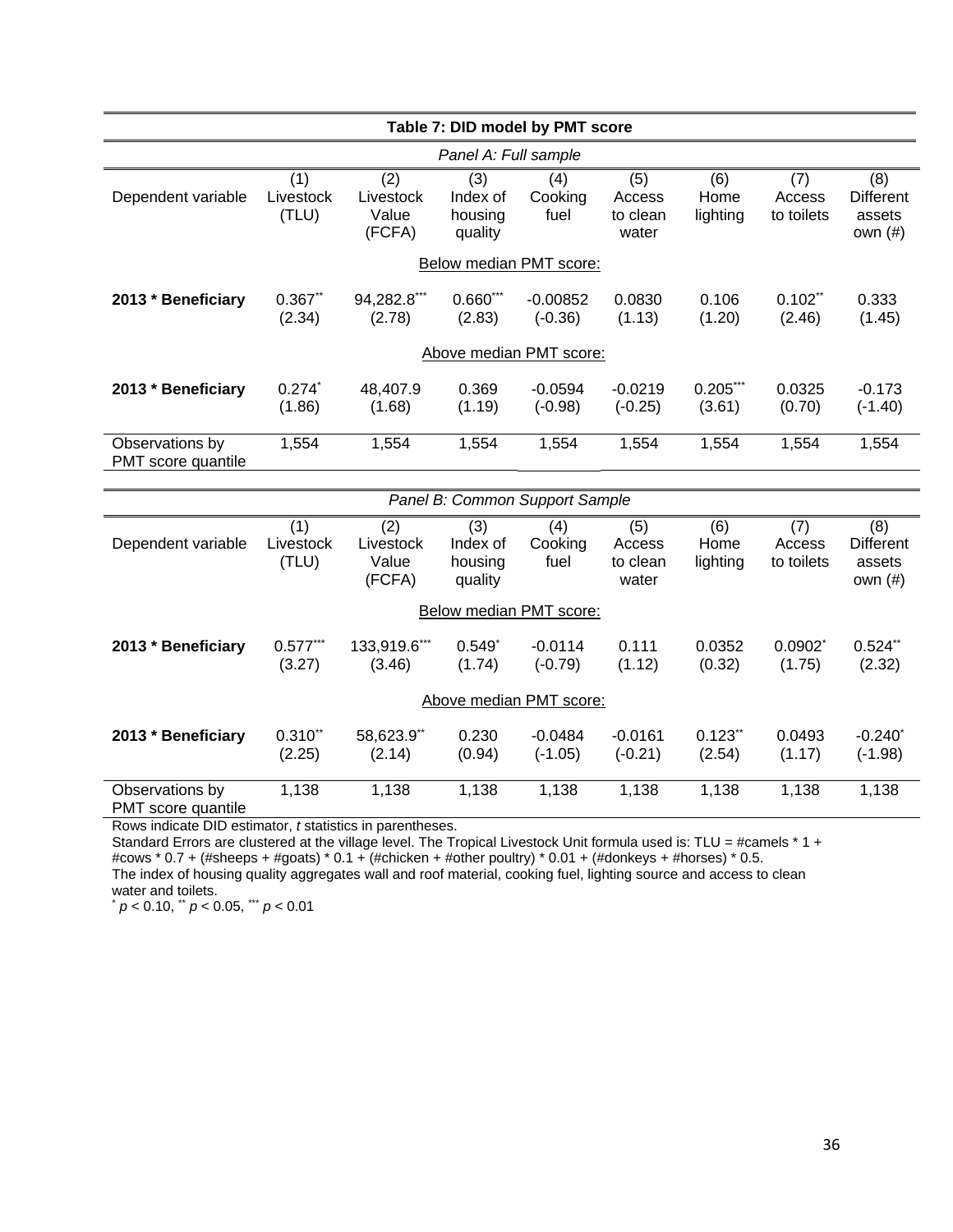| Table 8: SD model by PMT score for tontines |                          |                              |                                                                  |                                               |  |  |
|---------------------------------------------|--------------------------|------------------------------|------------------------------------------------------------------|-----------------------------------------------|--|--|
|                                             |                          | Panel A: Full sample         |                                                                  |                                               |  |  |
| Dependent variable                          | (1)<br>Has<br>tontine(s) | (2)<br>Number of<br>tontines | $\overline{(3)}$<br>Tontine investment amount<br>(monthly, FCFA) | (4)<br>Last tontine amount<br>received (FCFA) |  |  |
|                                             |                          | Below median PMT score:      |                                                                  |                                               |  |  |
| <b>Beneficiary</b>                          | $0.213$ ***<br>(4.06)    | $0.286***$<br>(4.97)         | 636.1**<br>(2.26)                                                | 8440.2**<br>(2.52)                            |  |  |
|                                             |                          | Above median PMT score:      |                                                                  |                                               |  |  |
| <b>Beneficiary</b>                          | $0.0829$ **<br>(2.25)    | 0.0667<br>(1.72)             | 146.8<br>(1.53)                                                  | 1635.3<br>(1.43)                              |  |  |
| Observations by<br>PMT score quantile       | 776                      | 776                          | 776                                                              | 776                                           |  |  |
|                                             |                          |                              |                                                                  |                                               |  |  |
|                                             |                          |                              | Panel B: Common Support Sample                                   |                                               |  |  |
| Dependent variable                          | (1)<br>Has<br>tontine(s) | (2)<br>Number of<br>tontines | (3)<br>Tontine investment amount<br>(monthly, FCFA)              | (4)<br>Last tontine amount<br>received (FCFA) |  |  |
|                                             |                          | Below median PMT score:      |                                                                  |                                               |  |  |
| <b>Beneficiary</b>                          | $0.174***$<br>(3.22)     | $0.269***$<br>(2.81)         | $502.1$ **<br>(2.21)                                             | 6015.7***<br>(2.74)                           |  |  |
|                                             |                          | Above median PMT score:      |                                                                  |                                               |  |  |
| <b>Beneficiary</b>                          | 0.0620<br>(1.14)         | 0.0260<br>(0.38)             | 170.3<br>(1.38)                                                  | 2255.9<br>(1.21)                              |  |  |
| Observations by<br>PMT score quantile       | 702                      | 702                          | 702                                                              | 702                                           |  |  |

Rows indicate SD estimator, *t* statistics in parentheses.

Standard Errors are clustered at the village level.

\* *p* < 0.10, \*\* *p* < 0.05, \*\*\* *p* < 0.01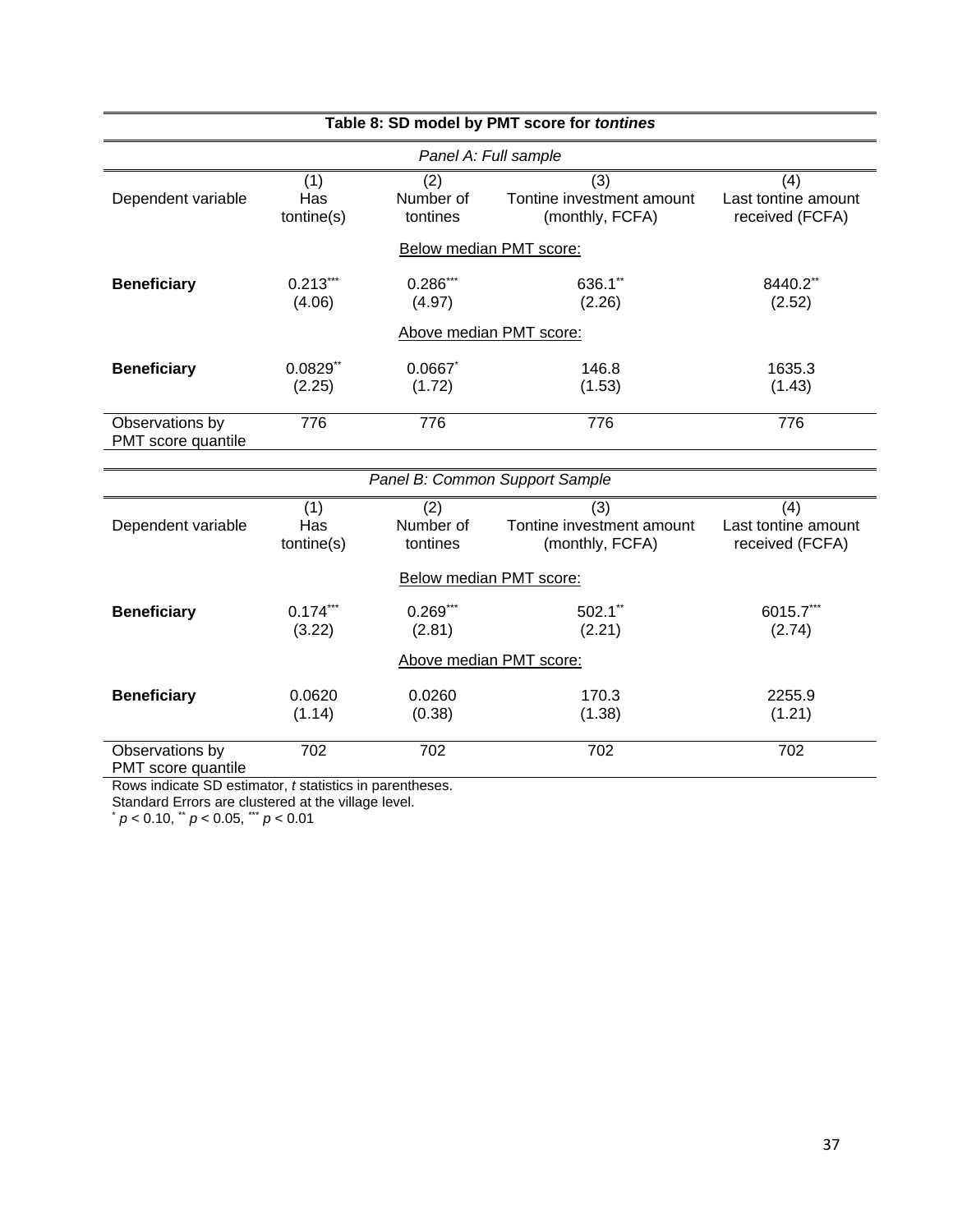|                                                            | "Beneficiary" | <b>Standard Errors</b> |
|------------------------------------------------------------|---------------|------------------------|
|                                                            | Coefficient   |                        |
| Livestock (TLU)                                            | $0.475***$    | (0.081)                |
| Livestock in 2012 (TLU)                                    | $0.514***$    | (0.092)                |
| Value of livestock (FCFA)                                  | 86,387.832*** | (14, 785.767)          |
| Value of livestock sales (FCFA)                            | 12,772.135*** | (3,701.501)            |
| Value of livestock consumption (FCFA)                      | 4,403.817***  | (1,392.289)            |
| Livestock Difference: 2013-2012 (TLU)                      | $-0.037$      | (0.038)                |
| Number of different assets own                             | $0.410***$    | (0.111)                |
| Number of different assets purchased in the last 3 years   | $0.244**$     | (0.102)                |
| Total value of assets (FCFA)                               | 64,758***     | (11, 117)              |
| Total value of assets purchased in the last 3 years (FCFA) | 25,354***     | (6,088)                |
| Aggregate index of housing quality                         | $-0.126***$   | (0.041)                |
| Solid wall                                                 | 0.003         | (0.005)                |
| Solid roof                                                 | $-0.013***$   | (0.005)                |
| Access to clean water                                      | 0.013         | (0.023)                |
| Access to toilets                                          | $-0.019$      | (0.013)                |
| Home lighting                                              | $-0.071***$   | (0.024)                |
| Cooking fuel                                               | $-0.039***$   | (0.015)                |
| HE owning                                                  | 0.022         | (0.017)                |
| Number of types of HE                                      | $0.034*$      | (0.019)                |
| HE created (the last 3 years)                              | 0.007         | (0.011)                |
| HE(s) revenues (monthly, FCFA)                             | 3,688.613     | (2,930.713)            |
| HE(s) charges (monthly, FCFA)                              | 657.609       | (2,003.616)            |
| HE(s) profits (monthly, FCFA)                              | 3,041.531     | (2,867.565)            |
| HE equipment total value                                   | $-3.906$      | (4.528)                |
| HE equipment purchased (last 3 years)                      | 0.013         | (0.009)                |
| Total land                                                 | 0.962***      | (0.244)                |
| Total land owned                                           | $0.749***$    | (0.244)                |
| Total land borrowed                                        | 0.099         | (0.062)                |
| Uses fertilized                                            | 0.005         | (0.023)                |
| Total fertilizer spending (FCFA)                           | 1,358.365**   | (619.772)              |
| Total field spending (FCFA)                                | 1,669.798     | (1,062.384)            |
| Number of crops                                            | $0.092**$     | (0.037)                |
| Quantity produced per hectare (kg)                         | 19.364**      | (7.910)                |
| Total quantity produced (kg)                               | 160.160***    | (32.260)               |
| Tontine participation                                      | $0.135***$    | (0.018)                |
| Number of tontines                                         | $0.164***$    | (0.027)                |
| Tontine amount (monthly, FCFA)                             | 466.974***    | (125.789)              |
| Tontine amount received (when received, FCFA)              | 4,678.011***  | (922.978)              |
| Tontine usage: consumption                                 | $0.105***$    | (0.015)                |
| Tontine usage: productive investment                       | $0.077***$    | (0.012)                |
| Tontine usage: private investment                          | $0.019***$    | (0.006)                |

## **Table 9: Propensity Score Matching estimates**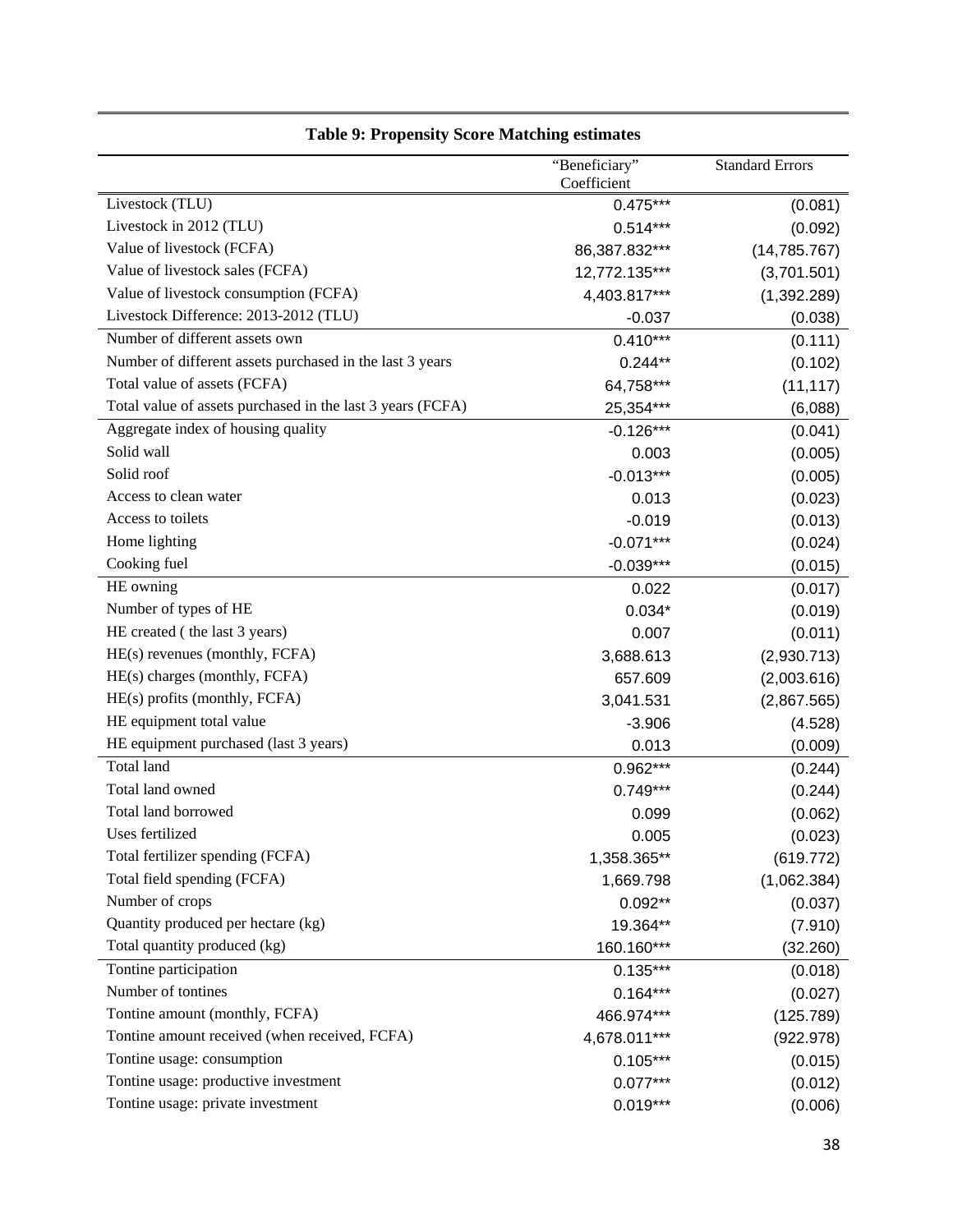Standard Errors in parentheses. Bold indicates statistical significance.

Observations: 1,553 households. The Tropical Livestock formula used is: TLU = #camels \* 1 + #cows \* 0.7 + (#sheeps + #goats) \* 0.1 + (#chicken + #other poultry) \* 0.01 + (#donkeys + #horses) \* 0.5. Bold indicates the DID estimator.  $*$  p < 0.10,  $**$  p < 0.05,  $***$  p < 0.01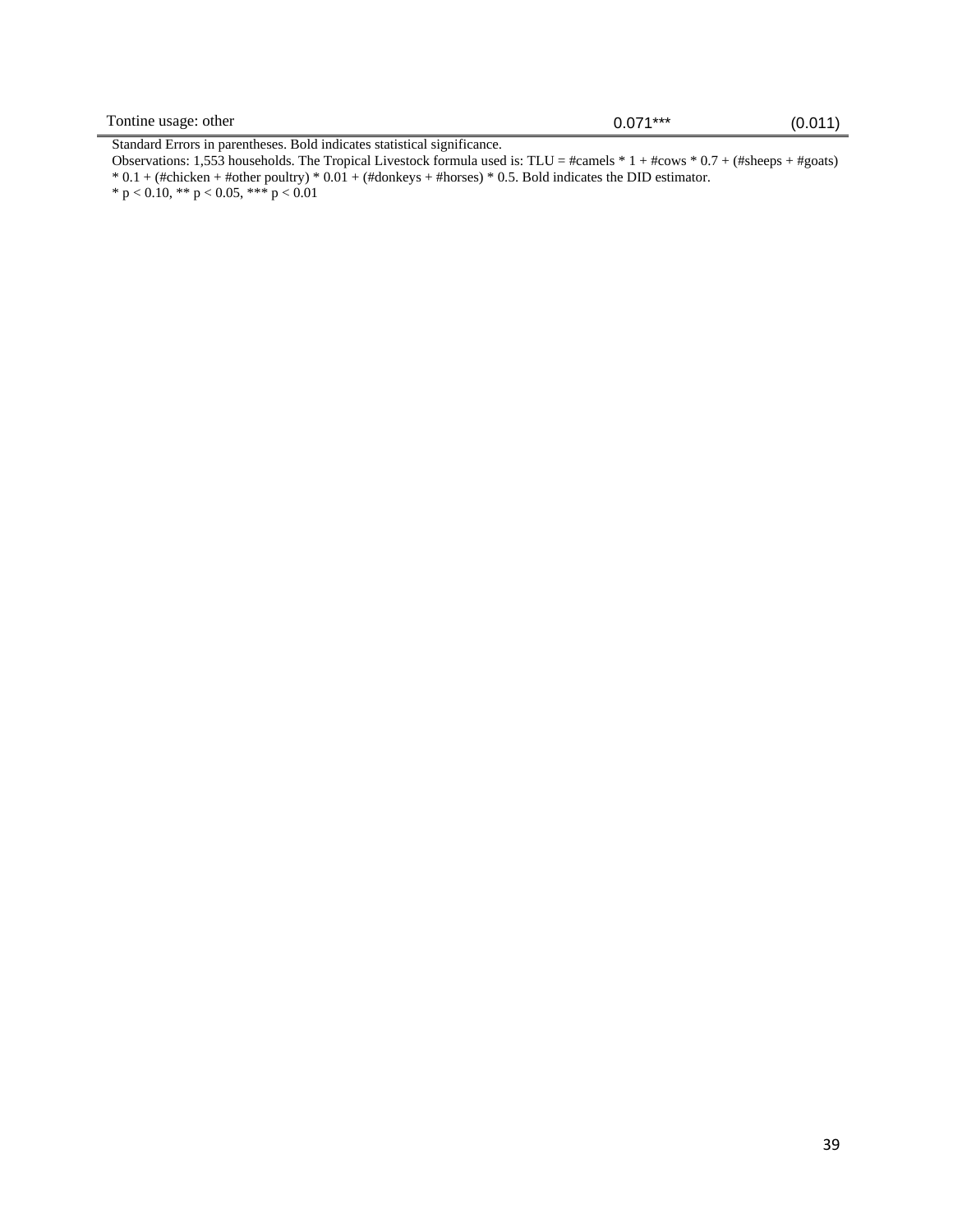

**Figure 1: PMT score range by village for beneficiaries and non-beneficiaries, and PMT bandwidth with common support**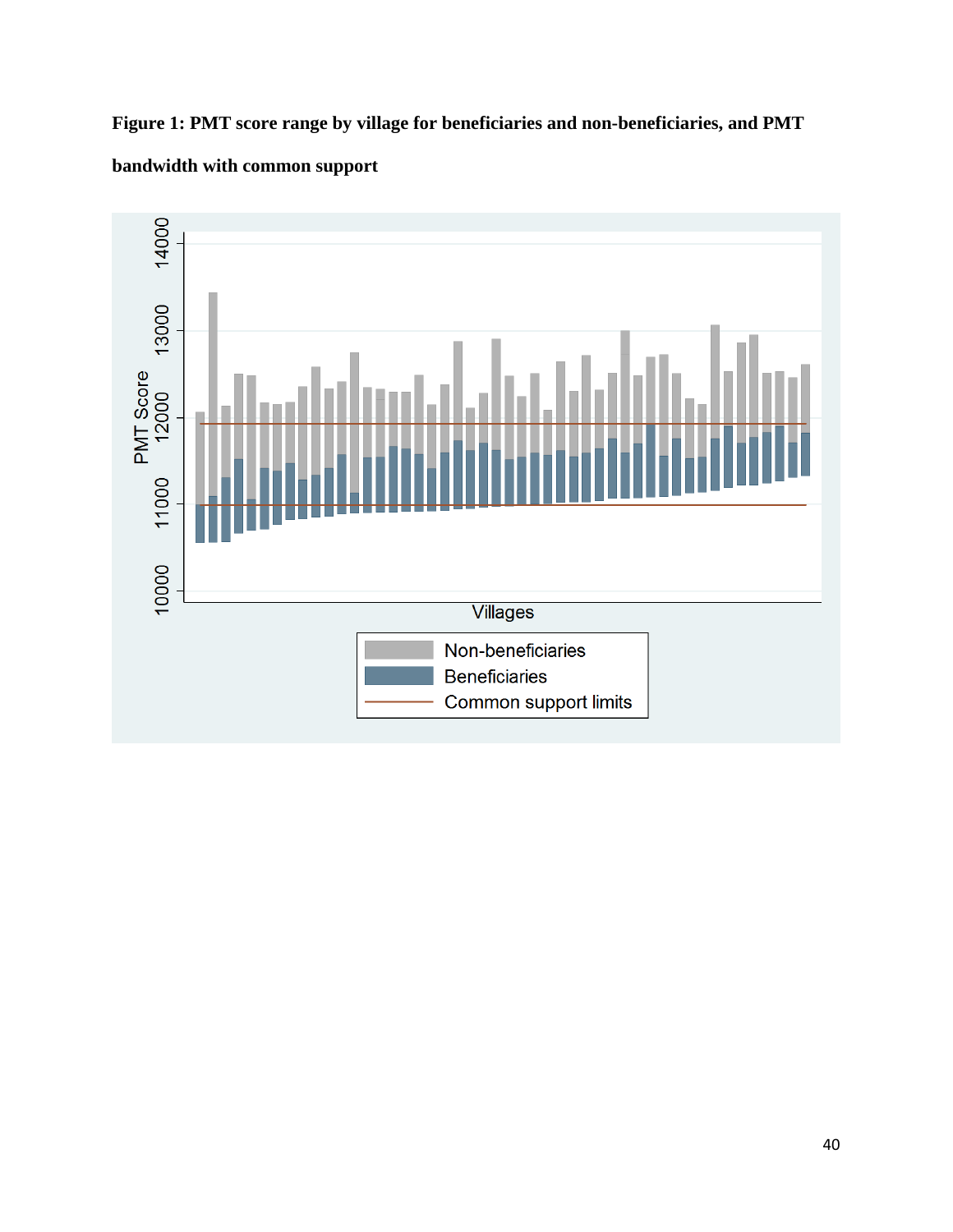|  |  |  | Figure 2: Test of balance for the propensity score matching (PSM) estimator |  |
|--|--|--|-----------------------------------------------------------------------------|--|
|  |  |  |                                                                             |  |

| Household size  |                                       |        |  |           |           |  |  |  |
|-----------------|---------------------------------------|--------|--|-----------|-----------|--|--|--|
| Owns_Daba       |                                       |        |  |           |           |  |  |  |
| Has Cows        |                                       |        |  |           |           |  |  |  |
| Owns Cart       |                                       |        |  |           |           |  |  |  |
| Has_Sheeps      |                                       |        |  |           |           |  |  |  |
| Number Cows     |                                       |        |  |           |           |  |  |  |
| Number_Sheeps   |                                       |        |  |           |           |  |  |  |
| Has Animals     |                                       |        |  |           |           |  |  |  |
| Owns TV         |                                       |        |  |           |           |  |  |  |
| <b>TLU 2010</b> |                                       |        |  |           |           |  |  |  |
| Number Goats    |                                       |        |  |           |           |  |  |  |
| Has Goats       |                                       |        |  |           |           |  |  |  |
| Has Chicken     |                                       |        |  |           |           |  |  |  |
| Owns_Motorpump  |                                       |        |  |           |           |  |  |  |
| Number Camels   |                                       |        |  |           |           |  |  |  |
| Number Chicken  |                                       |        |  |           |           |  |  |  |
| Has Camels      |                                       |        |  |           |           |  |  |  |
| Owns Radio      |                                       |        |  |           |           |  |  |  |
| Owns_Iron       |                                       |        |  |           |           |  |  |  |
| Owns_Motorcycle |                                       |        |  |           | Unmatched |  |  |  |
| pmt_score       |                                       |        |  | × Matched |           |  |  |  |
|                 |                                       |        |  |           |           |  |  |  |
|                 | -200                                  | $-100$ |  | 100       | 200       |  |  |  |
|                 | Standardized % bias across covariates |        |  |           |           |  |  |  |

*Note*: Test of balance for the propensity score matching (PSM) estimator for baseline (2010) variables.